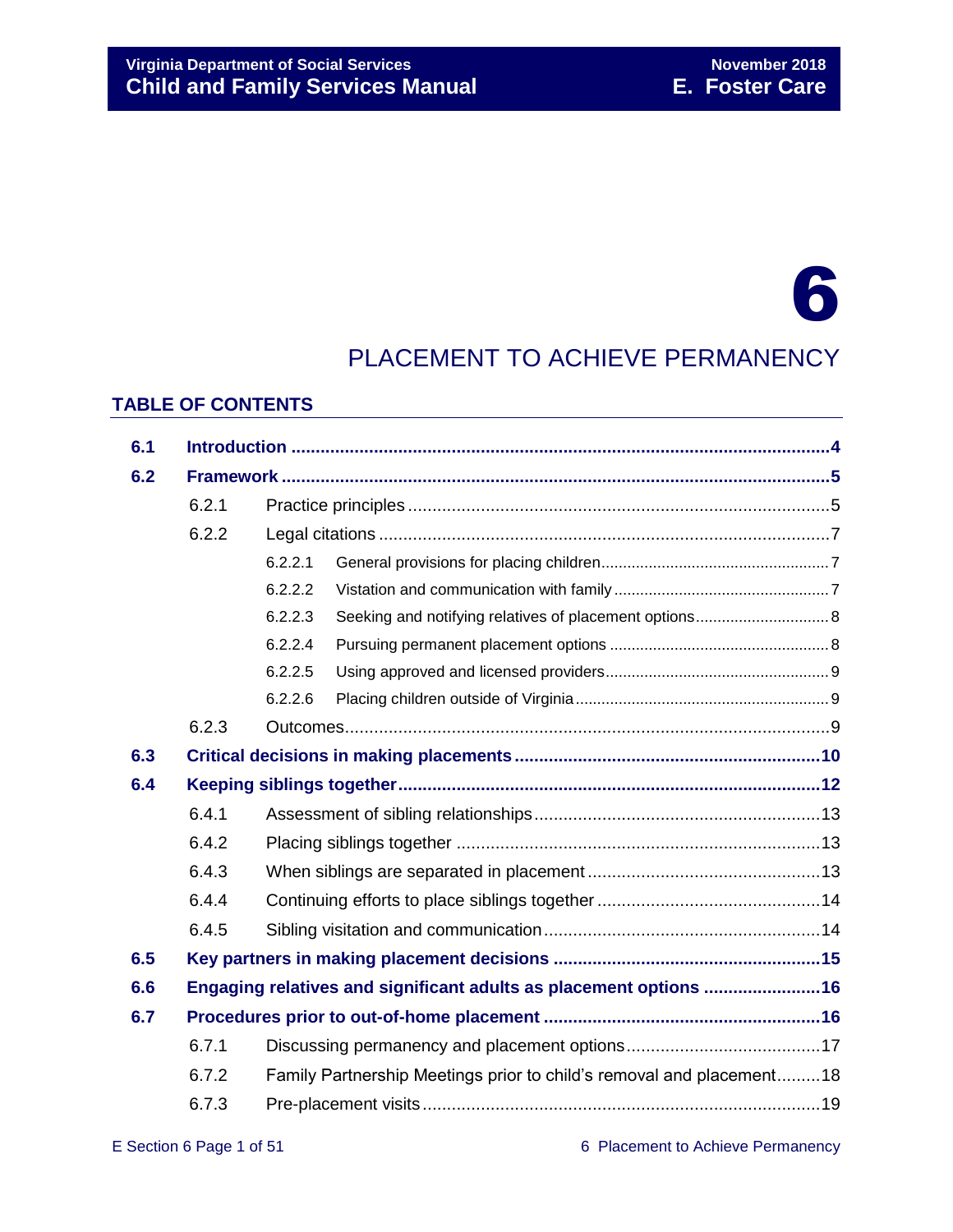#### **Virginia Department of Social Services November 2018 Child and Family Services Manual E. Foster Care**

|      | 6.7.4                 |                                                                               |  |
|------|-----------------------|-------------------------------------------------------------------------------|--|
|      | 6.7.5                 | Preparing key partners for impact of child's traumatic stress on placement20  |  |
|      | 6.7.6                 | Placement agreement with Code of Ethics and Mutual Responsibilities 23        |  |
|      |                       | 6.7.6.1                                                                       |  |
|      |                       | Placement agreement with children's residential facilities 25<br>6.7.6.2      |  |
|      | 6.7.7                 |                                                                               |  |
| 6.8  |                       |                                                                               |  |
| 6.9  |                       | Procedures for placements in emergency approved foster homes27                |  |
|      | 6.9.1                 |                                                                               |  |
| 6.10 |                       |                                                                               |  |
|      | 6.10.1                | Family Partnership Meetings to preserve or change placements29                |  |
|      | 6.10.2                |                                                                               |  |
|      | 6.10.3                | Notification of placement changes and maintaining connections30               |  |
| 6.11 |                       |                                                                               |  |
|      | 6.11.1                |                                                                               |  |
|      | 6.11.2                |                                                                               |  |
|      | 6.11.3                | Placements leading to custody transfer to a relative32                        |  |
| 6.12 |                       |                                                                               |  |
|      | 6.12.1                |                                                                               |  |
|      | 6.12.2                |                                                                               |  |
|      | 6.12.3                | Placement with goal of Another Planned Permanent Living Arrangement. 33       |  |
| 6.13 |                       |                                                                               |  |
| 6.14 |                       |                                                                               |  |
|      | 6.14.1                | Foster and adoptive family home approval requirements 35                      |  |
|      | 6.14.2<br><b>LDSS</b> | Foster and adoptive family homes providing services to more than one<br>36    |  |
|      | 6.14.3                |                                                                               |  |
| 6.15 |                       | Placement in independent living arrangements for youth under the age of 18.37 |  |
|      | 6.15.1                |                                                                               |  |
|      | 6.15.2                |                                                                               |  |
|      | 6.15.3                | Agreement for placement in Independent Living Arrangement 38                  |  |
|      | 6.15.4                |                                                                               |  |
| 6.16 |                       |                                                                               |  |
|      | 6.16.1                |                                                                               |  |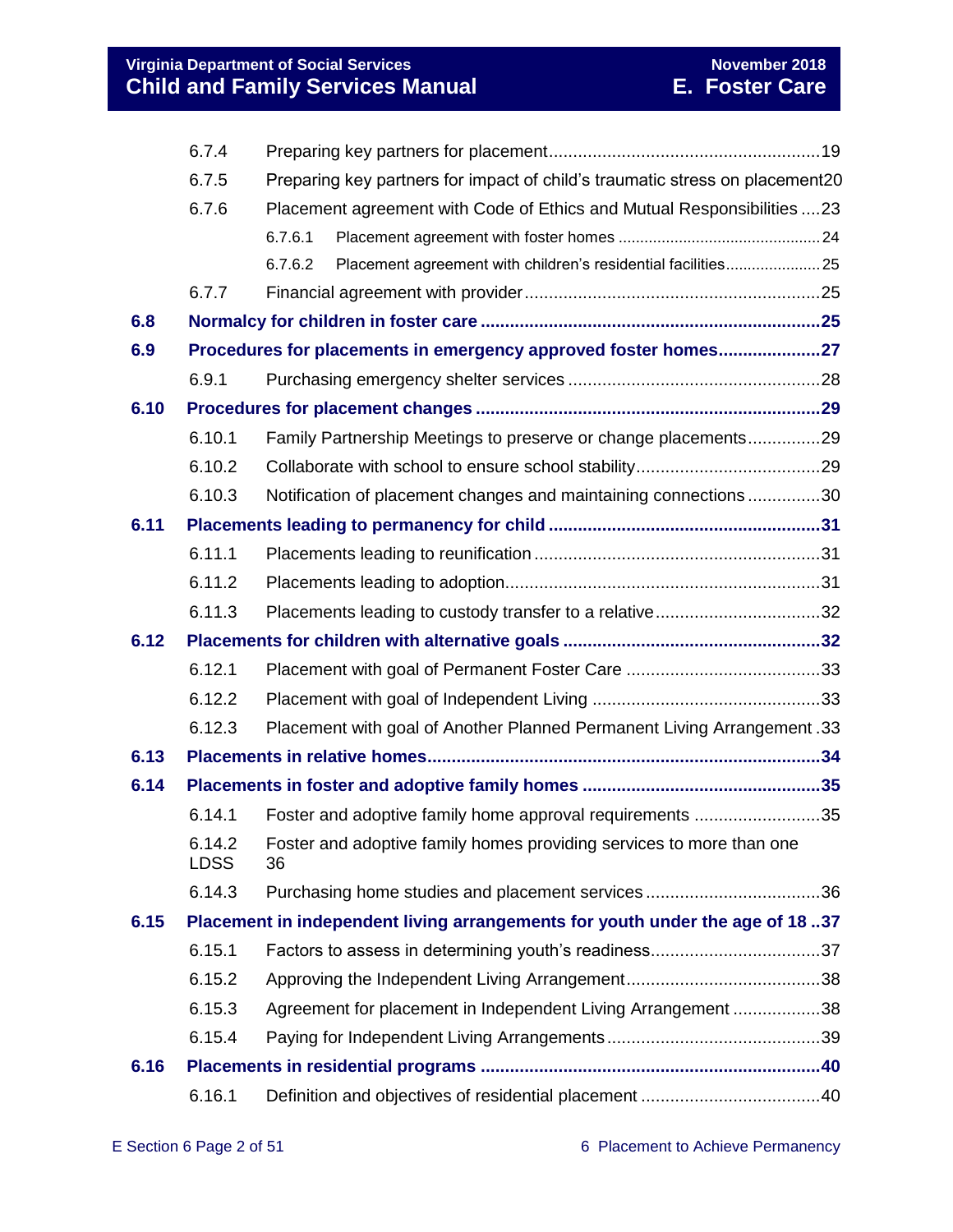#### **Virginia Department of Social Services November 2018 Child and Family Services Manual E. Foster Care**

|      | 6.16.2 | Pre-placement planning and placement in residential care41                          |  |
|------|--------|-------------------------------------------------------------------------------------|--|
|      | 6.16.3 |                                                                                     |  |
|      | 6.16.4 |                                                                                     |  |
|      | 6.16.5 | Requirements for placing child in out-of-state residential facility43               |  |
|      | 6.16.6 |                                                                                     |  |
|      |        | 6.16.6.1                                                                            |  |
|      |        | Roles and responsibilities of residential facilities based on licensing<br>6.16.6.2 |  |
|      |        |                                                                                     |  |
|      | 6.16.7 |                                                                                     |  |
|      |        | 6.16.7.1                                                                            |  |
|      |        |                                                                                     |  |
|      |        |                                                                                     |  |
| 6.17 |        |                                                                                     |  |
|      | 6.17.1 |                                                                                     |  |
|      | 6.17.2 |                                                                                     |  |
|      | 6.17.3 |                                                                                     |  |
|      | 6.17.4 |                                                                                     |  |
|      |        | 6.17.4.1                                                                            |  |
|      |        |                                                                                     |  |
|      |        |                                                                                     |  |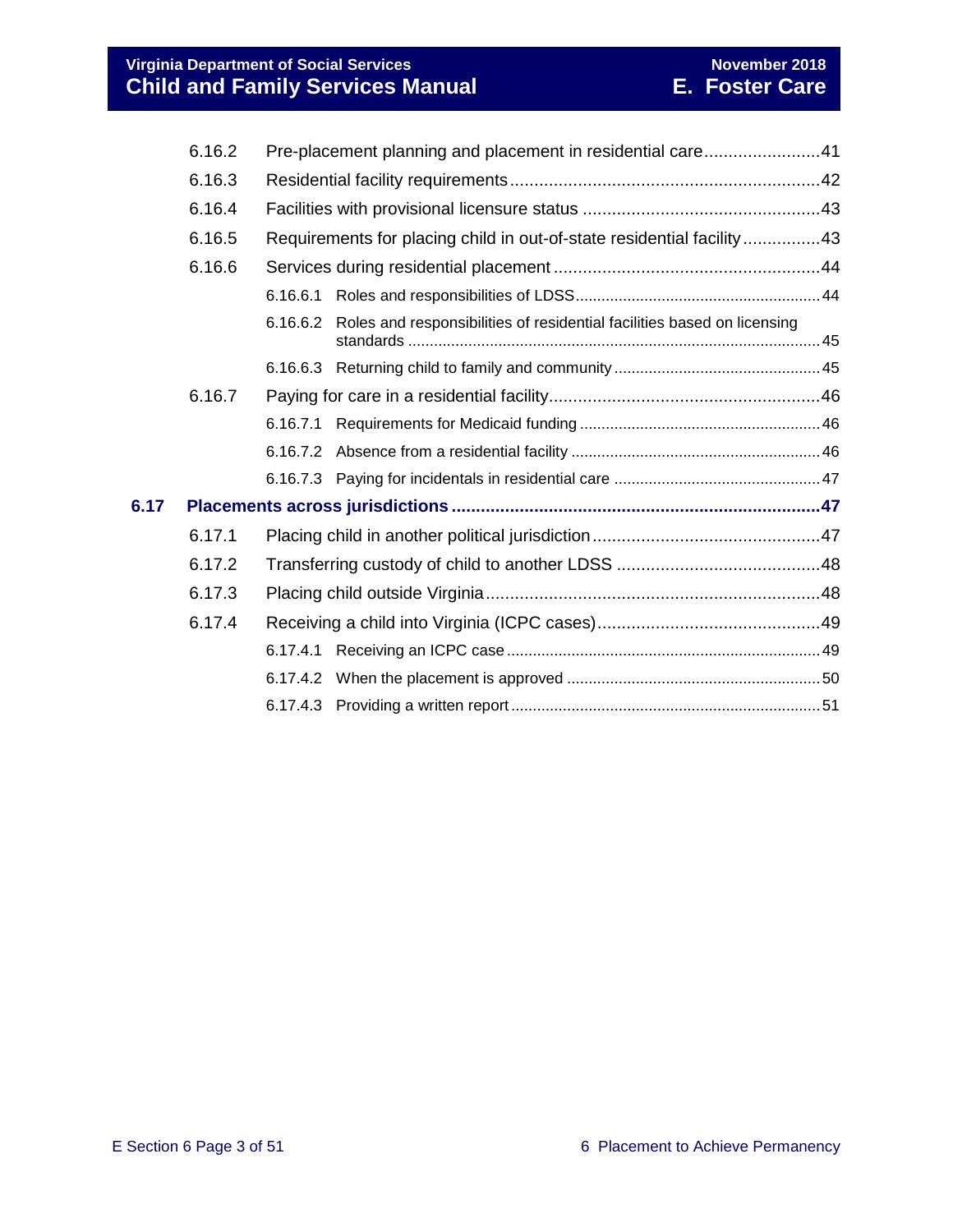# 6 PLACEMENT TO ACHIEVE PERMANENCY

# <span id="page-3-0"></span>**6.1 Introduction**

Permanency planning with the child and family focuses on preserving the family, reunifying the family, or achieving permanency for the child with another family. It involves facilitating lifelong connections for the child with siblings, extended family, and other significant adults. It begins with the child and family's first contact with the children's services system and continues with a sense of urgency until permanency is achieved.

When a child cannot live safely with his family due to abuse, neglect, or seriously harmful behavior, the service worker shall actively seek a safe, stable, and nurturing family that maintains sibling and family connections and that is committed to meeting the child's needs, including educational, medical and behavioral health needs. For each child placed outside of the home, the service worker shall promote and preserve sibling, relative, significant non-relative, and community connections consistent with the child's best interests.

Placement stability is not permanency. Permanency is only achieved when the child leaves foster care to live with a permanent family. The child is either:

- Reunified with his family with custody transferred back to the parents;
- Adopted by a relative or non-relative; or
- Living with a relative who obtains custody of the child.

After achieving permanency, child and family supports should be continued until they are no longer necessary to ensure that the child is safe and family connections are stable.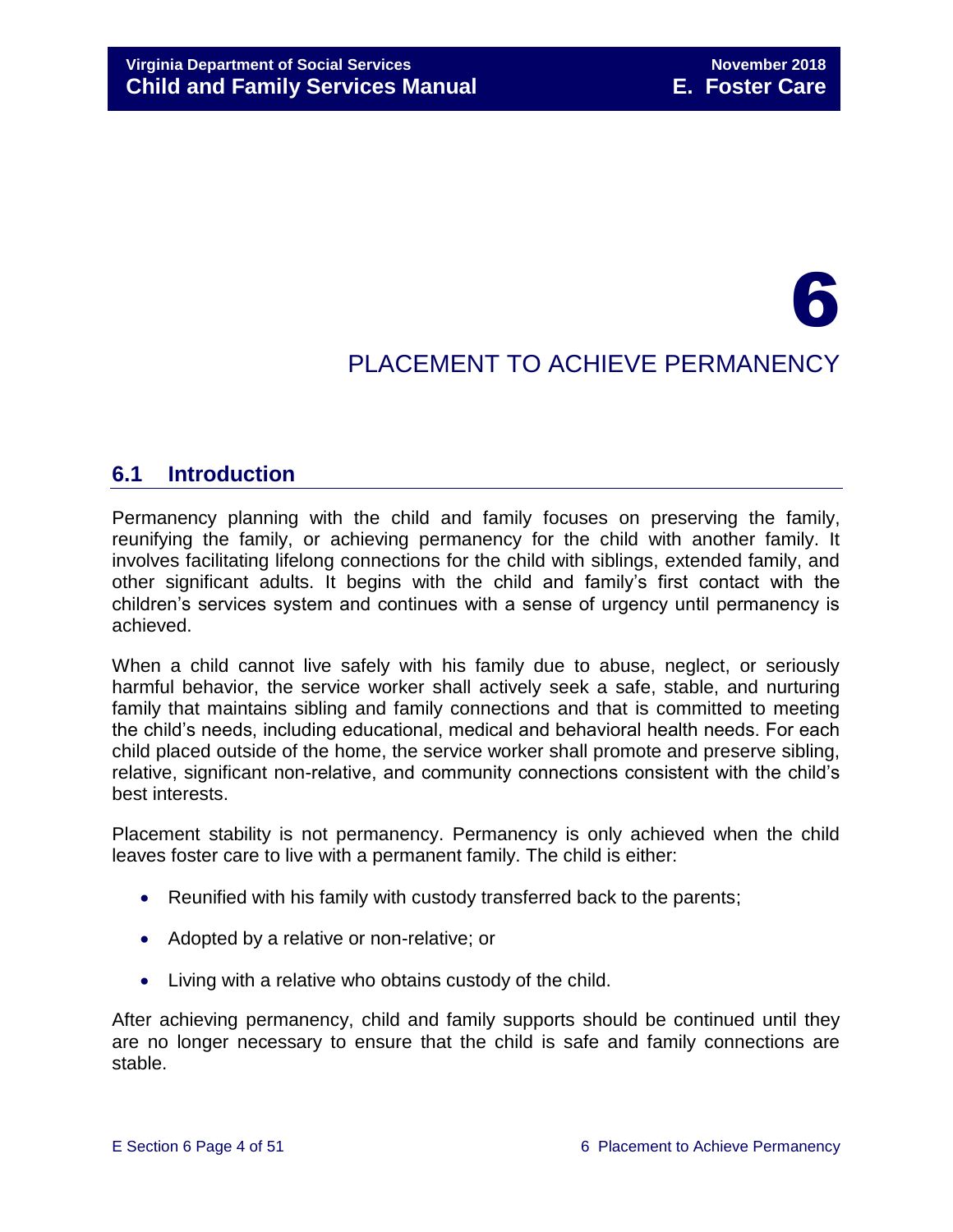# <span id="page-4-0"></span>**6.2 Framework**

When out-of-home placements are necessary to meet the best interests of the child, local departments of social services (LDSS) shall meet federal and state legal requirements and should use sound practice principles to achieve desired outcomes and to guide decision-making in pursuing permanency for the child.

#### <span id="page-4-1"></span>**6.2.1 Practice principles**

Four fundamental principles in Virginia's Children's Services System Practice Model guide practice:

#### **First, we believe that all children and communities deserve to be safe.**

- Safety comes first. Every child has the right to live in a safe home, attend a safe school, and live in a safe community. Ensuring safety requires a collaborative effort among family, agency staff, and the community.
- We value family strengths, perspectives, goals, and plans as central to creating and maintaining child safety, and recognize that removal from home is not the only way to ensure child or community safety.
- In our response to safety and risk concerns, we reach factually supported conclusions in a timely and thorough manner.
- Participation of parents, children, extended family, and community stakeholders is a necessary component in assuring safety.
- We separate caregivers who present a threat to safety from children in need of protection. When court action is necessary to make a child safe, we use our authority with respect and sensitivity.

#### **Second, we believe that children do best when raised in families.**

- Children should be raised by their families whenever possible.
- Keeping children and families together and preventing entry into any type of out of home placement is the best possible use of resources.
- When children cannot live safely with their families, the first consideration for placement will be with kinship connections capable of providing a safe and nurturing home. We value the resources within extended family networks and are committed to seeking them out.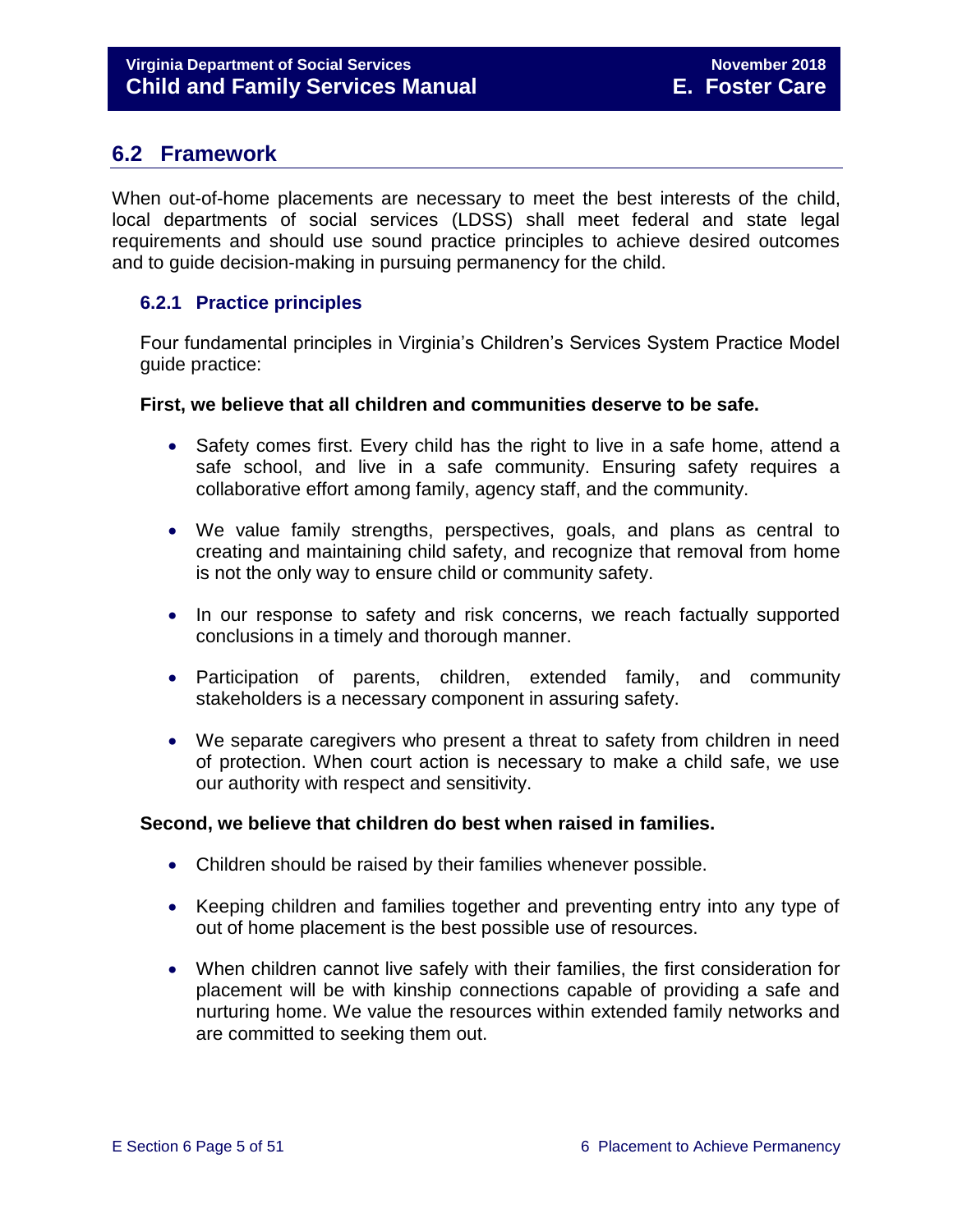- When placement outside the extended family is necessary, we encourage healthy social development by supporting placements that promote family, sibling and community connections.
- Placements in non-family settings should be temporary, should focus on individual children's needs, and should prepare them for return to family and community life.

#### **Third, we believe in family, child, and youth-driven practice.**

- Children and families will be treated with dignity and respect. The voices of children, youth, and parents are heard, valued, and considered in the decision making regarding safety, permanency, well-being as well as in service and educational planning and in placement decisions.
- Family members are the experts about their own families. It is our responsibility to understand children, youth, and families within the context of their own family rules, traditions, history, and culture.
- Children have a right to connections with their biological family and other caring adults with whom they have developed emotional ties.
- We engage families in a deliberate manner. Through collaboration with families, we develop and implement creative, individual solutions that build on their strengths to meet their needs.

#### **Fourth, we believe that all children and youth need and deserve a permanent family.**

- Lifelong family connections are crucial for children and adults. It is our responsibility to promote and preserve kinship, sibling, and community connections for each child. We value past, present, and future relationships that consider the child's hopes and wishes.
- Permanency is best achieved through a legal relationship such as parental custody, adoption, kinship care, or guardianship. Placement stability is not permanency.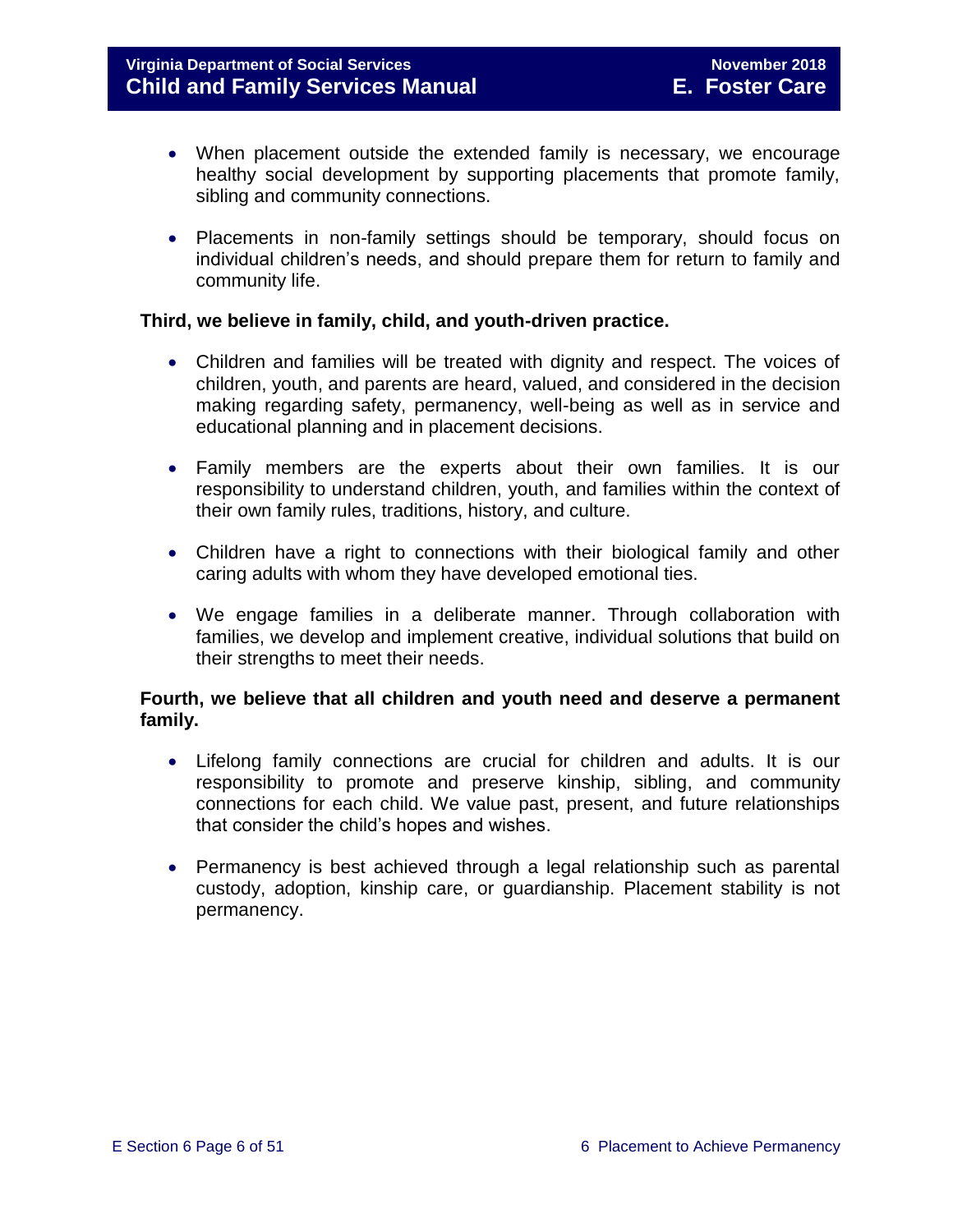#### <span id="page-6-0"></span>**6.2.2 Legal citations**

The legal framework and specific requirements for placing children are delineated in federal and state law. See the law for complete language by clicking on the citation.

#### **6.2.2.1 General provisions for placing children**

- <span id="page-6-1"></span> **LDSS right to accept children for placement** 
	- $\circ$  § [63.2-900](http://law.lis.virginia.gov/vacode/63.2-900/)
- **Placement agreement requirements** 
	- $\circ$  § [63.2-902](http://law.lis.virginia.gov/vacode/63.2-902/)
- **Cannot deny or delay placement due to race, color, or national origin** 
	- o [Federal Multiethnic Placement Act of 1994 and Interethnic Adoption](https://www.childwelfare.gov/systemwide/laws_policies/federal/index.cfm?event=federalLegislation.viewLegis&id=46)  [Provisions of 1996 \( MEPA-IEP\);](https://www.childwelfare.gov/systemwide/laws_policies/federal/index.cfm?event=federalLegislation.viewLegis&id=46) Public Law 103-382
- **Reasonable efforts to place siblings together; or if separated, frequent visitation or communication** 
	- $\circ$  § [63.2-900.2](http://law.lis.virginia.gov/vacode/63.2-900.2/)
	- $\circ$  [Social Security Act, Title IV, § 471, \(a\) \(31\) \[42 USC 671\]](http://www.ssa.gov/OP_Home/ssact/title04/0471.htm)

#### <span id="page-6-2"></span>**6.2.2.2 Vistation and communication with family**

- **Allowing reasonable visitation via court order at the preliminary removal hearing**
	- $\circ$  § [16.1-252](http://law.lis.virginia.gov/vacode/16.1-252/)
- **Including visitation and other contacts in foster care plan** 
	- o § [16.1-281](http://law.lis.virginia.gov/vacode/16.1-281/)
- **Planning visitation and communication between siblings**
	- $\circ$  § [63.2-900.2](http://law.lis.virginia.gov/vacode/63.2-900.2/)
- **Visitation of child placed in foster care**
	- $\circ$  § [63.2-912](http://law.lis.virginia.gov/vacode/63.2-912/)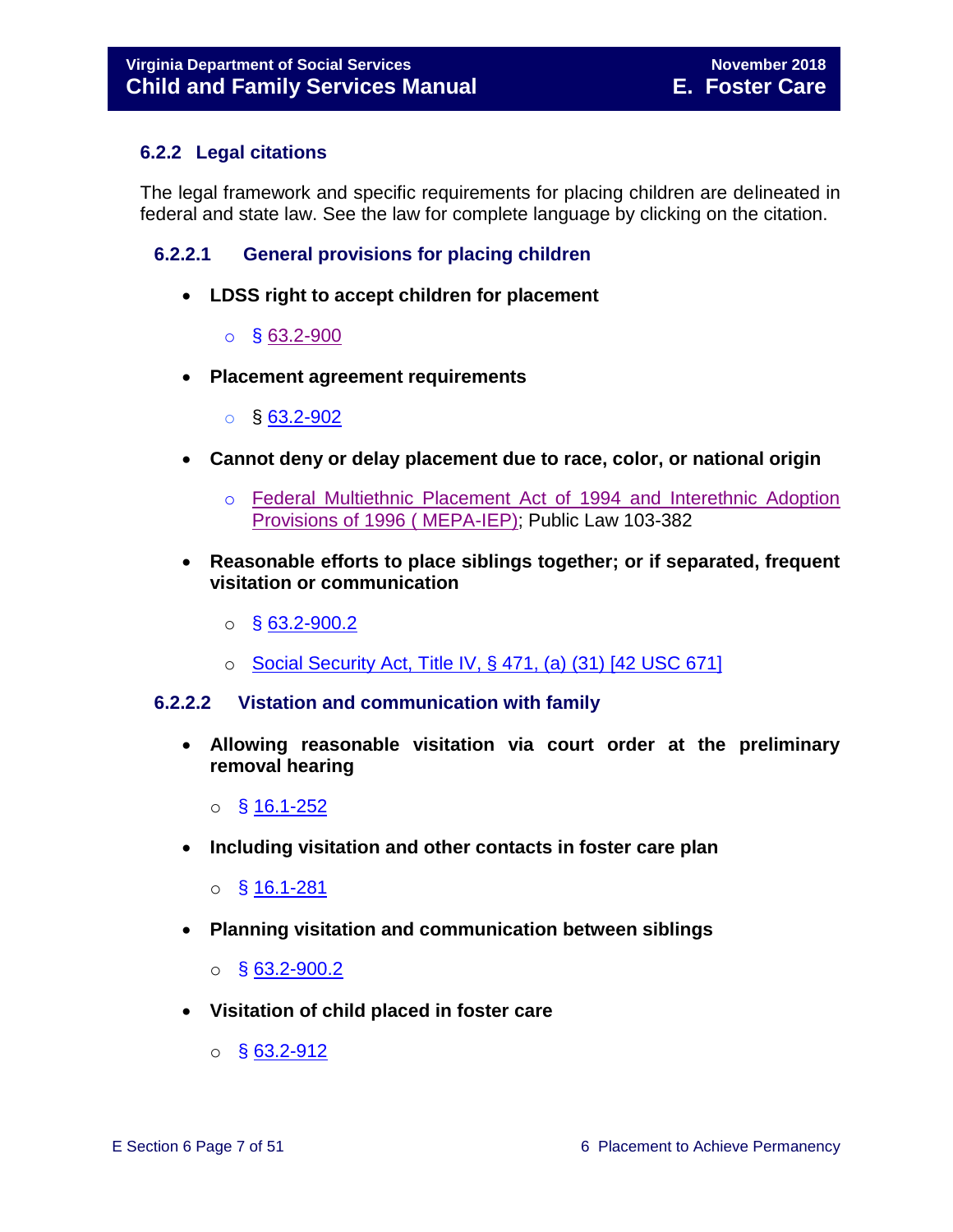#### <span id="page-7-0"></span>**6.2.2.3 Seeking and notifying relatives of placement options**

- **Identify and notify relatives of child's removal from home** 
	- o [Social Security Act, Title IV, § 471 \(a\) \(29\) \[42 USC 671\]](http://www.ssa.gov/OP_Home/ssact/title04/0471.htm)
- **Seek relatives first as placement option** 
	- $\circ$  § [63.2-900](http://law.lis.virginia.gov/vacode/63.2-900/)
- **Determine whether child has relative to be kinship foster parent**
	- $\circ$  § [63.2-900.1](http://law.lis.virginia.gov/vacode/title63.2/chapter9/section63.2-900.1/)

#### <span id="page-7-1"></span>**6.2.2.4 Pursuing permanent placement options**

- **Child's health and safety is paramount concern; reasonable efforts to preserve and reunify families** 
	- $\circ$  § [16.1-281](http://law.lis.virginia.gov/vacode/16.1-281/)
	- o [The Adoption and Safe Families Act of 1997;](https://www.childwelfare.gov/systemwide/laws_policies/federal/index.cfm?event=federalLegislation.viewLegis&id=4) Public Law 105-89
- **If reunification not appropriate, reasonable timely efforts to finalize permanent placement; place child for adoption or with legal guardian** 
	- o [The Adoption and Safe](https://www.childwelfare.gov/systemwide/laws_policies/federal/index.cfm?event=federalLegislation.viewLegis&id=4) Families Act of 1997;Public Law 105-89
- **If cannot return child to prior family, plan to place child with relative with subsequent transfer of custody or in adoptive home, or if neither feasible, permanent foster care.**
	- o § [16.1-281](http://law.lis.virginia.gov/vacode/16.1-281/)
- **Provide child welfare services to prevent separating children from families, restore them with families, place in adoptive homes, and assure adequate care**

 $\circ$  § [63.2-319](http://law.lis.virginia.gov/vacode/63.2-319/)

- **Provide services that achieve permanent placements as quickly as practicable** 
	- $\circ$  § [63.2-900](http://law.lis.virginia.gov/vacode/63.2-900/)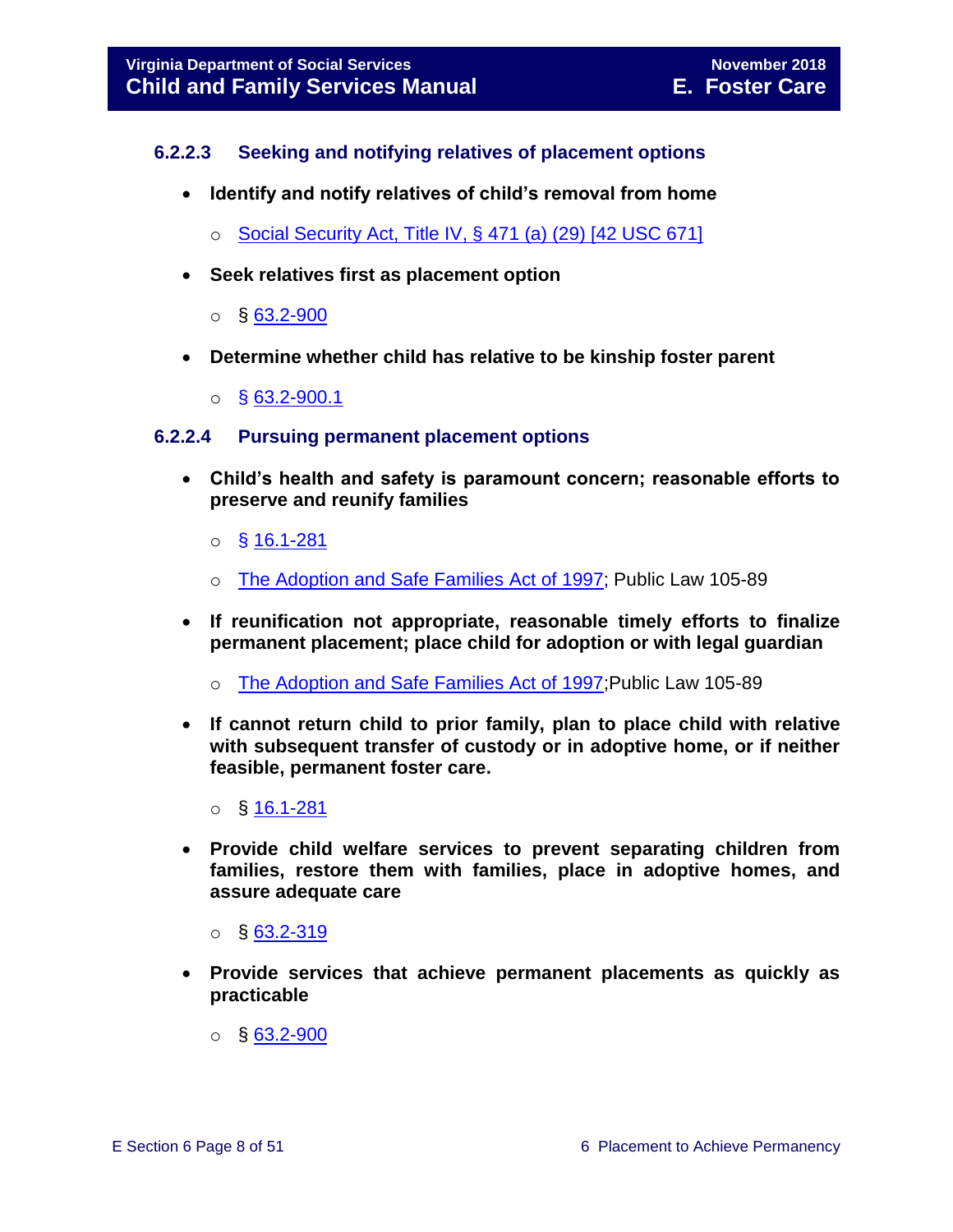- **Document reasonable efforts to place child in timely manner and to finalize permanent placement** 
	- o § [16.1-281](http://law.lis.virginia.gov/vacode/16.1-281/)

#### <span id="page-8-0"></span>**6.2.2.5 Using approved and licensed providers**

- **LDSS approval of provider homes, including emergency approval**
	- o [\(22 VAC 40-211-20\)](http://leg1.state.va.us/cgi-bin/legp504.exe?000+reg+22VAC40-211-20).
- **Funding based on licensure status of foster family home, group home, or residential facility** 
	- o **Title IV-E** 
		- [Social Security Act, Title IV, § 471 \(a\) \(10\) \[42 USC 671\]\)](http://www.ssa.gov/OP_Home/ssact/title04/0471.htm).
	- o **Children's Services Act** 
		- $\frac{1}{2}$  § [2.2-5211.1](http://law.lis.virginia.gov/vacode/2.2-5211.1/)

#### <span id="page-8-1"></span>**6.2.2.6 Placing children outside of Virginia**

- [The Safe and Timely Interstate Placement of Foster Children Act of 2006;](https://www.childwelfare.gov/systemwide/laws_policies/federal/index.cfm?event=federalLegislation.viewLegis&id=82) Public Law 109-239
- **Interstate Compact on the Placement of Children** 
	- o §§ [63.2-1000](http://law.lis.virginia.gov/vacode/63.2-1000/) through [63.2-1105](http://law.lis.virginia.gov/vacode/63.2-1105/)

#### <span id="page-8-2"></span>**6.2.3 Outcomes**

Service workers shall strive to achieve the following two permanency outcomes required in the federal Child and Family Services Review, each with specific outcome measures:

**Permanency Outcome 1: Children have permanency and stability in their living situations.**

- More children leave foster care and achieve permanency.
- Children achieve permanency with shorter lengths of stay in foster care.
- Increased timeliness to permanency.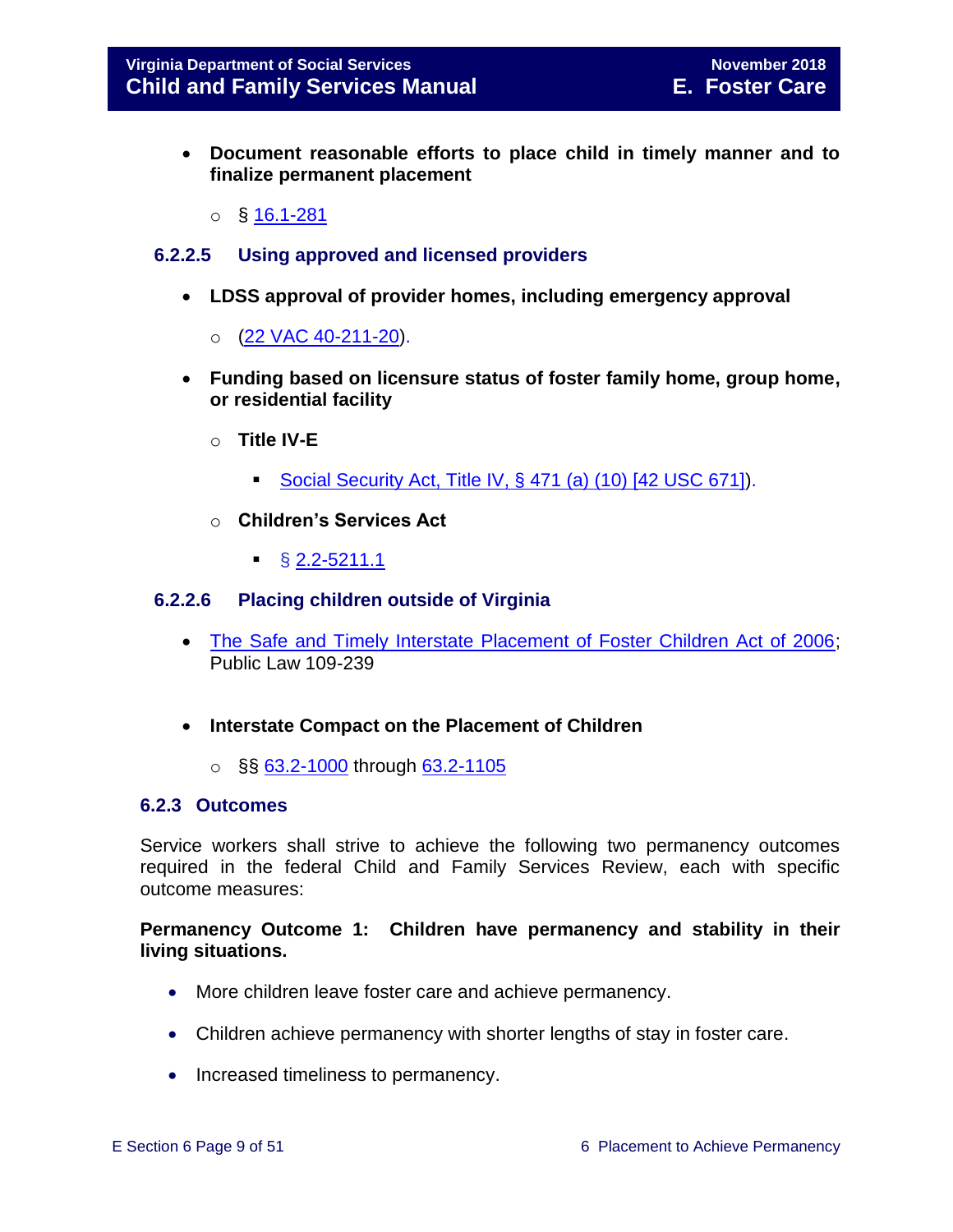- Fewer placement moves and disruptions.
- Fewer children in out of home care.
- More children placed in family based care.
- More children placed in relative foster homes.
- Fewer children placed in residential care.
- Fewer children re-enter foster care.

#### **Permanency Outcome 2: The continuity of family relationships and connections is preserved for children.**

- More children in foster care placed in close proximity to families and communities.
- More children in foster care placed with their siblings.

# <span id="page-9-0"></span>**6.3 Critical decisions in making placements**

Placement occurs after the child is removed from home by court order, entrustment, or non-custodial foster care agreement and placed in a substitute care setting. Placement is the physical setting in which the child finds himself, that is, the resultant foster care setting. A new placement setting results when the foster care setting changes (e.g. the child moves from one foster family home to another or to a group home or institution) [\(Federal Child Welfare Policy Manual, Subsection 1.2B.7 #7\)](http://www.acf.hhs.gov/cwpm/programs/cb/laws_policies/laws/cwpm/questDetail.jsp?QAId=560).

All children in foster care shall be placed in a licensed or approved placement [\(22VAC40-201-40\).](http://law.lis.virginia.gov/admincode/title22/agency40/chapter201/section40/) In the event a child has inadvertently been placed in an unapproved placement or a placement has become unapproved, neither IV-E nor CSA funding can be used to fund the placement.

Additionally, IV-E administrative costs cannot be claimed. This also includes administrative costs for children who are placed in relative foster homes where the approval process is not completed within 60 days. The regional IV-E team should be notified as soon as possible after the error is discovered so it can be determined whether or not the administrative costs are allowable. In accordance with the federal Deficit Reduction Act of 2005, the following applies for claiming administrative costs for otherwise title IV-E eligible children residing in an unlicensed or unapproved placement:

 When a child transitions from a placement that is not eligible for maintenance payments under title IV-E to a placement that is eligible for such payments, administrative costs may only be claimed retroactively from the month in which the transition occurred.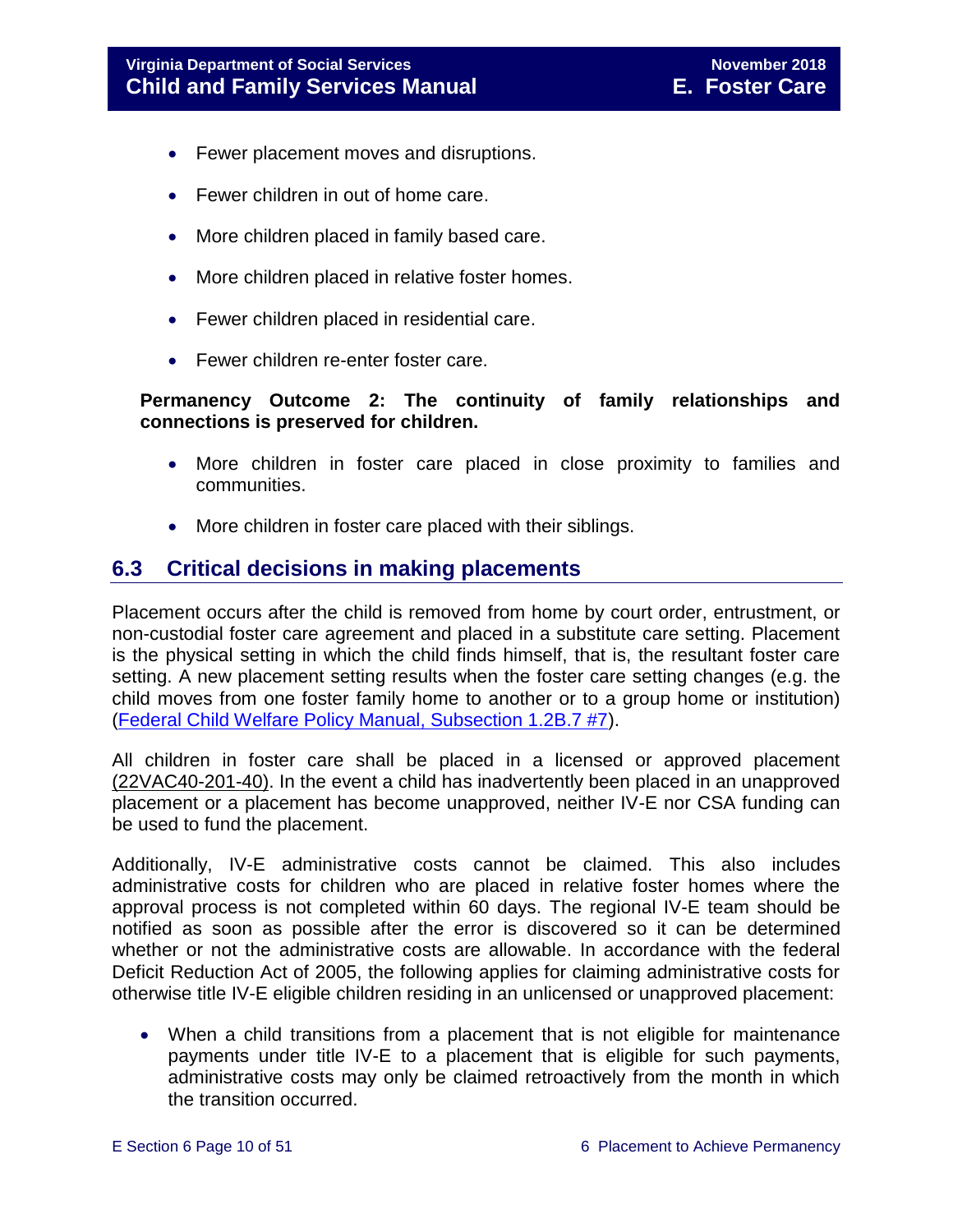#### **Virginia Department of Social Services November 2018 Child and Family Services Manual E. Foster Care**

In making placement decisions to secure the most appropriate home for a child, whether an initial placement or change in placement, the service worker, in collaboration with key partners and members of the Family Partnership Meeting (FPM), shall:

- **Ensure the child's health and safety is the paramount concern (** $\frac{1}{5}$  **[16.1-281 B\)](http://law.lis.virginia.gov/vacode/16.1-281/).**
- Take actions to minimize the trauma of separation, to build upon the strengths of the child and family, and to meet the child's special needs and best interests.
- Not delay or deny placement of a child in foster care on the basis of race, color, or national origin of the child or the foster and adoptive parents involved [\(22 VAC](http://leg1.state.va.us/cgi-bin/legp504.exe?000+reg+22VAC40-201-40)  [40-201-40](http://leg1.state.va.us/cgi-bin/legp504.exe?000+reg+22VAC40-201-40) A; and Multiethnic Placement Act of 1994).
- Place the child in the least restrictive, most family-like setting that is committed to meeting the child's best interests and needs, including educational, medical and behavioral health needs [\(22 VAC 40-201-40](http://leg1.state.va.us/cgi-bin/legp504.exe?000+reg+22VAC40-201-40) A).
- Place the child with all siblings who need placement unless joint placement is documented to be contrary to the safety or well-being of any of the siblings.
- When siblings are to be placed separately, plan frequent and regular visitation and communication between the siblings, taking into account the wishes and best interests of the child, and the safety and well-being of the siblings  $(\S$  [63.2-](http://law.lis.virginia.gov/vacode/63.2-900.2/) [900.2\)](http://law.lis.virginia.gov/vacode/63.2-900.2/) unless it is documented that frequent visitation or other ongoing interaction would be contrary to the safety or well-being of any of the siblings.
- Place the child in a fully approved or licensed placement, with the exception noted in [\(Section 6.9\)](file://///Vaultcelerra.co.dss.state.va.us/Workgroup/Family_Services/DFS%20Child%20and%20Family%20Services%20Manual/E.%20Foster%20Care/Foster%20Care%20June%202017/section_6_placement_to_achieve_permanency.draft.docx) in this chapter for emergency placements.
- Design a placement that leads to returning the child to his or her parents or prior custodians within the shortest practicable time, consistent with the child's health and safety. If returning the child home is not reasonably likely within a practical period of time, place the child with a relative or in an adoptive home (§ [16.1-281](http://law.lis.virginia.gov/vacode/16.1-281/)  [B\)](http://law.lis.virginia.gov/vacode/16.1-281/)**.**
- Place the child in a timely manner and pursue all necessary actions to finalize the permanent placement of the child (§ [16.1-281 C2\)](http://law.lis.virginia.gov/vacode/16.1-281/) as quickly as practicable (§ 63.2-900 A).
- Seek out relatives first for placement  $(\S$  [63.2-900\)](http://law.lis.virginia.gov/vacode/63.2-900/), including relatives in other states in accordance with the Interstate Compact on the Placement of Children (ICPC) [\(see Section 6.17.3\)](file://///Vaultcelerra.co.dss.state.va.us/Workgroup/Family_Services/DFS%20Child%20and%20Family%20Services%20Manual/E.%20Foster%20Care/Foster%20Care%20June%202017/section_6_placement_to_achieve_permanency.draft.docx), when the child cannot remain safely at home and determine whether any relatives are eligible to be an approved provider  $(\S$  [63.2-](http://law.lis.virginia.gov/vacode/63.2-900/) [900.1 A\)](http://law.lis.virginia.gov/vacode/63.2-900/) and/or legal custodian.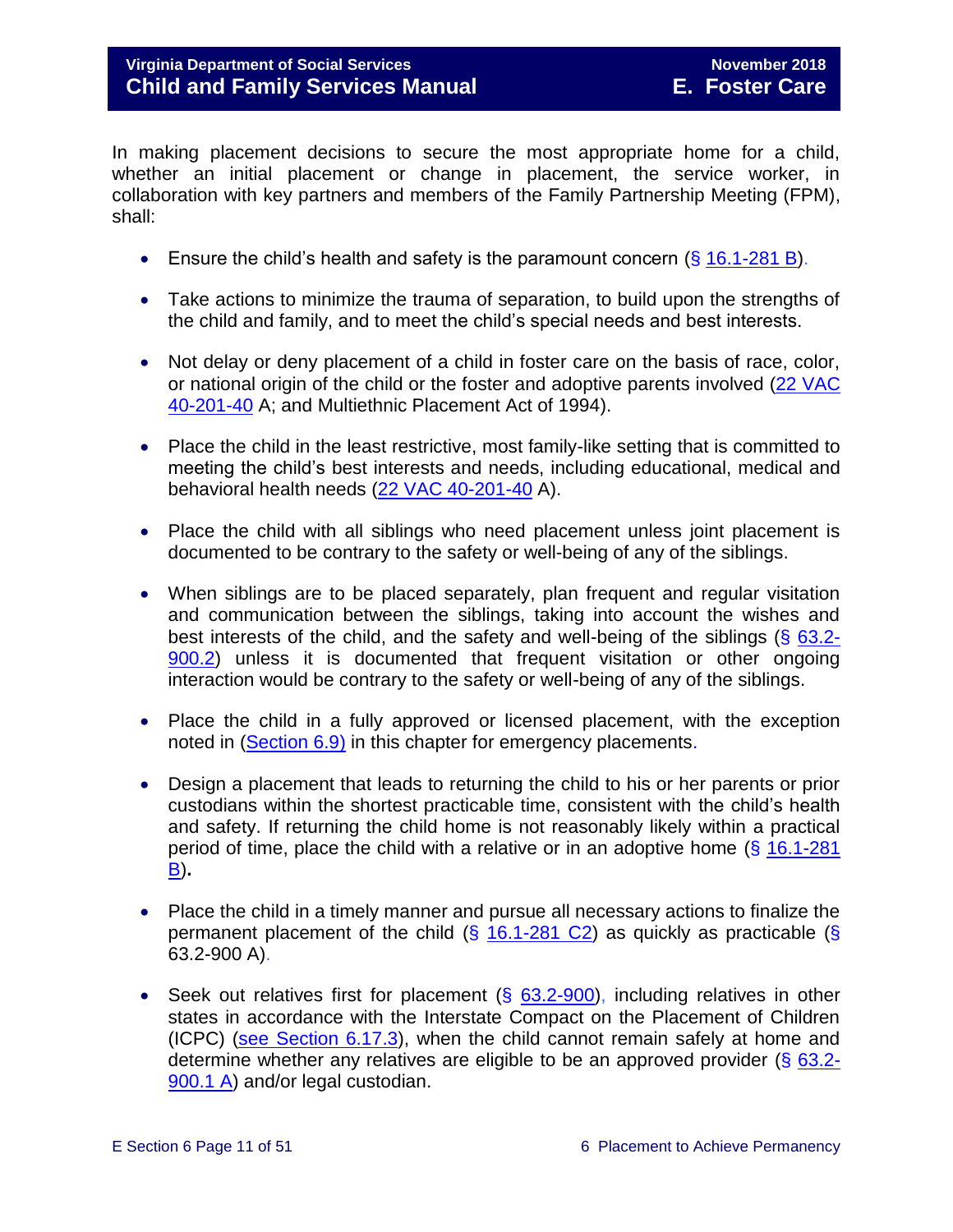#### **Virginia Department of Social Services November 2018 Child and Family Services Manual E. Foster Care**

- Seek out foster and adoptive parents for placement, so if reunification fails, the placement is the best available placement to provide permanency for the child [\(22 VAC 40-201-40](http://leg1.state.va.us/cgi-bin/legp504.exe?000+reg+22VAC40-201-40) A).
- Seek out non-relatives for placement and/or adoption when the child cannot remain safely at home and relatives are not appropriate for placement or assuming custody  $(\S 16.1 - 281 \text{ B})$ .
- Consider residential placements for short term temporary placement when the child requires crisis stabilization or intensive treatment that cannot be safely or effectively provided in a family setting. Begin immediately developing and implementing a plan for returning the child home safely, to a relative's home, or to a family-like setting at the earliest appropriate time consistent with the child's needs (§ [2.2-5208 5\)](http://law.lis.virginia.gov/vacode/2.2-5208/).
- Identify and design wrap around services and supports for the child, birth parents or prior custodians, and/or foster and adoptive family as appropriate to help facilitate success with the placement and achieve permanency for the child.
- Help maintain relationships, facilitate visitation, and provide continuity for the child with family, friends, school, religious, spiritual, and other cultural and community connections through placing the child:
	- $\circ$  In as close proximity as possible to the birth parent(s) or prior custodian's home and neighborhood to provide educational stability for the child [\(22 VAC](http://leg1.state.va.us/cgi-bin/legp504.exe?000+reg+22VAC40-201-40)  [40-201-40](http://leg1.state.va.us/cgi-bin/legp504.exe?000+reg+22VAC40-201-40) A).
	- o With caregivers who actively support the child returning to and maintaining connections with his family.
- Take into account the appropriateness of the child's current educational setting and the distance from the new placement to the school in which the child is currently enrolled for the school age child [\(Social Security Act, Title IV, § 475 \(1\)](http://www.ssa.gov/OP_Home/ssact/title04/0475.htm)  [\(G\) \[42 USC 675\]\)](http://www.ssa.gov/OP_Home/ssact/title04/0475.htm).

# <span id="page-11-0"></span>**6.4 Keeping siblings together**

The federal law, Fostering Connections to Success and Increasing Adoptions Act of 2008 (P. [L.110-351\)](https://www.childwelfare.gov/topics/systemwide/laws-policies/federal/fosteringconnections/) emphasizes the preservation of the sibling bond by requiring states to make reasonable efforts to place siblings in the same placement.

Siblings shall be placed together in order to support and maintain existing ties and to minimize the degree of loss experienced by the children, unless there is a compelling reason in the children's best interest not to be placed together.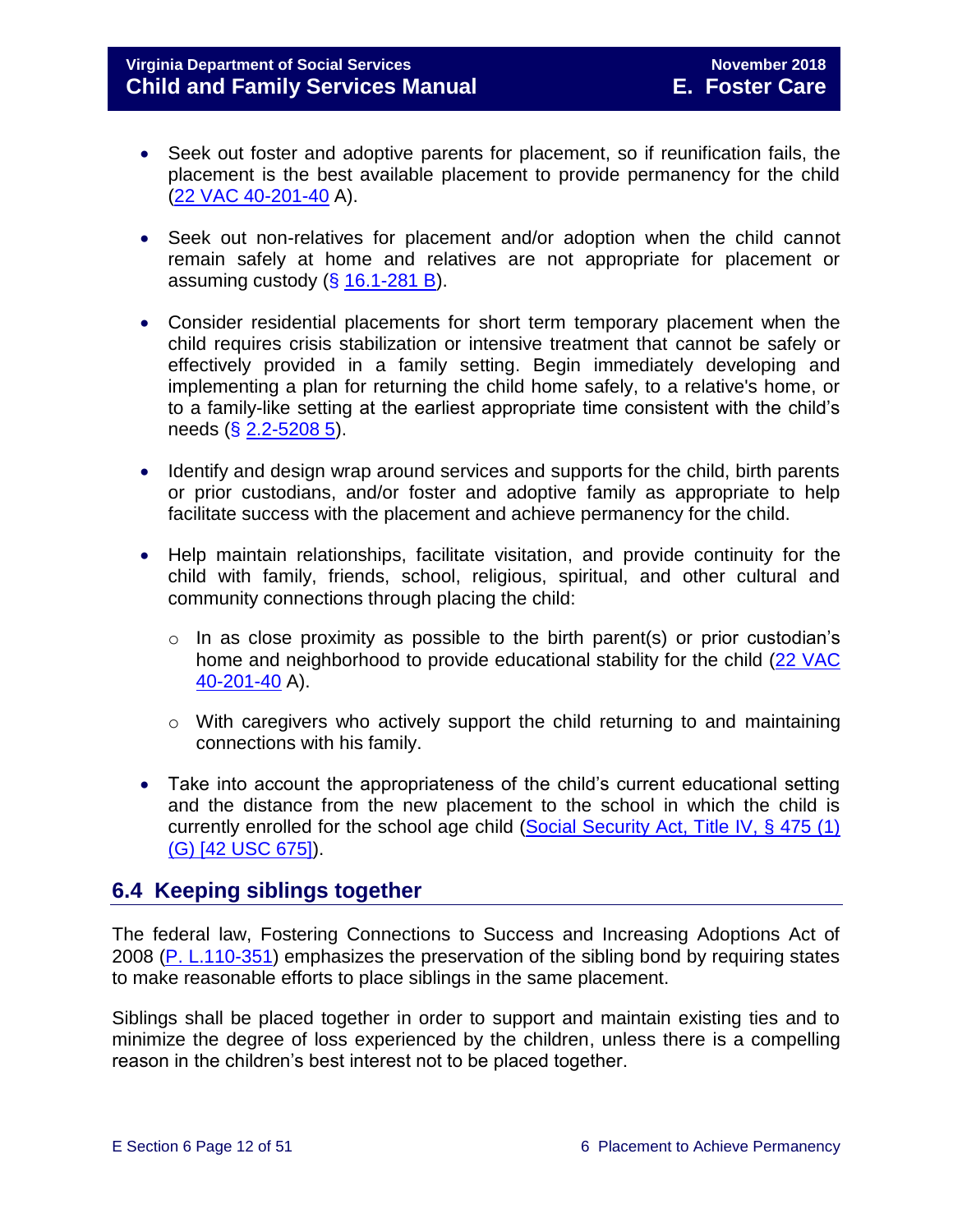#### <span id="page-12-0"></span>**6.4.1 Assessment of sibling relationships**

Sibling conflict is normal part of the sibling relationship. The service worker should assess the sibling relationship as a whole not just a point in time, when preparing for placement of siblings together.

The service worker should consider the following components in determining the placement of siblings together:

- The past, current, and potential relationship and attachment for all the siblings.
- Any safety risks associated with the siblings being placed together.
- The possible long term benefits of keeping the siblings together and potential attachment issues for the future if the siblings are not kept together.
- The potential placement for the sibling group and the foster and adoptive family's abilities and willingness to meet the needs of all the siblings to avoid future placement disruption.

#### <span id="page-12-1"></span>**6.4.2 Placing siblings together**

Diligent efforts shall be made to place together all siblings who enter care at or near the same time unless there are specific safety and/or well-being issues including:

- One or more of the siblings has:
	- o Therapeutic needs that require specialized placement;
	- o Medical needs that require specialized placement; or
	- o Demonstrated inappropriate sexual behavior that necessitates a more restrictive placement; or
- A half-sibling is placed with his or her biological parent/relative.

The reasons why siblings are not placed together due to safety and/or well-being issues shall be documented in OASIS.

#### <span id="page-12-2"></span>**6.4.3 When siblings are separated in placement**

When all efforts to place siblings together are exhausted and it becomes necessary to place siblings separately, the following issues should be considered in making placement decisions: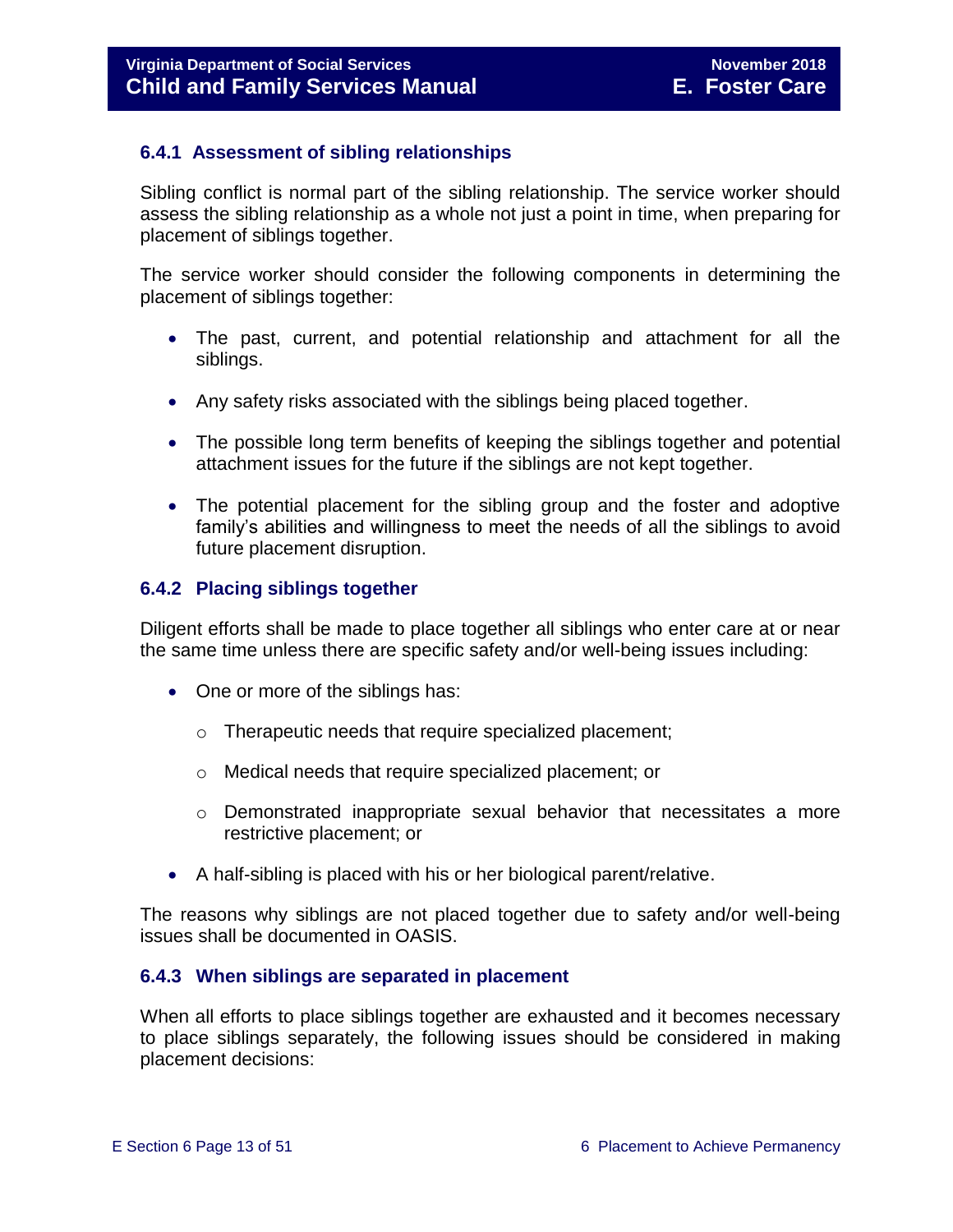- Close proximity of placements between siblings, including the same school, church, etc.
- Foster and adoptive parents' ability and willingness to continue the contact with all siblings.
- Therapeutic needs for siblings' continuity of relationships.
- How placement of a sibling group separately may impact permanency outcomes for the children in a sibling group.

When siblings need to be separated, efforts should be made to place as many siblings as possible together. The service worker should assess the sibling relationship and ask each child, as appropriate, to provide input into the determination of placement with other siblings.

#### <span id="page-13-0"></span>**6.4.4 Continuing efforts to place siblings together**

Continuous efforts to place the siblings together shall be made unless the placement would be contrary to the safety and well-being of any of the siblings. When a sibling group is separated at any time, the service worker shall make immediate and ongoing efforts to locate or recruit a family in whose home the siblings may be reunited.

A reassessment of the placements for siblings who are not placed together shall be assessed at a minimum on a quarterly basis or at each Family Partnership or child and family team meeting. The reassessment of the split placement shall include all efforts and progress to place all the siblings in the same placement. The reassessment and efforts shall be documented in OASIS.

Children are related when they share a biological or adoptive parent regardless of legal status. When placing a newborn of a sibling group every effort should be made to identify and evaluate placement options with the sibling(s).

Termination of parental rights or adoption does not negate a newborn child's relationship with other siblings already in care or adopted. Efforts should be made to identify siblings by reviewing current or prior case records and documenting known information regarding siblings.

#### <span id="page-13-1"></span>**6.4.5 Sibling visitation and communication**

The foster care plan shall include the plan for visitation and communication between the child and parent(s) or prior custodians. If siblings are separated (e.g., sibling in foster care, sibling in biological home), the visitation and communication plan among siblings shall also be included to encourage frequent and regular visitation or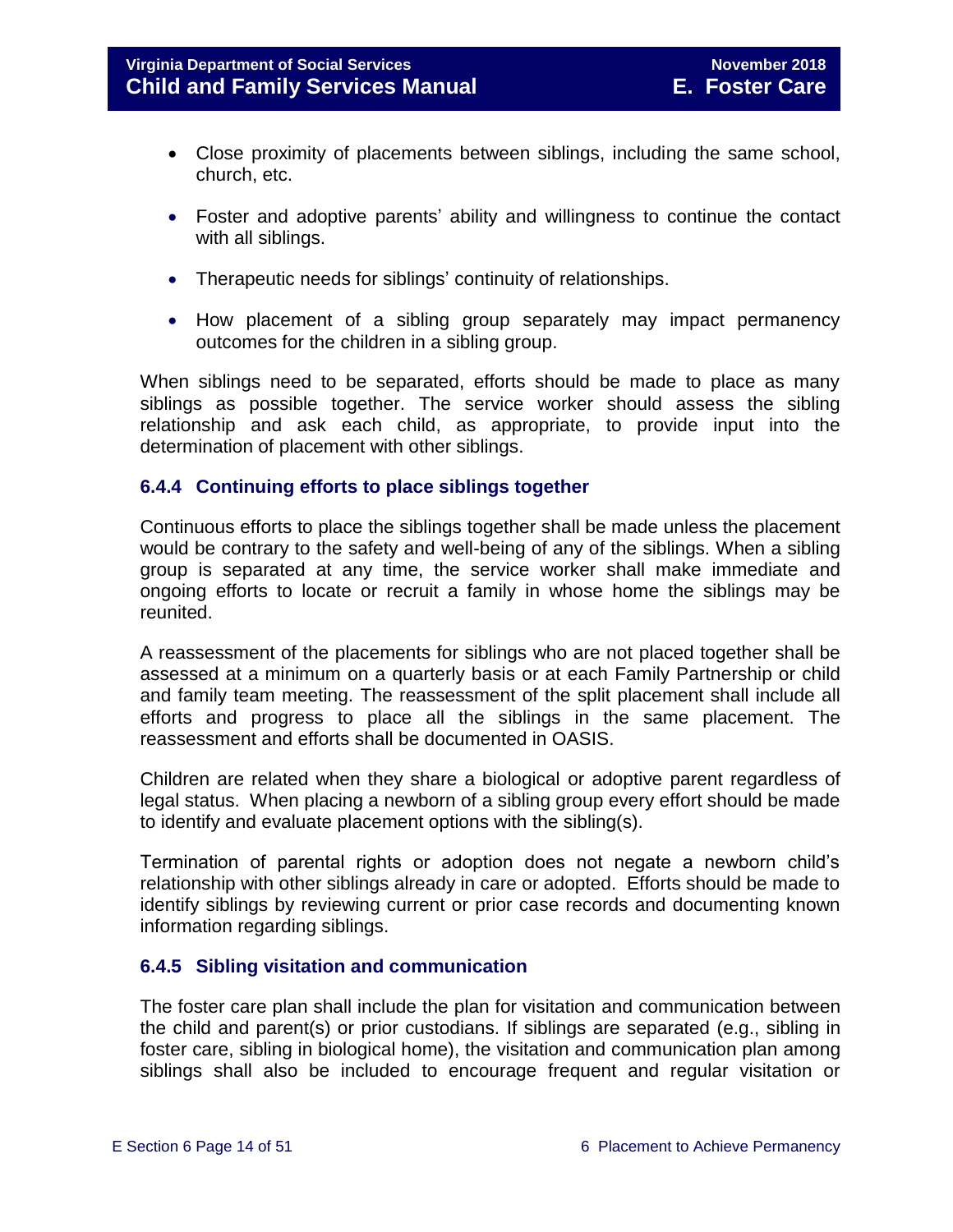communication among the siblings. This visitation and communication plan among siblings should be developed:

- **Within five (5) calendar days** of placement when siblings are in one foster home and other siblings remain in the biological home.
- **Within 15 calendar days** of placement when it is necessary to place siblings in different foster placements. Diligent and continuous efforts shall be made to keep siblings together.

The visitation plan shall be a written plan, documented in OASIS, and provided to the family. The sibling visitation plan shall also be addressed in the child(ren)'s foster care plan(s).

The visitation and communication plan shall take into account the wishes of the child, consistent with the child's developmental level. The plan shall specify the frequency of visitation and communication, identify who is responsible for ensuring the visits and communication take place, and state any restrictions or limitations to the visits or communications. The communications may include, but are not limited to, face-to-face visits, telephone calls, email correspondence, and video conferencing. The visitation plan should include weekly contact when consistent with the best interests of the child. If visits will not be weekly, the plan should state why weekly visits are not in the best interest of the child(ren). The plan should also specify ways for the child to connect with friends and other adults who are significant to the child.

# <span id="page-14-0"></span>**6.5 Key partners in making placement decisions**

To help ensure the most appropriate placement to help achieve permanency for the child, the service worker shall:

- Involve birth parents or prior custodians as an integral part of the process in determining what is in their child's best interest, whenever possible.
- Consult with the child if the child is age 12 or older, or obtain input from the child if the child is under age 12 and capable of communicating his wishes. Provide the child all relevant information about entering foster care, listen and respond to questions, and help the child communicate and work through his or her wishes and concerns.
- Involve prospective caregivers.
- Request a FPM.
- Consult with the child's current school on the appropriateness of the child's current educational setting for the school age child. The service worker shall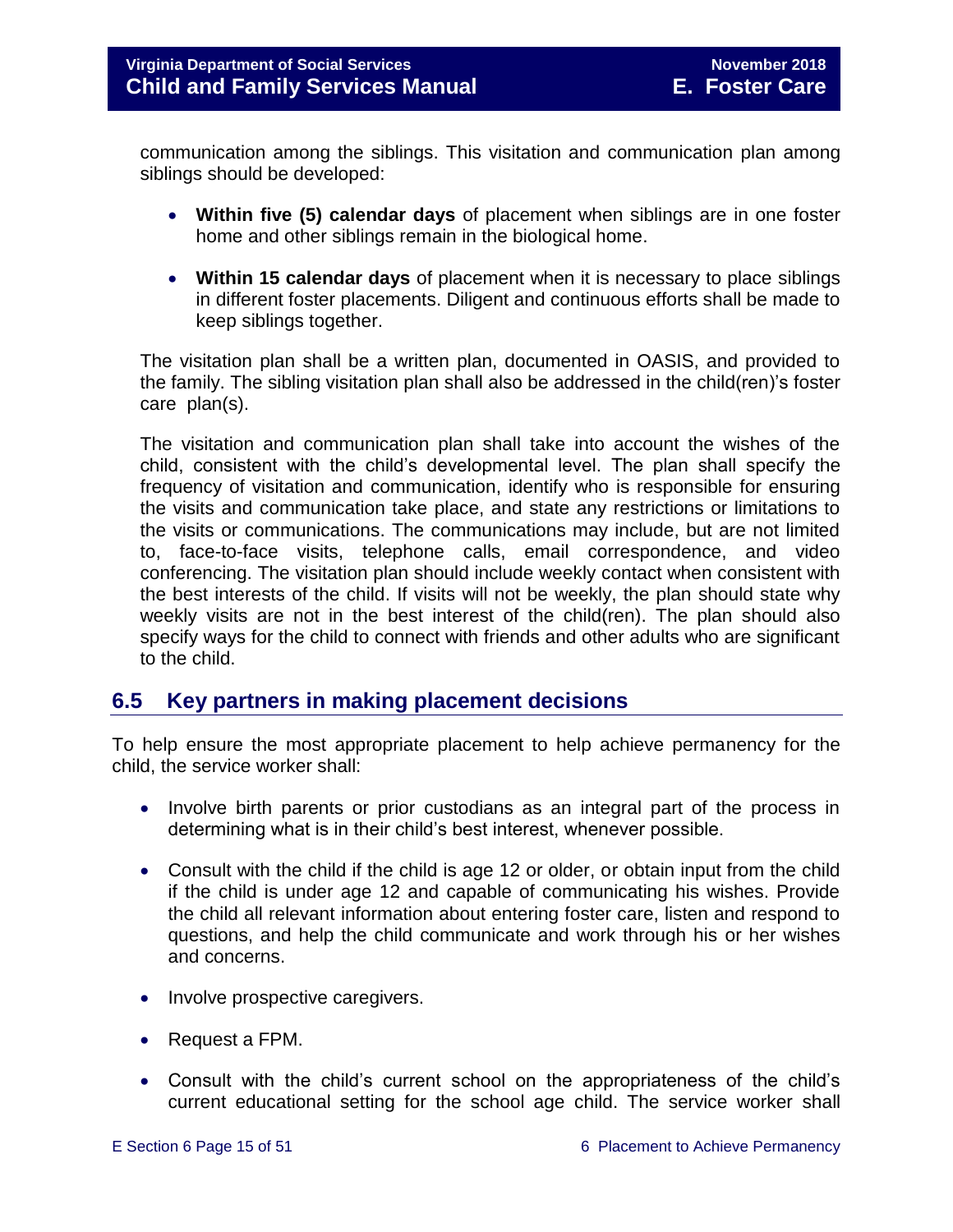notify the child's current school that the child will be moving to a new placement and the necessary timeframe for making this decision. The school representative may be asked to attend the FPM or may provide this information through an alternative method. The LDSS shall take into account the educational information provided by the school and the distance of potential placements to the child's current school in the placement decision-making process.

# <span id="page-15-0"></span>**6.6 Engaging relatives and significant adults as placement options**

As part of the placement process, the LDSS shall diligently search for adult relatives and other individuals who have had significant relationships with the child to identify placement options (see [Section 2.5](file://///Vaultcelerra.co.dss.state.va.us/Workgroup/Family_Services/DFS%20Child%20and%20Family%20Services%20Manual/E.%20Foster%20Care/Foster%20Care%20June%202017/section_2_engaging_the_child_family_and_significant_adults.draft.docx) in this chapter). Individuals not related by birth, marriage, or adoption to the child, but who have emotionally significant relationships with the child, may be willing to fulfill the functions of a family relationship for the child in foster care.

The LDSS shall make diligent efforts to notify in writing all grandparents and other adult relatives, both maternal and paternal, that the child is being removed or has been removed. The purpose of the written notice is to explain the permanency options and the concurrent planning process, as well as invite the relatives to participate in the care and placement of the child. This notice shall occur **within 30 calendar days** after removing the child from the custody of the parent(s) (see [Section 2.3](file://///Vaultcelerra.co.dss.state.va.us/Workgroup/Family_Services/DFS%20Child%20and%20Family%20Services%20Manual/E.%20Foster%20Care/Foster%20Care%20June%202017/section_2_engaging_the_child_family_and_significant_adults.draft.docx) in this chapter). It should be done **within five (5) days** after removing the child when feasible.

The service worker should engage the child, birth parents or prior custodians, and potential relative caregivers in a collaborative decision-making process on how to achieve permanency for the child, unless their involvement is not in the best interests of the child. The service worker should encourage relatives and other significant individuals to consider serving as placement options for the child, consistent with the child's safety, best interests, and personal desires.

Placements with family members and other adults should be reconsidered throughout the child's involvement with the child welfare system. Someone who initially was not able to serve as a placement or permanent family for the child may be able to serve in this capacity at another time.

# <span id="page-15-1"></span>**6.7 Procedures prior to out-of-home placement**

Prior to placing a child in any out-of-home placement, whether an initial placement or placement change, the service worker:

- Shall discuss placement options to achieve permanency for the child with key partners (see [Section](#page-16-0) 6.7.1).
- Shall consult with the child's current school, for the school age child, and take into account in the placement decision the appropriateness of the child's current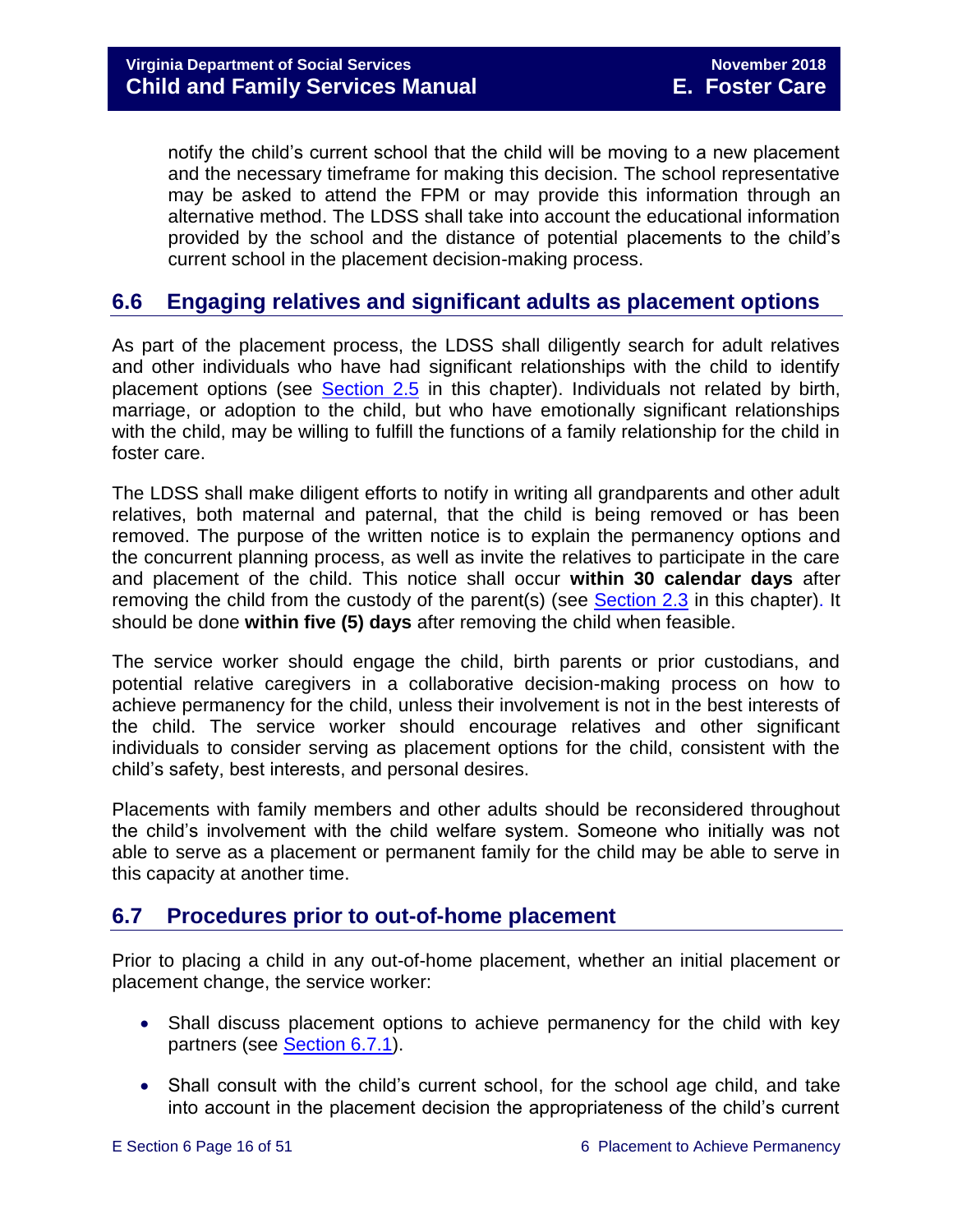educational setting and the distance of potential placements to the child's current school (see [Section 6.5\)](#page-14-0).

- Should convene a FPM (see [Section](#page-17-0) 6.7.2).
- Shall conduct a pre-placement visit to the home or facility (see [Section](#page-18-0) 6.7.3).
- Should prepare key partners for the placement (see [Section](#page-18-1) 6.7.4 and Section [6.7.5\)](#page-19-0).
- Shall enter into written agreements with the provider (see [Section 6.7.6](#page-22-0) and [Section 6.7.7\)](#page-24-1).

When placing the school age child in any out-of-home placement, the LDSS shall, in writing, jointly determine with the local school division whether it is in the child's best interest to remain enrolled in the school where the child was enrolled at the time of the placement (see [Section 12.12\)](file://///Vaultcelerra.co.dss.state.va.us/Workgroup/Family_Services/DFS%20Child%20and%20Family%20Services%20Manual/E.%20Foster%20Care/Foster%20Care%20June%202017/section_12_identifying_services_to_be_provided.draft.docx).

If an emergency situation precludes some of these activities, they should be done at the time of placement or as quickly as feasible.

#### <span id="page-16-0"></span>**6.7.1 Discussing permanency and placement options**

The service worker should discuss each permanency option with the child, birth parents or prior custodians, relatives, and significant individuals. The purpose of these conversations is to keep these individuals fully informed so they can help make informed decisions.

Specifically, the service worker should candidly and fully discuss:

- The child's health and safety which are the highest priorities in all decision making.
- The primary goal to support the parents or prior custodians so the child can return home as soon as possible.
- The value of pursuing several options concurrently to determine the option that meets the child's best interests, if the child cannot return home and to ensure timely decisions given the urgent situation for the child.
- The specific strengths, needs, resources, and supports for the child and family.
- The roles, benefits, rights, and responsibilities of the child, foster and adoptive parent, relatives, and LDSS when serving as a permanent placement for the child, including the process for: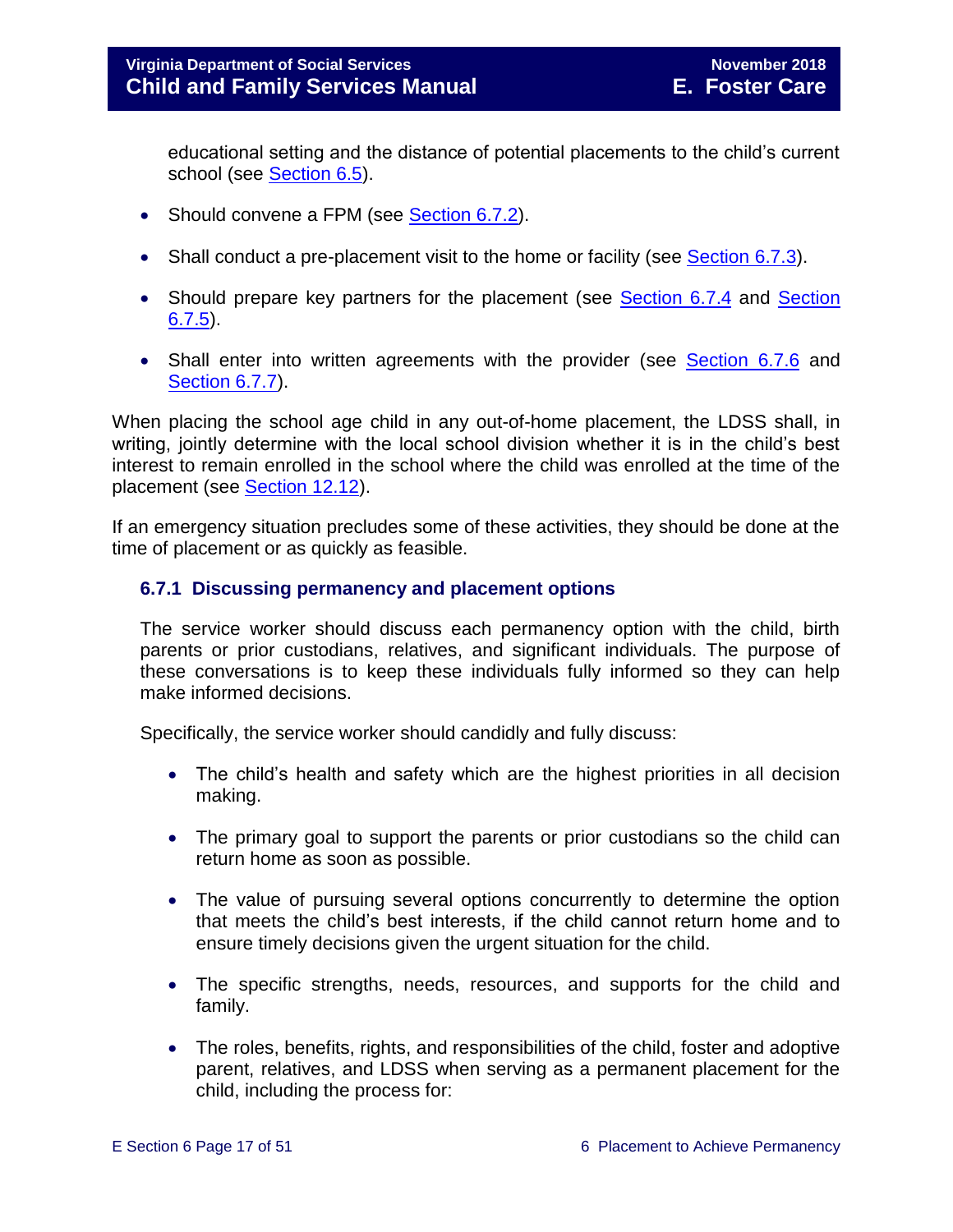- o Becoming a foster and adoptive parent.
- o Adopting.
- o Transferring custody from LDSS to the relative.
- How reunification with the child's family and adoption into a permanent family are more permanent alternatives for the child, compared with transferring legal custody of the child to a relative.
- The advantages of adoption for the child when he or she cannot be returned home, including that adoption:
	- o No longer requires the child to be totally separated from birth parents.
	- $\circ$  Provides the most permanent legal relationship for the child.
	- o Provides permanent family connections throughout the child's life, not just until the child becomes an adult.
- The availability of a Federal adoption tax credit for eligible taxpayers based on reasonable and necessary expenses related to a legal adoption See Child and Family Services Manual, Chapter F., Adoption, [Section 2.8.5.](http://www.dss.virginia.gov/files/division/dfs/ap/intro_page/manuals/07-01-2014/section_2_adoption_assistance.pdf)
- The availability of maintenance payments and foster care services.
- The enhanced maintenance process and the manner in which payments are calculated, modified, and terminated, based on the needs of the child.
- The process for negotiating and signing a placement agreement.
- Any concerns and ways to address those concerns in becoming a foster and adoptive parent and potentially adopting or assuming custody of the child.

#### <span id="page-17-0"></span>**6.7.2 Family Partnership Meetings prior to child's removal and placement**

A FPM should be held prior to the child's removal from home, prior to any subsequent placement changes, including a disruption in an adoptive placement, to engage the family, significant other adults, and community members in the decision-making process (see [Section 2.9](file://///Vaultcelerra.co.dss.state.va.us/Workgroup/Family_Services/DFS%20Child%20and%20Family%20Services%20Manual/E.%20Foster%20Care/Foster%20Care%20June%202017/section_2_engaging_the_child_family_and_significant_adults.draft.docx) in this chapter). In addition to regular, ongoing discussion regarding permanency, a FPM should be held to discuss permanency options and concurrent planning prior to the development of a foster care plan for the foster care review and permanency planning hearings.

The service worker should schedule a FPM when the child's safety is in jeopardy, the child is at risk of emergency removal, or the child is at risk of out of home placement. The meeting should be scheduled **within 24 hours** of safety issues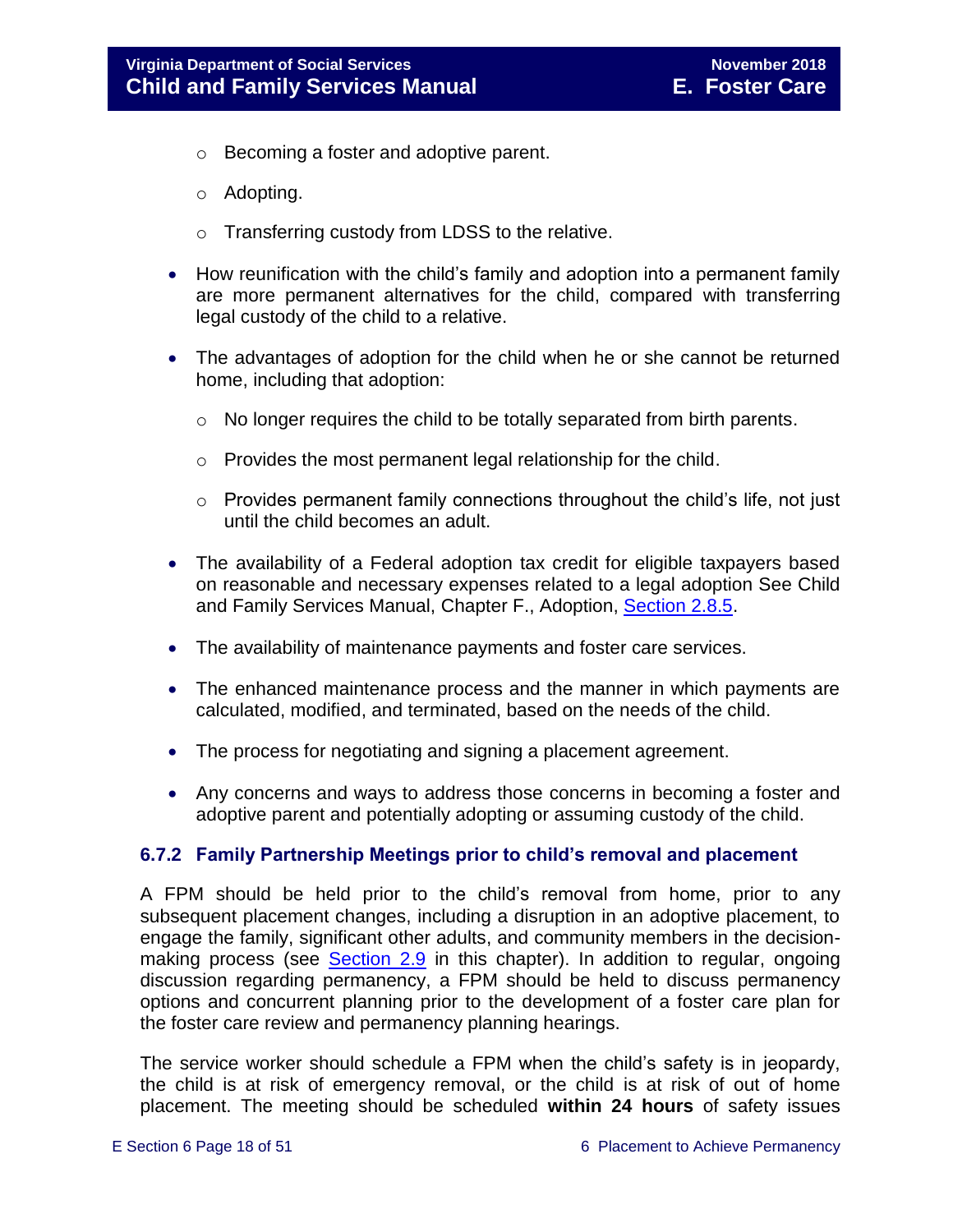being identified and occur **before the 5-day** court hearing in cases after the removal.

The participants in the FPM should help determine whether:

- The agency should file for custody and facilitate placement;
- The child can remain or return home safely with services;
- The parents will voluntarily place the child with services provided and safety plan implemented; or
- There is a relative who is willing and able to provide a placement for the child should the child enter foster care.

#### <span id="page-18-0"></span>**6.7.3 Pre-placement visits**

An LDSS service worker shall make a pre-placement visit to any out-of-home placement to observe the environment where the child will be living. The date of the pre-placement visit shall be entered in OASIS.

- The pre-placement visit shall precede the placement date and may be any visit to an out-of-home placement by an LDSS service worker up to 90 calendar days prior to placement.
- An exception to the pre-placement visit is an emergency situation, which shall be documented in the case narrative. In such emergency situation, a preplacement visit may be the day of placement.
- When a child is to be placed outside of Virginia with relatives, in a foster home, in an adoptive home, residential facility or an independent living arrangement, the pre-placement visit shall be made by an authorized agency in the receiving state in accordance with Interstate/Intercountry Compact for [the Placement of Children \(ICPC\) procedures.](http://www.dss.virginia.gov/family/icpc/index.cgi)

#### <span id="page-18-1"></span>**6.7.4 Preparing key partners for placement**

The service worker shall share information and help prepare the child, birth parents or prior custodians, the prospective provider (the approved or licensed provider where the child will be placed), and the child's school for the child's change in placement. These activities should include:

 Facilitating birth parents or prior custodians and the prospective provider working together to meet the child's needs.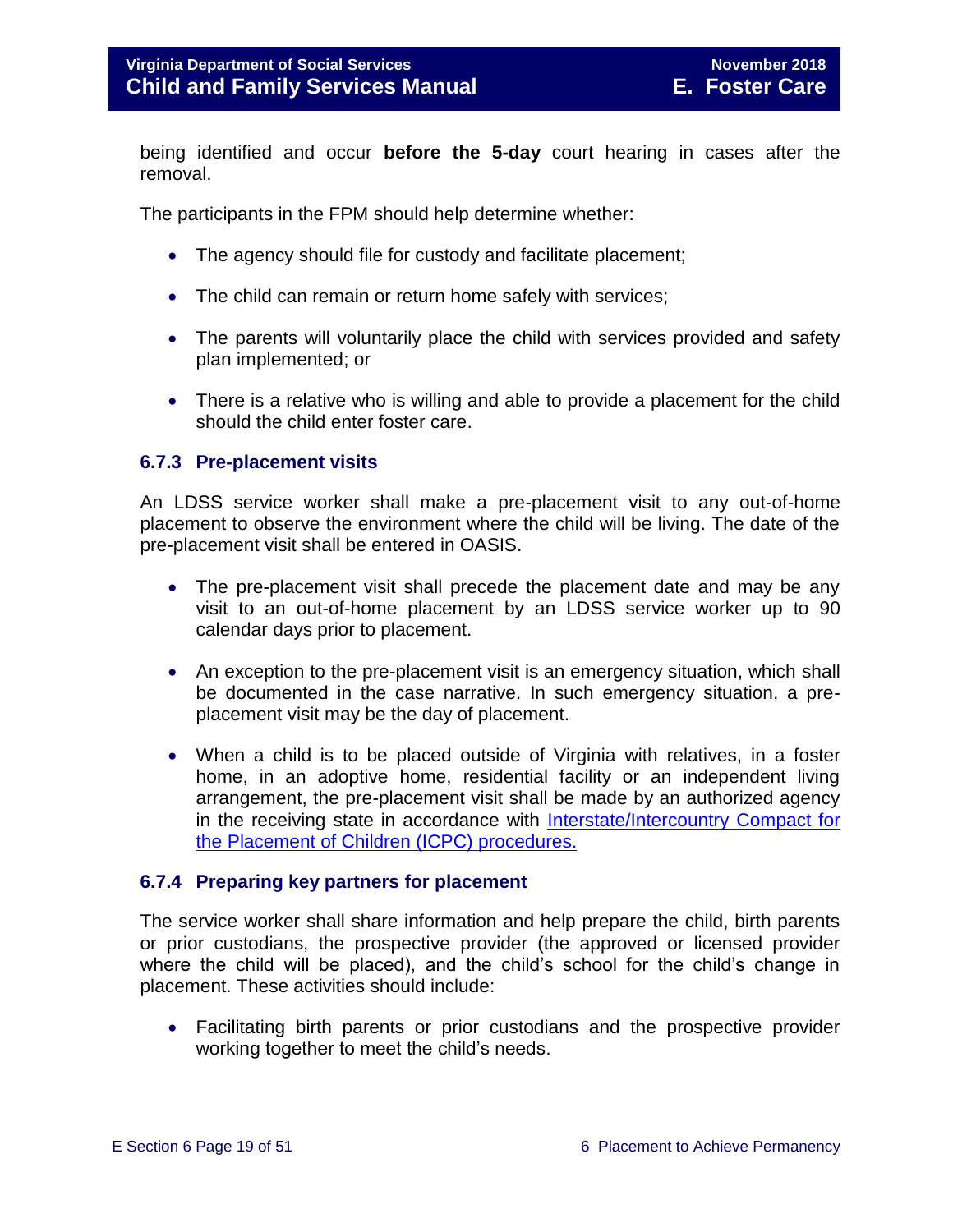- Discussing the placement with the birth parents or prior custodians including the specific arrangements for visits and communication between the child, siblings, and family members.
- Providing the child, according to his or her age and ability, all relevant information about the out of home placement, responding to questions and concerns PRIOR to the child's move to the placement.
- Scheduling a pre-placement visit for the child when circumstances allow.
- Providing the prospective provider all information known about the child, at initial placement and on an ongoing basis, and relevant information about the birth family in order to assure that the provider has the information necessary to maintain safety and manage the needs of the child. The service worker shall provide and review the foster care plan, including Part B, with providers as a means of meeting this requirement. The service worker should also provide information on:
	- o Child and family assessments.
	- o Social history.
	- o Trauma history.
	- o Siblings, significant adults, friends, and community connections important to the child.
	- o Educational, medical, and behavioral health information.
- Notifying the school in which the school age child is currently enrolled of the placement decision and the requirement to jointly determine in writing the most appropriate educational setting based on the child's best interest as quickly as possible (e.g., **within three (3) business days**) (See [Section](file://///Vaultcelerra.co.dss.state.va.us/Workgroup/Family_Services/DFS%20Child%20and%20Family%20Services%20Manual/E.%20Foster%20Care/Foster%20Care%20June%202017/section_12_identifying_services_to_be_provided.draft.docx)  [12.12\)](file://///Vaultcelerra.co.dss.state.va.us/Workgroup/Family_Services/DFS%20Child%20and%20Family%20Services%20Manual/E.%20Foster%20Care/Foster%20Care%20June%202017/section_12_identifying_services_to_be_provided.draft.docx).

# <span id="page-19-0"></span>**6.7.5 Preparing key partners for impact of child's traumatic stress on placement**

The service worker should help key partners understand, prepare for, and address the child's traumatic stress. The service worker should use various strategies to help prepare the child's foster and adoptive parents and caregivers, including:

- Sharing information from evaluations about the child's traumatic stress.
- Giving printed materials on the impact of trauma for children in foster care from the National Child Traumatic Stress Network:
	- o [Understanding Child Traumatic Stress: A Guide for Parents.](http://nctsn.org/sites/default/files/assets/pdfs/ctte_parents.pdf)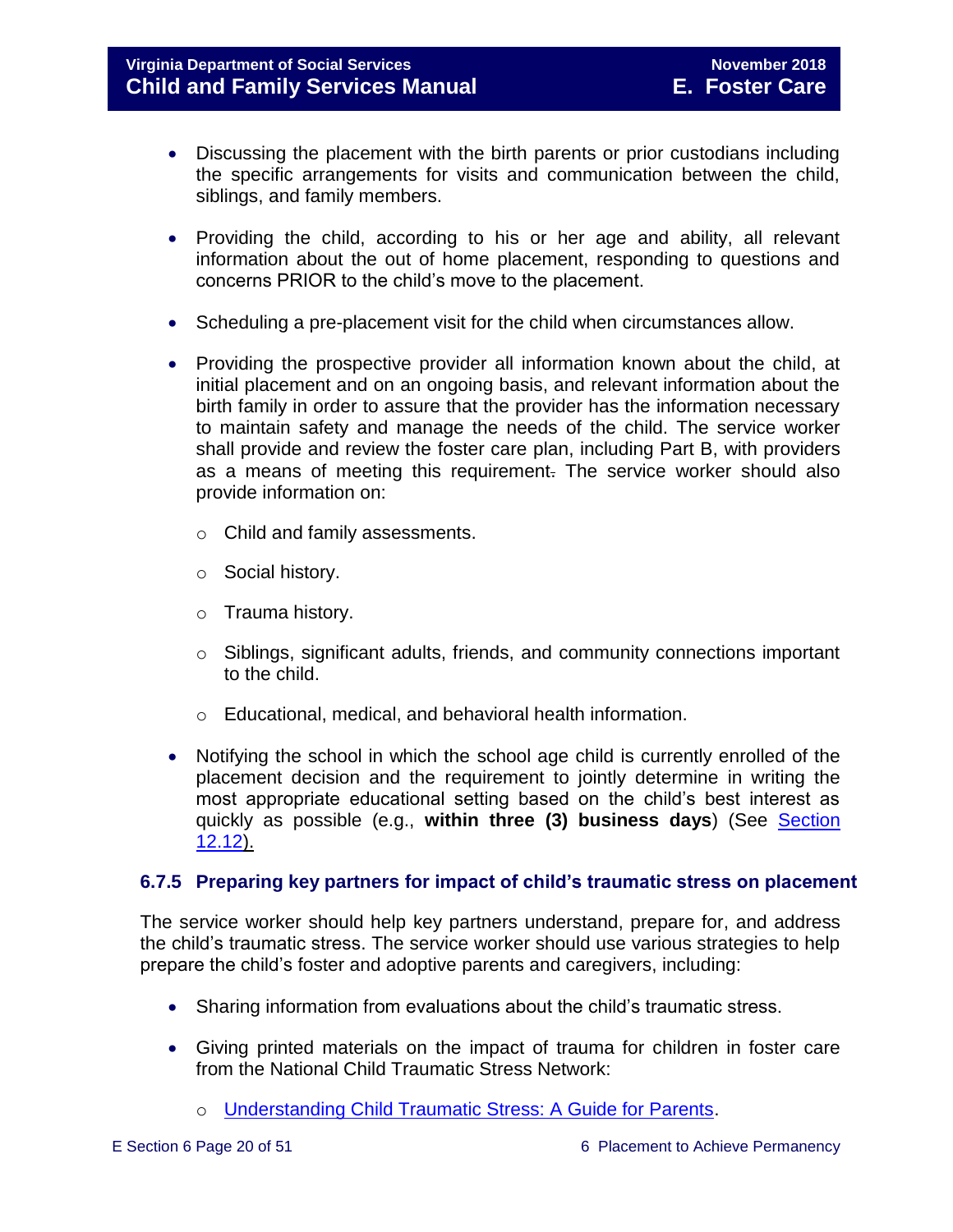#### **Virginia Department of Social Services November 2018 Child and Family Services Manual E. Foster Care**

- o [Resources for Parents and Caregivers.](http://www.nctsn.org/resources/audiences/parents-caregivers)
- Providing support for their important role during this time of crisis in the child's life.
- Referring them to the child's mental health professional and/or traumainformed professional.

As a result of these efforts, the foster parents and caregivers should understand $^1$ :

- The child's experiences with trauma and responses to traumatic stress to help them understand the child's behaviors, needs, and strengths.
- The lack of stability in the child's life (e.g., leaving home, changing foster homes, changing schools, losing friends, changing service workers, and/or changing therapists) and the resultant need for the child to quickly adapt to new communities and environments.
- The impact of trauma for children in foster care. Children with significant trauma histories have a strong response to losses, reinforcing their worldview that life is not predictable and relationships do not last. This worldview can lead to behaviors that further impact the child's ability to develop and maintain meaningful interpersonal relationships and to maintain stable placements. For example:
	- $\circ$  The child's inability to regulate moods and behaviors may lead to behaviors that threaten stable placements, reunification, and/or adoptive placement.
	- $\circ$  The child's lack of trust in the motivations of caregivers may lead to the child rejecting possible caring adults or, conversely, making superficial attachments.
	- o The child's early experiences and attachment problems may reduce his natural empathy for others, including foster and adoptive family members.
	- $\circ$  A new foster and adoptive parent, unaware of the child's trauma history or reminders linked to strong emotional reactions, may inadvertently trigger strong reminders of trauma.
	- o The child, when faced with authority, may be reminded of violent experiences in the past and react by becoming aggressive. This may be

÷.

<sup>1</sup> *Some information in this section was excerpted and adapted from the [Child Welfare Trauma Training Toolkit:](http://www.nctsn.org/nctsn_assets/pdfs/CWT3_TrainersGuide.pdf)  [Trainer's Guide—](http://www.nctsn.org/nctsn_assets/pdfs/CWT3_TrainersGuide.pdf)1st Edition March 2008 The National Child Traumatic Stress Network. [www.NCTSN.org](file://///Vaultcelerra.co.dss.state.va.us/Workgroup/Family_Services/DFS%20Child%20and%20Family%20Services%20Manual/FC%20guidance%20updates%20forJanuary%202014%20posting/FOSTER%20CARE%20April%202013_updates%20to%20guidance%20for%20October%202013%20posting/www.NCTSN.org)*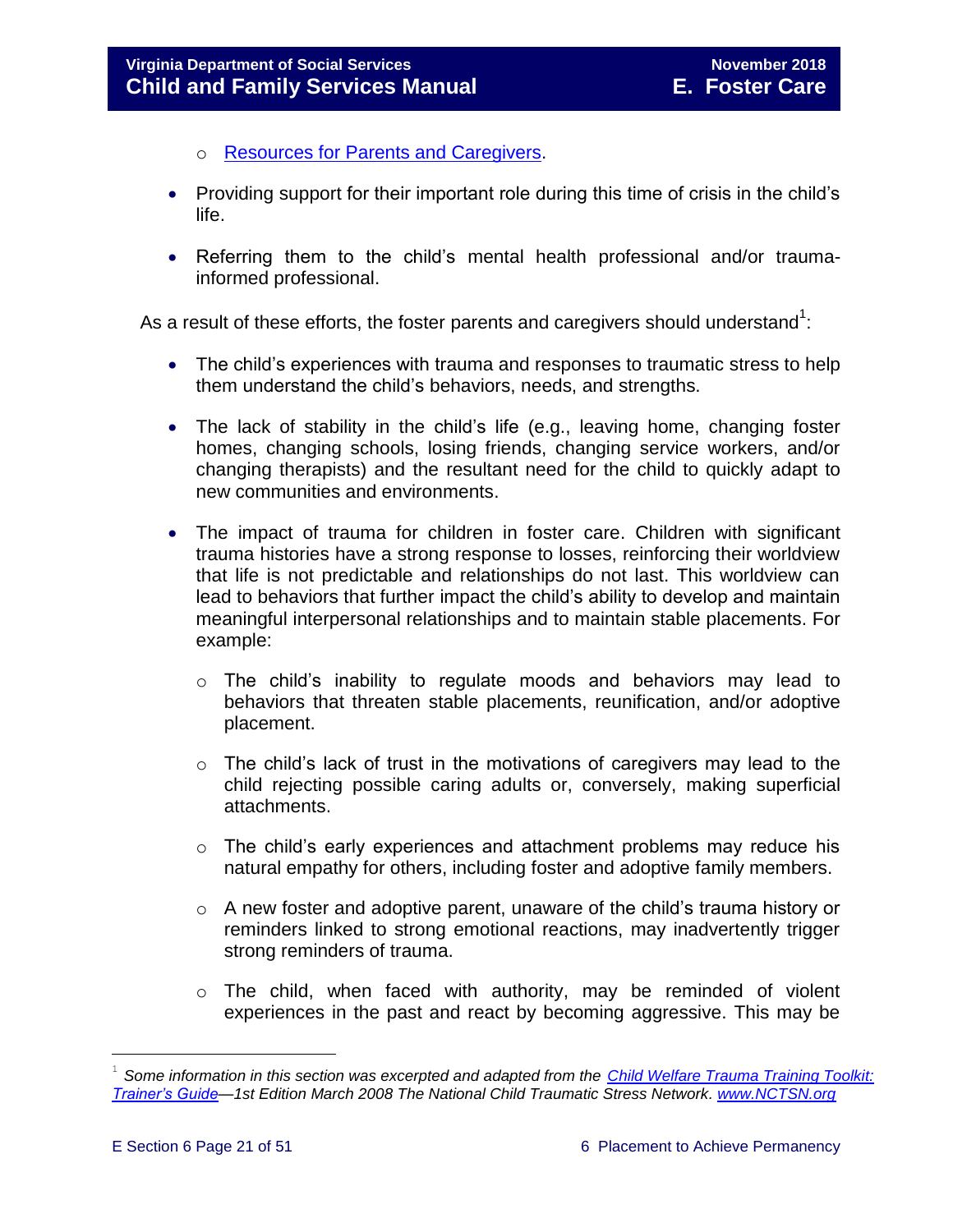the only way the child knows how to protect himself. His reaction to the current situation may be disproportionately violent and defensive as he reacts to traumatic memories of the past. This behavior may produce anger and rejection from the child's current caregivers.

- o The child who is fearful of being rejected behaves in ways to elicit rejection. Such behavior can cause foster and adoptive parents to feel like "giving up" on the child, further reinforcing the child's sense of rejection and trauma they are already experiencing.
- The important role of birth parents or prior custodians, relatives, caregivers, and foster and adoptive parents. Research has demonstrated that one key factor influencing children's psychological recovery from traumatic events is the support they receive from their caregivers. Children experience their world within the context of their family relationships. Birth parents and prior custodians, relatives, and other significant persons should be the full-time and long-term supports for children. These individuals are in the child's life longer than the service worker or mental health professional.
- The traumatic stress many families experience along with the child.
	- $\circ$  Foster and adoptive parents have challenging and emotionally draining roles. They need to be prepared to welcome a new child into their home at any hour of the day or night, manage a wide array of emotions and behaviors, and address agency requirements and paperwork. They are expected to support and assist the birth family while at the same time attach to the child in their care. They simultaneously need to prepare the child for returning home or for the possibility of adoption.
	- $\circ$  Relatives who care for the child face many of these same challenges, as well as several unique ones that can be overwhelming. They may not have been seeking this role at this time in their lives, but are willing to help address the need or crisis in their family. They must meet the needs of the child they love and respond to agency and court requirements, all while dealing with their own conflicting emotions about the trauma or crisis.
- The importance of staying the course and working through the vulnerable phase of forming attachment.
- The resources, supports, and/or strategies for developing coping skills and reducing trauma symptoms for the child, caregivers, and foster and adoptive parents.

The service worker shall also provide stability for the child and address the child's needs by: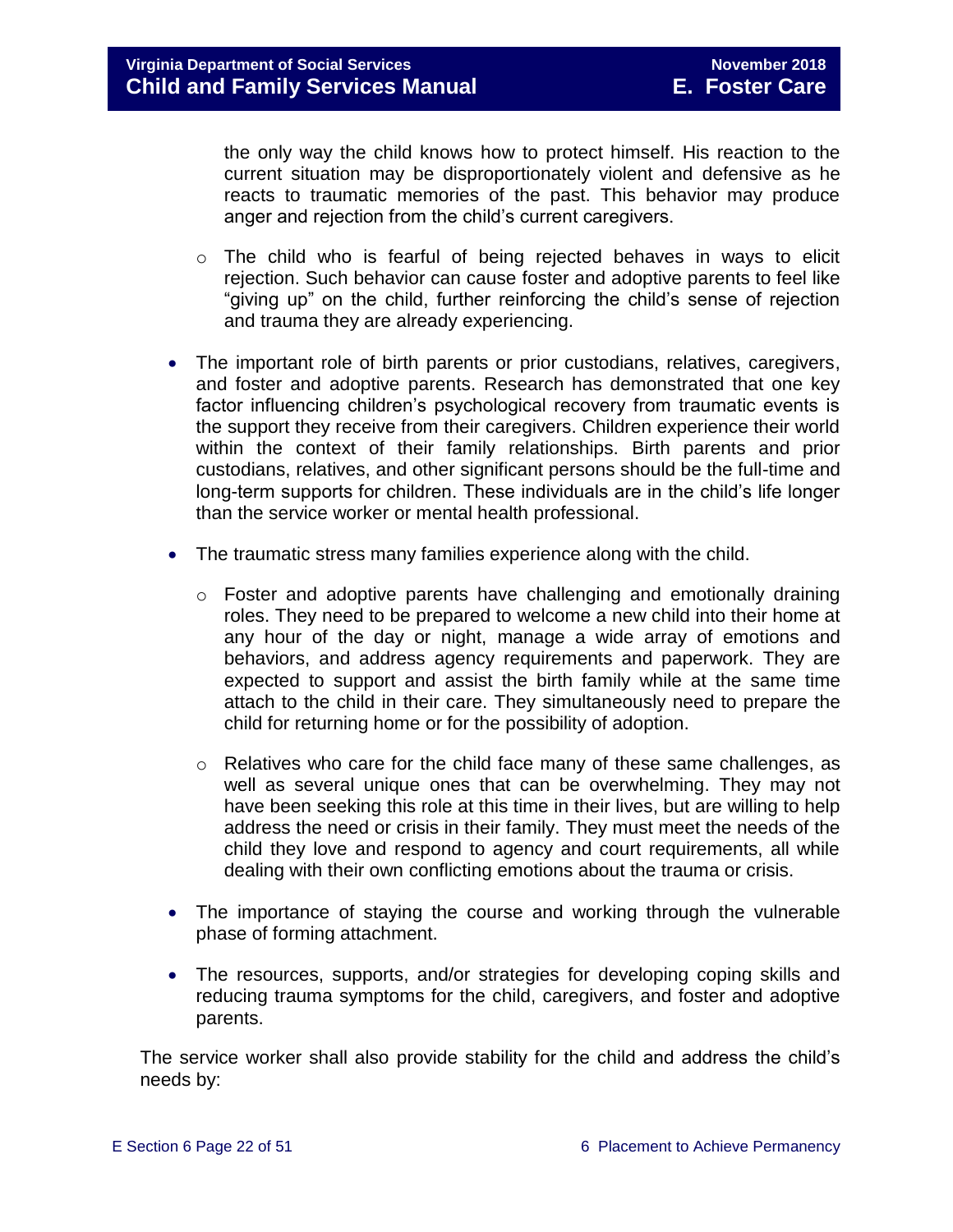- Establishing permanency for the child as quickly as possible.
- Partnering with the child, family, caregivers, foster and adoptive parents, and professionals as a team to identify the strengths and needs of the child and family in making placement decisions and in planning and providing services.
- Minimizing changes in foster care placements, schools, and communities.
	- $\circ$  When a change in foster care placement must occur, keeping the child in the same neighborhood, school, and community whenever in the child's best interests and feasible. This stability provides the child familiarity and consistency in relationships with teachers, neighbors, siblings, relatives, and/or friends during this stressful time.
	- $\circ$  When a change in school or community must occur, facilitating strategies for the child to maintain important relationships with siblings, relatives, teachers, neighbors, and friends through frequent phone calls, visits, and/or use of social media.

#### <span id="page-22-0"></span>**6.7.6 Placement agreement with Code of Ethics and Mutual Responsibilities**

Prior to placing the child in a foster home or children's residential facility, a written agreement shall be signed on or before the date the child is placed in the home or facility  $(\S$  [63.2-900 C\)](http://law.lis.virginia.gov/vacode/63.2-900/). The agreement shall be between the LDSS or the Licensed Child Placing Agency (LCPA) and the foster parent or the head of the children's residential facility. It shall remain in effect until the child leaves the placement.

This agreement provides that the LDSS or LCPA shall have access at all times to the child and to the foster home or children's residential facility. It also provides that the foster parent(s) or the head of the facility will release the child to the LDSS or LCPA whenever the LDSS, LCPA, or Commissioner determines it is in the child's best interests  $(\S$  [63.2-902\)](http://law.lis.virginia.gov/vacode/63.2-902/). This agreement is not the vendor contract agreement between the LDSS and the LCPA that delineates the authority, roles, and responsibilities of the respective agencies.

The written agreement shall include, at a minimum, a Code of Ethics and Mutual Responsibilities for all parties named in the agreement  $(\S$  [63.2-900 A\)](http://law.lis.virginia.gov/vacode/63.2-900/). The Code of Ethics and Mutual Responsibilities is not inclusive of all ethical standards or responsibilities, but rather a minimum set of expectations provided to guide the partnership between the child placing agency and the family or the children's residential facility serving children in the Virginia foster care system. Additional expectations for the care of the child are outlined in other documents such as the foster care plan, child specific addenda, financial agreements, and/or other contractual documents.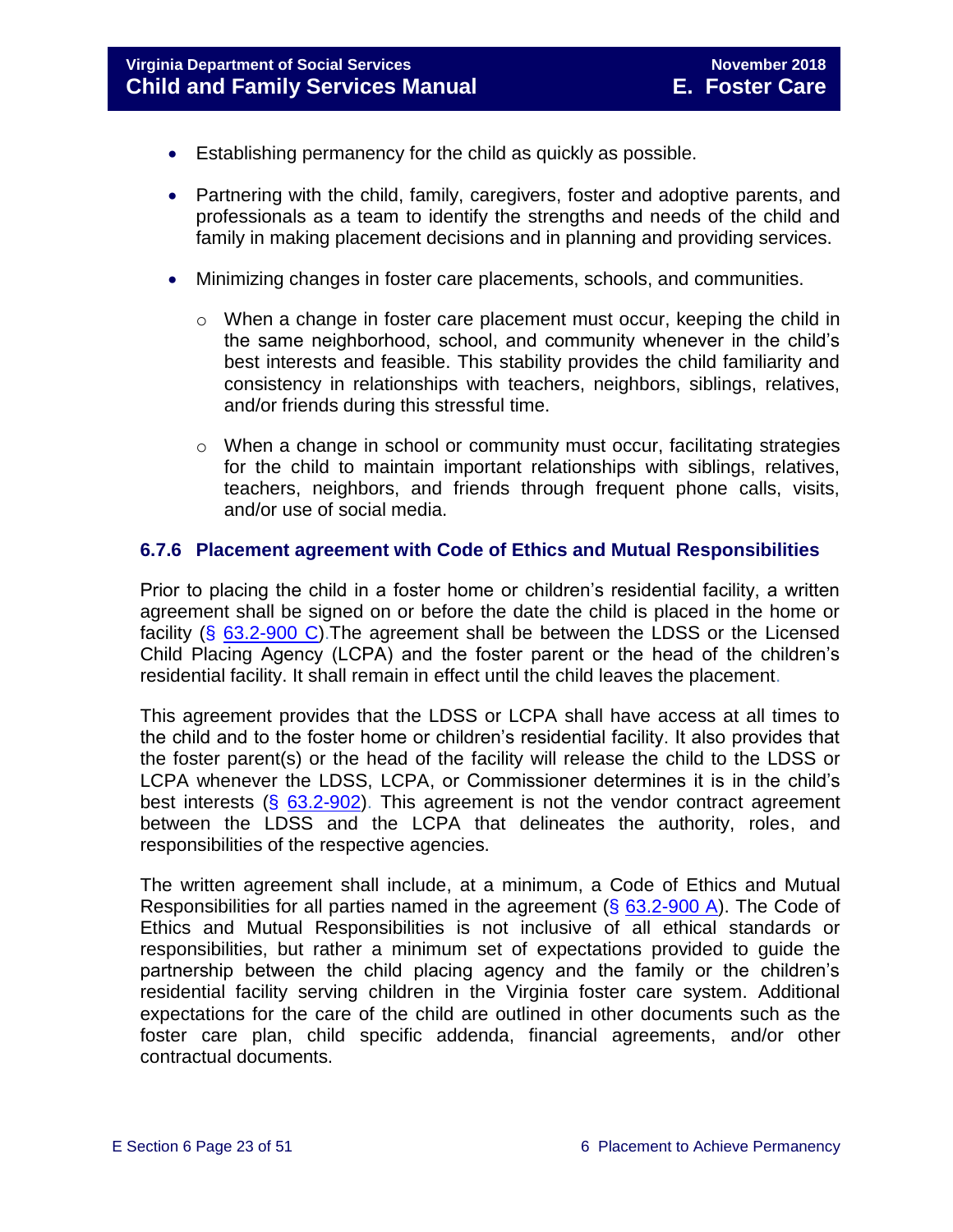There are two types of agreements, one for each placement type: foster homes and children's residential facilities. The two agreements are similar with slight variations depending on placement type.

These agreements are located on the [VDSS SPARK page](http://spark.dss.virginia.gov/divisions/dfs/fc/forms.cgi) or the [VDSS public](http://www.dss.virginia.gov/family/fc/index.cgi)  [website.](http://www.dss.virginia.gov/family/fc/index.cgi) The State Board of Social Services approved the language of these agreements at its February 2009 board meeting *and approved an updated version at its August 2018 board meeting.* 

The LDSS and LCPAs may place the agreement on their own letterhead stationery as long as the wording of the agreement is not changed. The agreement may be inserted as part of their package of placement documents. When the LDSS or LCPA needs to contract around items not set out in this agreement, other forms or documents may be used in conjunction with this agreement (e.g., a financial agreement).

#### <span id="page-23-0"></span>**6.7.6.1 Placement agreement with foster homes**

Prior to placing the child in a foster home, the LDSS or LCPA that is placing the child presents the written agreement to the foster parent. It is entitled "Foster Care Agreement: Code of Ethics and Mutual Responsibilities." The foster parent(s) should be familiar with this agreement based on discussions of the agreement during pre-service training. The date of the child's placement should not be the first time the foster parent(s) see the form.

The agreement is between the agency (LDSS or LCPA) that approved and supervises the home and the foster parent. When an LDSS places a child with an LCPA, the agreement is between the LCPA and its foster home. The representative of the LCPA and the foster parent(s) sign the agreement. LDSS only signs the agreement when it approves and supervises the foster home.

The agreement shall be signed on or before the date of the child's placement by the:

- Service worker from the agency (LDSS or LCPA) that approved the home.
- Foster parent(s) of the home.
- LDSS director or LCPA executive director or designee. There may be emergency circumstances which may prevent the LDSS director from being able to sign on or before the placement date. In these circumstances, this person shall sign the placement agreement **within five (5) calendar days** of the child's placement date.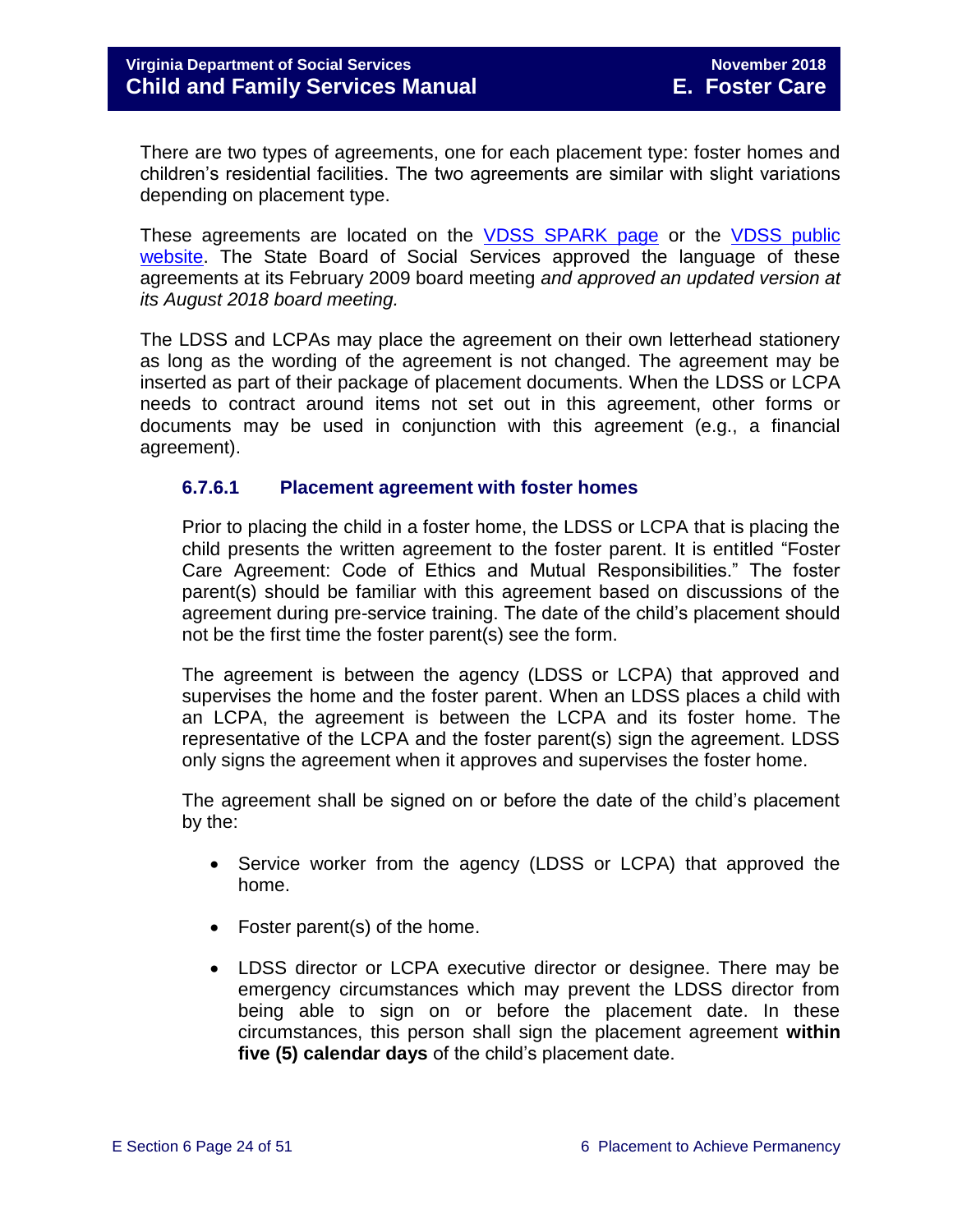#### <span id="page-24-0"></span>**6.7.6.2 Placement agreement with children's residential facilities**

Prior to placing the child in a licensed children's residential facility, the LDSS or LCPA that is placing the child (placing agency) presents the written agreement to the residential facility. It is entitled, "Children's Residential Facilities Agreement: Code of Ethics and Mutual Responsibilities."

The agreement is between the placing agency and the children's residential facility. It shall be signed on or before the date of the child's placement by the:

- Service worker from the placing agency.
- Head of the children's residential facility or designee.
- The placing agency director or designee.

When a child is placed in a children's residential facility licensed as a temporary emergency shelter, the agreement may be completed and signed **within 24 hours** of the child's arrival when a verbal agreement for placement is secured within eight hours of the child's arrival at the temporary emergency shelter  $(\S$ [63.2-900 C\)](http://law.lis.virginia.gov/vacode/63.2-900/).

#### <span id="page-24-1"></span>**6.7.7 Financial agreement with provider**

The VDSS approved template, [Financial Agreement for Local Department of Social](http://spark.dss.virginia.gov/divisions/dfs/resource_family/files/forms/032-02-0052-04-eng.xlsx)  [Services Approved Providers,](http://spark.dss.virginia.gov/divisions/dfs/resource_family/files/forms/032-02-0052-04-eng.xlsx) shall be signed when a child is placed with the LDSS approved provider. It requires LDSS to specify when the provider's monthly payments for the care of the child will be available. Timely payments should be made within the month following the month when services to a child were provided. Other local policies and procedures related to payment should be explained to the provider. The LDSS should notify all providers in writing if the room and board rate changes and a new agreement should be developed.

A financial agreement or contract, which documents the currently negotiated room and board rate and individual requirement items, shall be required for every child placed in a children's residential facility.

# <span id="page-24-2"></span>**6.8 Normalcy for children in foster care**

Being in foster care can be a stigmatizing experience for children. Lengthy decisionmaking processes around granting permission for children and youth to participate in normal activities and experiences can result in children missing out on opportunities which would be beneficial to them and further contribute to feelings of being "different"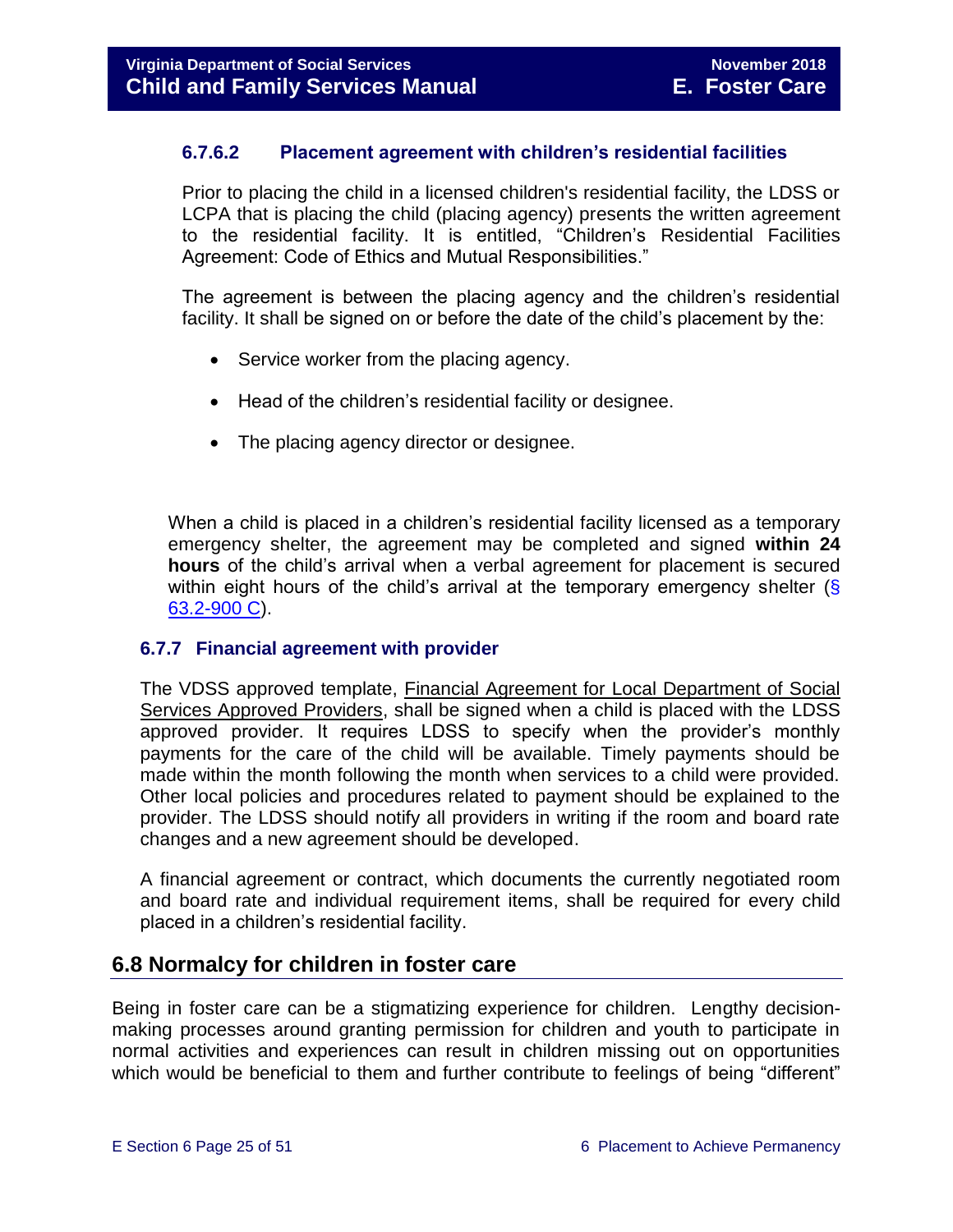and/or being treated unfairly. Normalcy for children in foster care means that they have growing up experiences similar to their peers who are not in foster care.

LDSS shall, in accordance with The Preventing Sex Trafficking and Strengthening Families Act [\(P.L.113-183\)](https://www.congress.gov/113/plaws/publ183/PLAW-113publ183.pdf) and Va. Code [§63.2-904,](http://law.lis.virginia.gov/vacode/63.2-904/) implement policies and procedures to support normalcy for children in foster care. The Sex Trafficking Act directs that foster parents, group home and residential providers be empowered to make day to day decisions about the child's participation in age-appropriate extracurricular enrichment and social activities. These decisions shall be based upon a reasonable and prudent parent standard. This standard is characterized by careful and sensible parental decisions which ensure the child's health, safety and best interest, while at the same time encouraging the child's emotional and developmental growth.

A caregiver shall consider the following criteria when determining whether to permit a child to participate in an activity:

- The child's age, maturity, and developmental level to maintain the overall health and safety of the child;
- Potential risk factors and the appropriateness of the activity;
- The best interest of the child based on the caregiver's knowledge of the child;
- The importance of encouraging the child's emotional and developmental growth;
- The importance of providing the child with the most family-like living experience possible;
- The behavioral history of the child and the child's ability to safely participate in the proposed activity; and,
- The wishes of birth parents whose rights have not been terminated

The LDSS shall further ensure that caregivers receive training, initially and on-going, regarding normalcy for children in foster care. The training shall include knowledge and skills relating to the developmental stages of the cognitive, emotional, physical, and behavioral capacities of a child. It shall provide knowledge and skills relating to applying the standard to decisions such as whether to allow the child to engage in social, extracurricular, enrichment, cultural, and social activities, including sports, field trips, and overnight activities lasting one or more days, and to decisions involving the signing of permission slips and arranging of transportation for the child to and from extracurricular, enrichment, and social activities. Caregivers should also be provided with information about the children placed in their care sufficient to ensure that they are able to make reasonable and prudent decisions.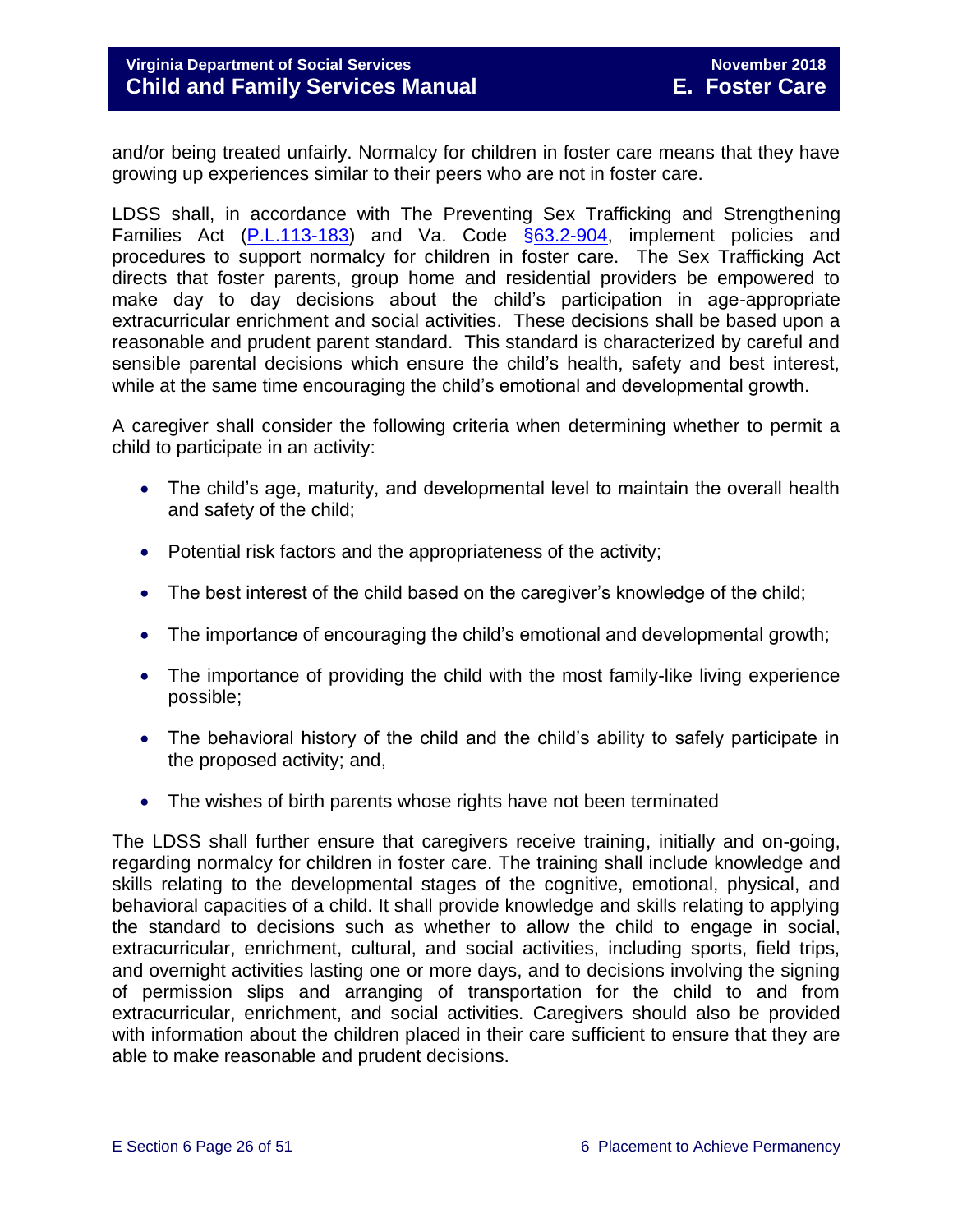The standard of normalcy for children in foster care does not allow caregivers to give permission for any type of activity that would be in violation of the child's court order.

The LDSS shall report on efforts to implement normalcy for each child in foster care in the child's foster care plan.

# <span id="page-26-0"></span>**6.9 Procedures for placements in emergency approved foster homes**

When it is in the best interest of a child to live with someone who is not already approved as a provider, the service worker may make a placement in an emergency approved home when certain requirements are met. Emergency approval requirements allow for the individual(s) to provide a home for the child while the process of completing the approval of the home is ongoing. An emergency approval requires a pre-placement home visit, and criminal background checks and a CPS registry search of all adults in the home. The home must be in good condition and have sufficient space for the child, and no adults in the home may have barrier crimes on their records. See the [Local](http://www.dss.virginia.gov/files/division/dfs/fc/intro_page/guidance_manuals/other/gudiance_2_13.pdf)  Department [Foster and Adoptive Home Approval Guidance Manual](http://www.dss.virginia.gov/files/division/dfs/fc/intro_page/guidance_manuals/other/gudiance_2_13.pdf) for more information.

Placements in emergency approved homes may be made when:

- The individual is committed to providing care for the child for as long as is necessary and is willing to work with the LDSS, the family, and others involved with the child.
- The individual is known to the child, has a significant emotional bond to the child, and when able, the child voices his approval of the placement.
- The FPM team identifies the individual as the best placement resource for the child.
- A pre-placement visit is made or occurs on the day of placement and is documented in the case narrative.
- The standards for emergency approval and requirements for a Criminal Background Check and child abuse and neglect central registry search are met (see Section 1.5.2, Local Department Foster And Adoptive Family Home [Approval Guidance Manual](http://www.dss.virginia.gov/files/division/dfs/fc/intro_page/guidance_manuals/other/gudiance_2_13.pdf) for background check requirements).
- The individual(s) agrees to and begins the process of becoming an approved provider in accordance with the standards for approving locally approved providers (see [Local Department Foster And Adoptive Family Home Approval](http://www.dss.virginia.gov/files/division/dfs/fc/intro_page/guidance_manuals/other/gudiance_2_13.pdf)  [Guidance Manual\)](http://www.dss.virginia.gov/files/division/dfs/fc/intro_page/guidance_manuals/other/gudiance_2_13.pdf).

Emergency approvals may only be used for 60 days. By the end of the 60 days, the foster home must have met the requirements for full approval or the child shall be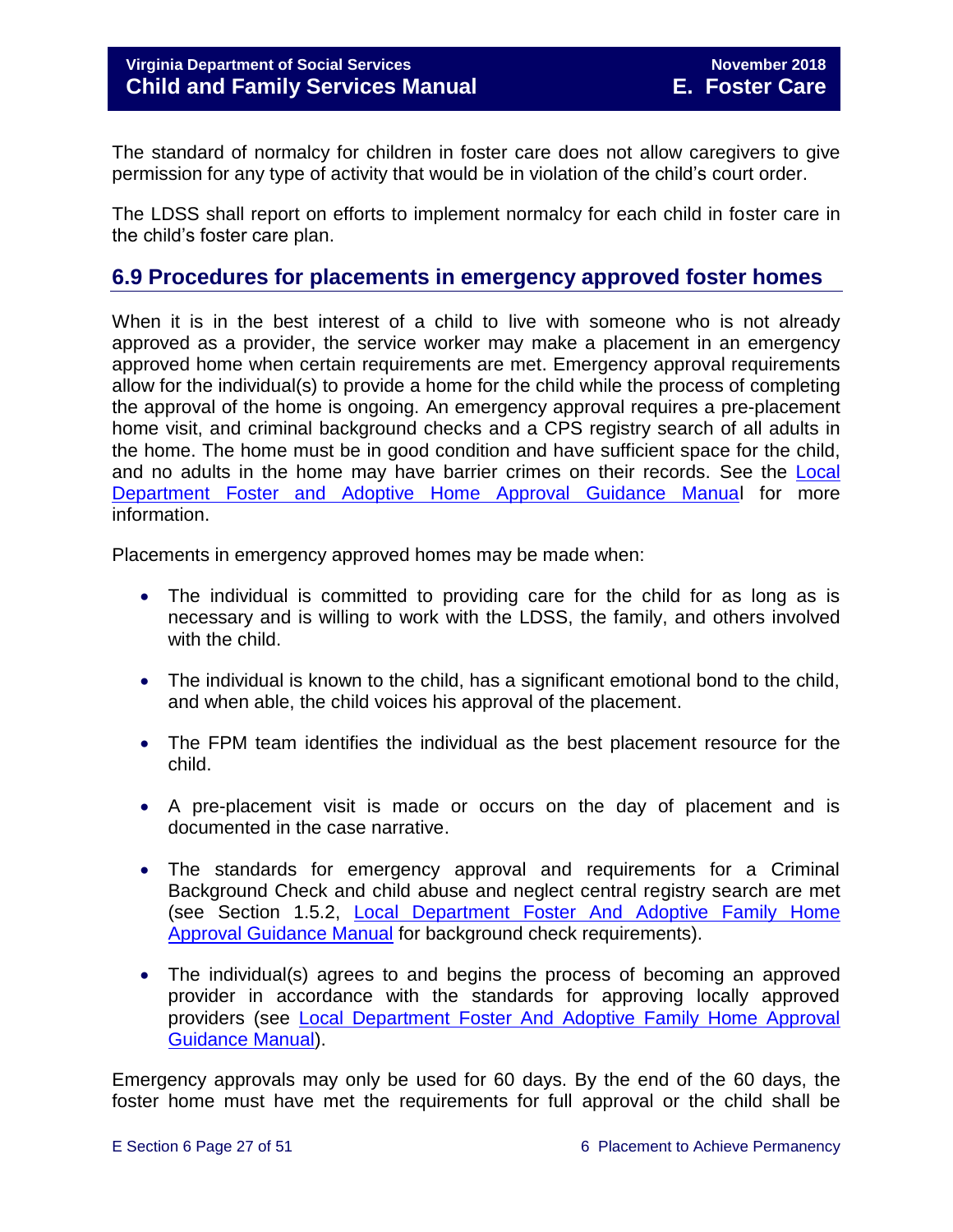placed in an approved placement. Emergency approval should not be used if the identified caretaker does not wish to become a fully approved provider.

It is the expectation of VDSS that National Finger Print Criminal Record Checks and Child Abuse/Neglect Central Registry Checks be submitted with no delay. Title IV-E funding may begin the first day of the month in which the results of the fingerprint checks (on all adults in the home) meeting approval standards and satisfactory central registry checks are received. If placement is not for the full month, payment would be pro-rated to the first day of placement. For example, if the placement is made on June 5th and the fingerprint checks are received on June 29th, title IV-E funds will be used beginning June 5th and the payment will be prorated. In the event that the child was placed in the month prior to the month in which the fingerprint checks are received, CSA will pay the cost of the placement for the first month. For example, if the placement was made on June  $5<sup>th</sup>$  and the fingerprints checks are received on July  $5<sup>th</sup>$ , CSA will pay the prorated amount for June and title IV-E funds will be used for the month of July.

Variances shall only be granted for kinship foster care providers (relatives) and exceptions to the general provider approval standards are granted on a case by case basis. Variances shall not be granted if it would compromise a safety related standard, requirements set by law, or violate federal or state law or any local ordinances. Homes where a temporary or permanent variance has been issued for non-safety standards are approved and title IV-E funds may be used for an eligible child. However, foster homes granted a temporary variance shall only remain approved and eligible for the use of title IV-E funds if they comply with all requirements of the temporary variance. Title IV-E payments cannot be made for care in a home that does not fully meet standards. (see [Local Department Foster and Adoptive Family Home Approval Guidance Manual\)](http://www.dss.virginia.gov/files/division/dfs/fc/intro_page/guidance_manuals/other/gudiance_2_13.pdf).

#### <span id="page-27-0"></span>**6.9.1 Purchasing emergency shelter services**

Emergency Shelter service is the temporary housing and supervision of a child to prevent abuse, neglect, or exploitation. The service is provided in foster family homes and residential facilities approved for emergency shelter. Payments may be made for reserve space under the following conditions:

- Payment may be made until a more permanent arrangement can be made.
- Rates are negotiated by the LDSS for approved emergency foster family homes. There shall be an agreement specifying that the home is approved for emergency shelter and the rate of payment.
- Payment for the child in custody of the LDSS is from title IV-E or state pool funds, not protective services. A child removed from foster care placement because of abuse or neglect and placed in emergency shelter remains a foster care case.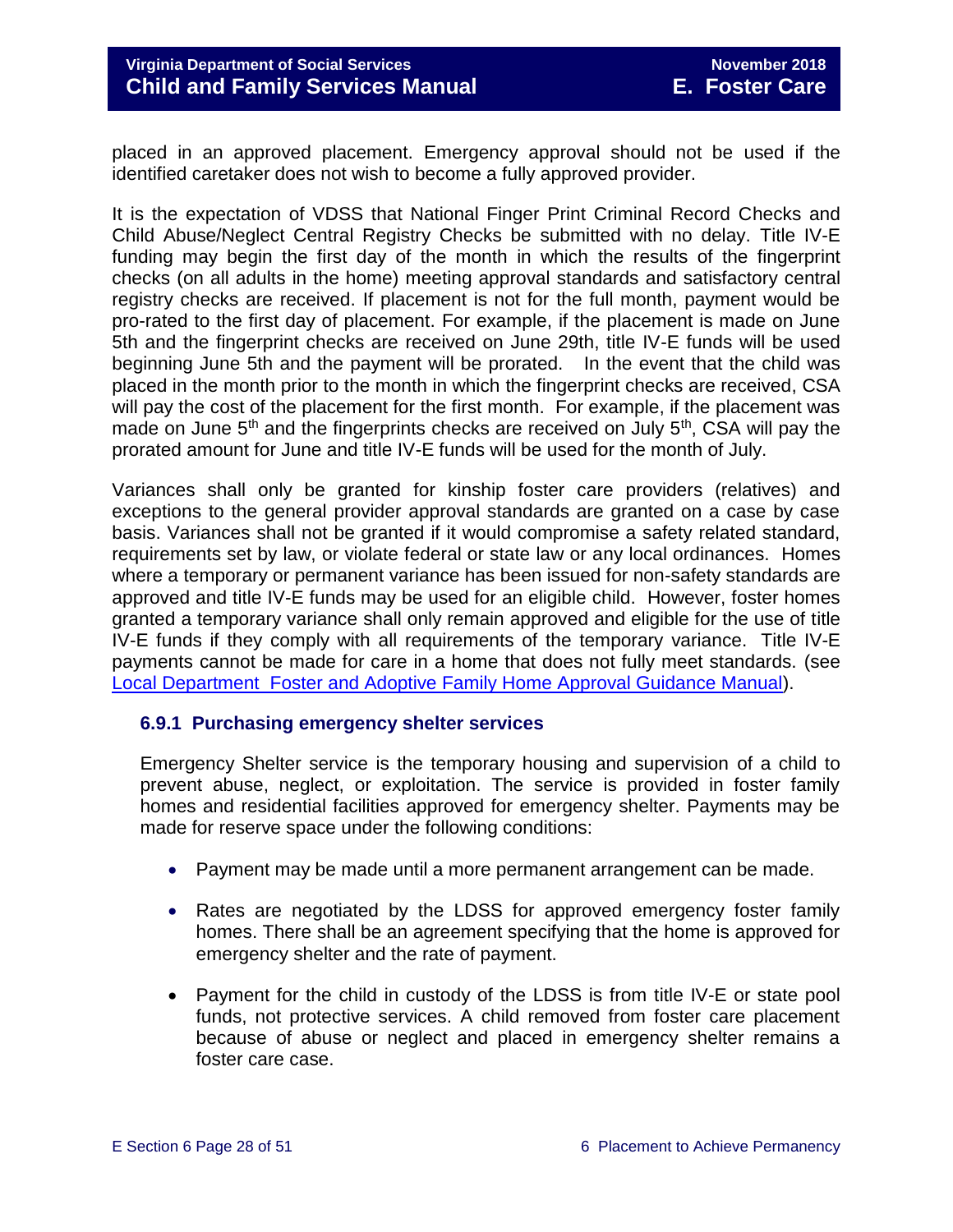- Rates are negotiated between the provider and purchaser based upon CPMT procedures for residential care.
- The locality, based on CPMT guidelines, may negotiate a fee to reserve space in an approved emergency shelter foster family home or facility and pay those fees out of state pool funds.

# <span id="page-28-0"></span>**6.10 Procedures for placement changes**

When a child is currently in a foster care placement and the LDSS is considering moving the child to a new placement, the service worker shall address the critical decisions in making placements (see [Section](#page-9-0) 6.3) and key partners to involve in placement decisions (see **[Section](#page-14-0) 6.5).** The service worker should also follow the procedures prior to making an out-of-home placement (see [Section 6.7\)](#page-15-1).

To accurately track the whereabouts of children in foster care, placement information for the child shall be entered into OASIS **within five (5) calendar days** of any placement change.

#### <span id="page-28-1"></span>**6.10.1 Family Partnership Meetings to preserve or change placements**

A FPM should be requested before the child is moved from one placement to another. The purpose of the meeting is to determine if the current placement can be sustained safely and, if not, what placement alternatives are available. The meeting should be scheduled ideally when chronic or recurring problems in the placement are evident, but no later than when potential disruption of the foster placement is recognized, safety issues exist, or a move from the current placement is believed necessary to benefit the child. The following individuals may request the meeting: the child, birth parent, former legal guardians, adoptive parents, foster parents, or LDSS.

If the situation is urgent, the meeting should be scheduled **within 48 hours** of the request. If the meeting is to discuss a planned change in placement, it should be scheduled **within five (5) business days**.

#### <span id="page-28-2"></span>**6.10.2 Collaborate with school to ensure school stability**

When making a placement change for the school age child, the LDSS shall:

- Consult with the child's current school and take into account in the placement decision the appropriateness of the child's current educational setting and the distance of potential placements to the child's current school.
- Jointly determine in writing with the appropriate school division whether it is in the child's best interest to remain enrolled in the school where the child was enrolled at the time of the placement (see [Section 12.12\)](file://///Vaultcelerra.co.dss.state.va.us/Workgroup/Family_Services/DFS%20Child%20and%20Family%20Services%20Manual/E.%20Foster%20Care/Foster%20Care%20June%202017/section_12_identifying_services_to_be_provided.draft.docx).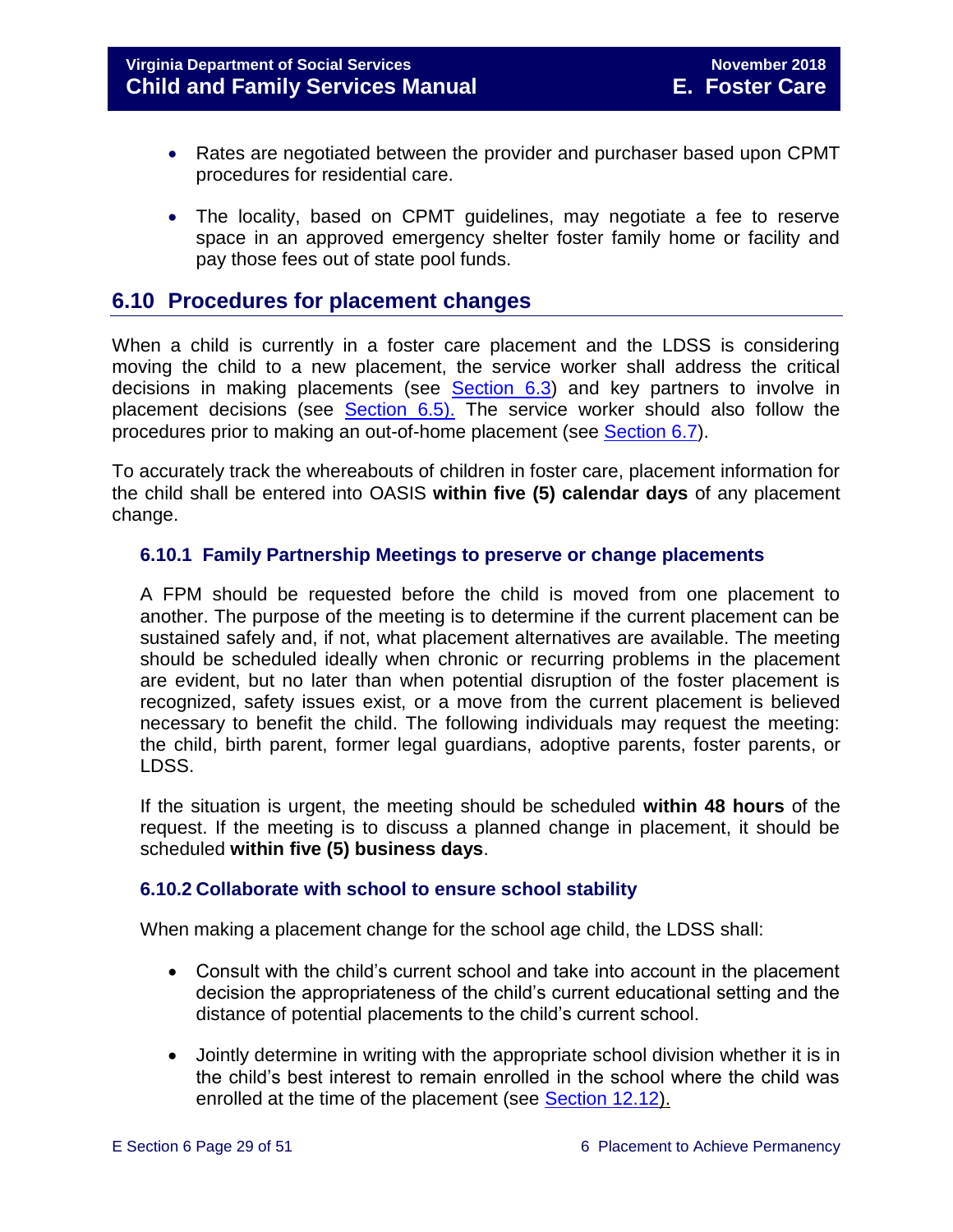#### <span id="page-29-0"></span>**6.10.3 Notification of placement changes and maintaining connections**

The foster care plan shall include the plan for visitation between the child and parent(s) or prior custodians. If siblings are separated, the plan for visitation and communication with siblings shall also be included. The visitation or communication plan shall take into account the wishes of the child, consistent with the child's developmental level. The plan should also specify ways for the child to connect with friends and other adults who are significant to the child. The plan shall specify the frequency of visitation or communication, identify who is responsible for ensuring the visits or communication take place, and state any restrictions or limitations to the visits or communications. The communications may include, but are not limited to, face-to-face visits, telephone calls, email correspondence, and video conferencing.

All parents with residual parental rights or prior custodians shall be involved in determining changes in the placement of the child or in visitation arrangements. While birth parents or prior custodians are involved in the FPM and will know the placement decision and plans for maintaining connections with the child, the LDSS shall also notify all parents with residual parental rights or prior custodians in writing of any changes in placement, visitation and communication **within ten (10) calendar days** of such a change. Siblings, friends, and other significant adults shall be notified of any changes that impact their visitation and communication with the child. Plans for visitation and communication with parents or prior custodians shall be included in the child's service plan (see [Section 15.5.1\)](file://///Vaultcelerra.co.dss.state.va.us/Workgroup/Family_Services/DFS%20Child%20and%20Family%20Services%20Manual/E.%20Foster%20Care/Foster%20Care%20June%202017/section_15_developing_service_plan.draft.docx).

In the case of an emergency placement change, the birth parent with residual parental rights or prior custodian and all other relevant parties shall be notified immediately of the placement change. The agency shall inform the birth parent or prior custodian of why the placement change occurred and why the birth parent or prior custodian could not be involved in the decision making process.[\(22VAC40-201-](http://leg1.state.va.us/cgi-bin/legp504.exe?000+reg+22VAC40-201-40) [40](http://leg1.state.va.us/cgi-bin/legp504.exe?000+reg+22VAC40-201-40) I.2)

If the child is returned to his or her birth parents or prior custodians, the service worker shall immediately notify the court in which the foster care plan is filed (§ [16.1-](http://law.lis.virginia.gov/vacode/16.1-281/) [281 D\)](http://law.lis.virginia.gov/vacode/16.1-281/).

**Within 72 hours** of the child being placed, the service worker shall notify in writing the school principal and superintendent of the need to immediately enroll the child and the status of parental rights (see Section 12.12).

Maintaining significant connections for the child during times of transition is important. When placements change, the service worker should notify siblings and significant family members, friends, and adults to help support the child and to arrange plans for visits and communication with the child during and after the transition.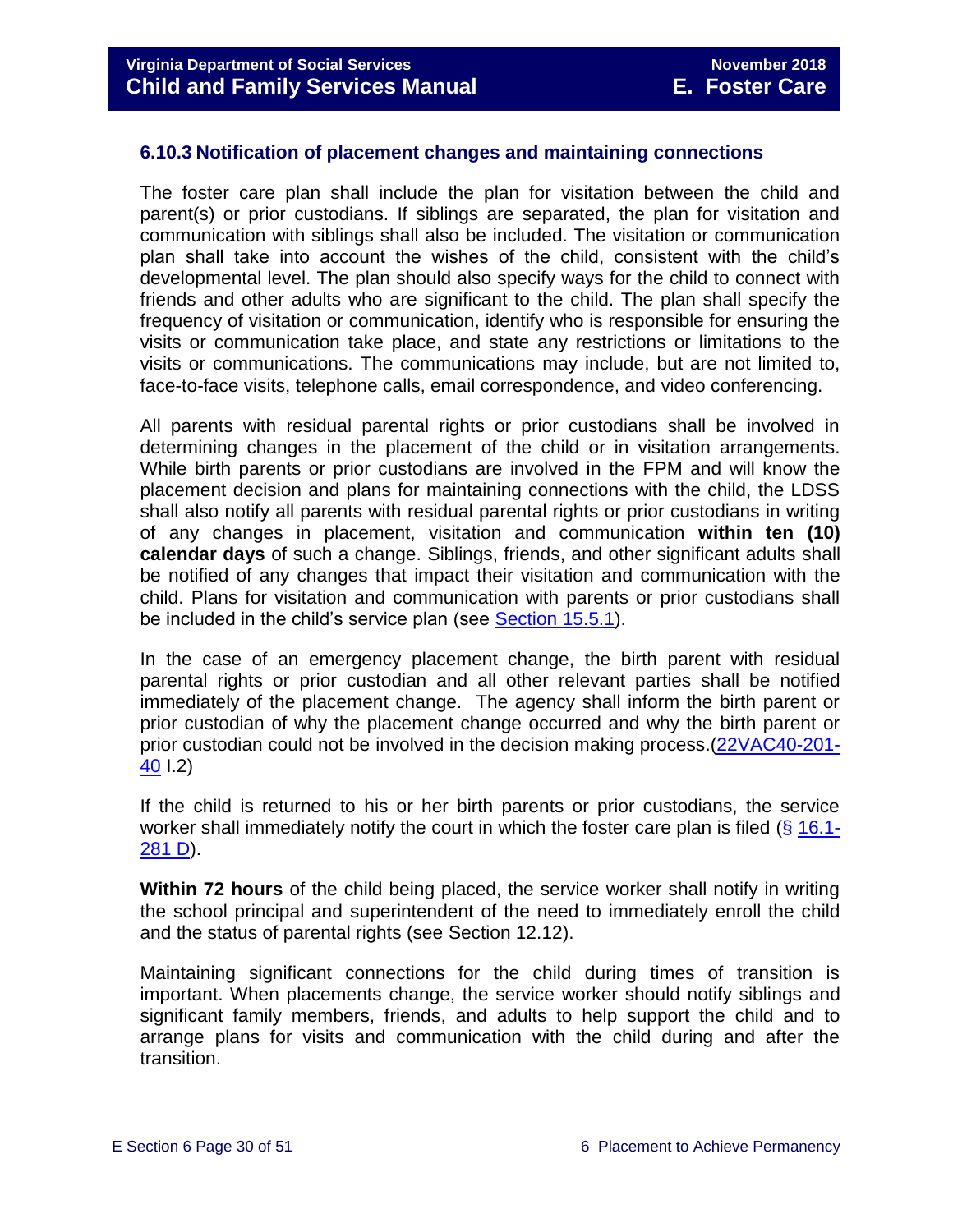# <span id="page-30-0"></span>**6.11 Placements leading to permanency for child**

Placements should be designed to help achieve permanency for the child, where the child is discharged from foster care to live with a permanent family.

Placements shall help facilitate reunification, consistent with the child's safety and best interests. Concurrent planning is a structured approach to case management which requires working towards family reunification while, at the same time, establishing and working towards an alternative permanency plan. Concurrent planning should be used for all foster care cases to ensure that if reunification cannot be achieved within the time frame permitted by law, the child will still achieve permanency promptly. While working to achieve reunification, the LDSS should work diligently to place a child in a home (preferably with a relative) that will be able to provide permanency for the child through custody transfer or adoption should the child be unable to return home. Refer to [section](file://///Vaultcelerra.co.dss.state.va.us/Workgroup/Family_Services/DFS%20Child%20and%20Family%20Services%20Manual/E.%20Foster%20Care/Foster%20Care%20June%202017/section_7_selecting_permanency_goals.docx)  [7.4](file://///Vaultcelerra.co.dss.state.va.us/Workgroup/Family_Services/DFS%20Child%20and%20Family%20Services%20Manual/E.%20Foster%20Care/Foster%20Care%20June%202017/section_7_selecting_permanency_goals.docx) for more information on concurrent planning.

#### <span id="page-30-1"></span>**6.11.1 Placements leading to reunification**

The service worker shall make reasonable efforts to make placements that safely reconnect the child with his or her birth parent(s) or prior custodians to facilitate reunification within the shortest practicable time  $(\S 16.1-281 B)$  $(\S 16.1-281 B)$ . The child's health and safety shall be the paramount concern. Reunification should always be pursued unless aggravated circumstances exist that indicate return home is not in the child's best interest (see **Section 7.6.2** of this chapter).

Permanency for the goal of reunification is achieved when the child is reunified with his or her family with custody transferred back to the birth parent(s) or prior custodians.

#### <span id="page-30-2"></span>**6.11.2 Placements leading to adoption**

If reunification is not reasonably likely for the child within a practicable time, adoption of the child by a relative or non-relative provides the child the same legal and social status that is afforded to children born to the parent(s). In determining the best interests of the child for adoption, the service worker should consider the relevant factors that are required for the circuit court or juvenile and domestic relations district court. These factors include, but are not limited to:

- The birth parent(s)' efforts to obtain or maintain legal and physical custody of the child.
- Whether the birth parent(s) are currently willing and able to assume full custody of the child.
- Whether the birth parent(s)' efforts to assert parental rights were thwarted by other people.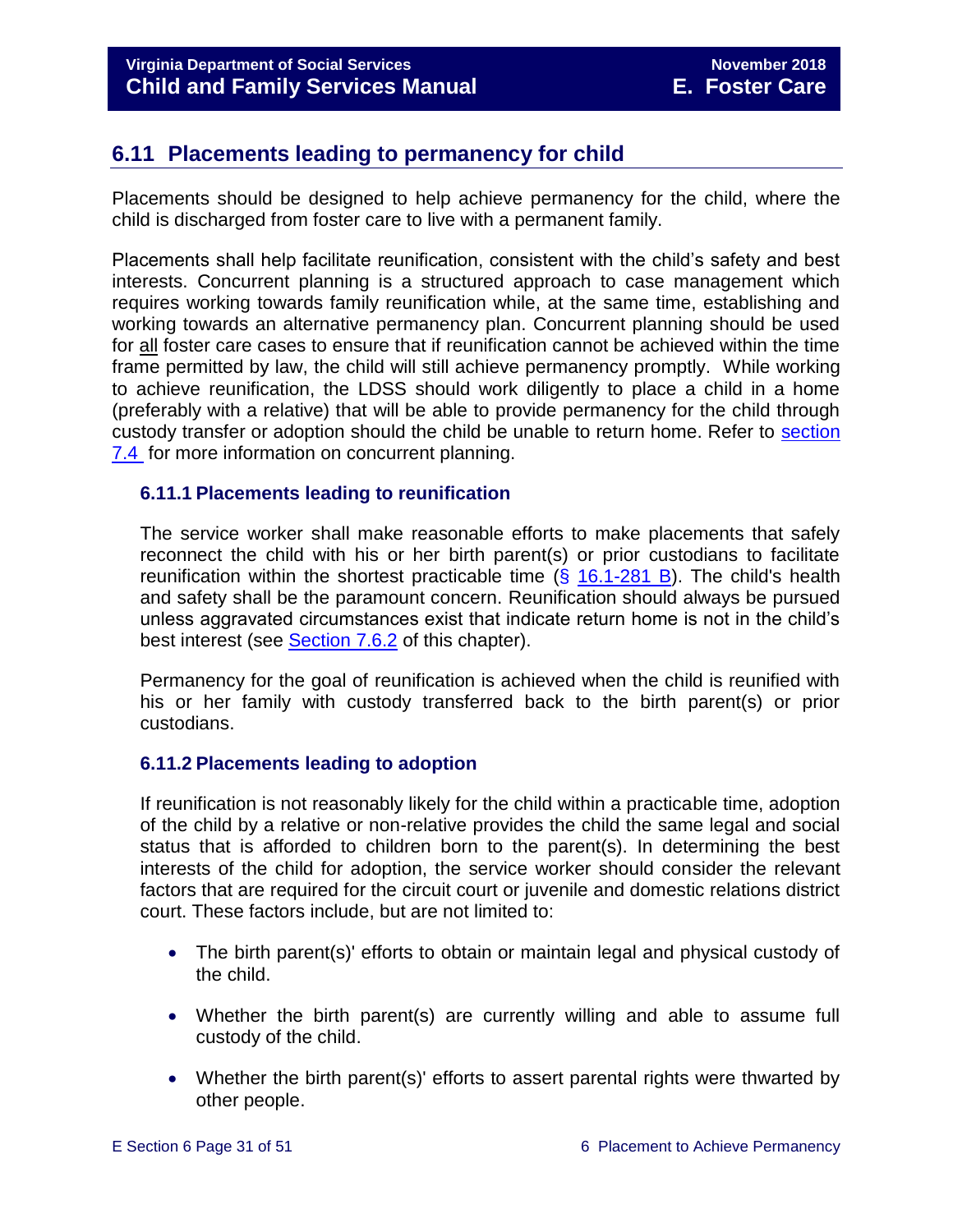- The birth parent(s)' ability to care for the child.
- The age of the child.
- The quality of any previous relationship between the birth parent(s) and the child and between the birth parent(s) and any other minor children... (§  $63.2$ -[1205\).](http://law.lis.virginia.gov/vacode/63.2-1205/)

Permanency is achieved when the final order of adoption is entered.

#### <span id="page-31-0"></span>**6.11.3 Placements leading to custody transfer to a relative**

Another option for the service worker is to facilitate a successful placement with a relative with subsequent transfer of custody within the shortest practicable time. This option shall be based on the best interests of the child if reunification is not reasonably likely within a practicable time  $(\S 16.1-281)$  $(\S 16.1-281)$ . In order for the juvenile and domestic relations district court to transfer custody of the child to a relative other than the child's prior family, the court shall enter an order only on a finding based upon a preponderance of the evidence that the relative is:

- Willing and qualified to receive and care for the child.
- Willing to have a positive, continuous relationship with the child.
- Committed to providing a permanent, suitable home for the child.
- Willing and has the ability to protect the child from abuse and neglect  $(\S 16$ -[1.281 C1\)](http://law.lis.virginia.gov/vacode/16.1-281/).

Permanency is achieved when legal custody is transferred to the relatives with whom the child is placed.

# <span id="page-31-1"></span>**6.12 Placements for children with alternative goals**

Since permanency involves the child leaving the foster care system to live with a permanent family, goals other than reunification, adoption, and custody transfer to a relative do not achieve permanency for the child. Rather, the child remains in foster care.

If the service worker, in collaboration with the Family Partnership Team, determines that the child's home, an adoptive home, or placement with relatives with subsequent transfer of custody to the relative are not in the child's best interest at this time, they may select an alternative goal and place the child in an alternative living arrangement while continuing to pursue permanency for the child.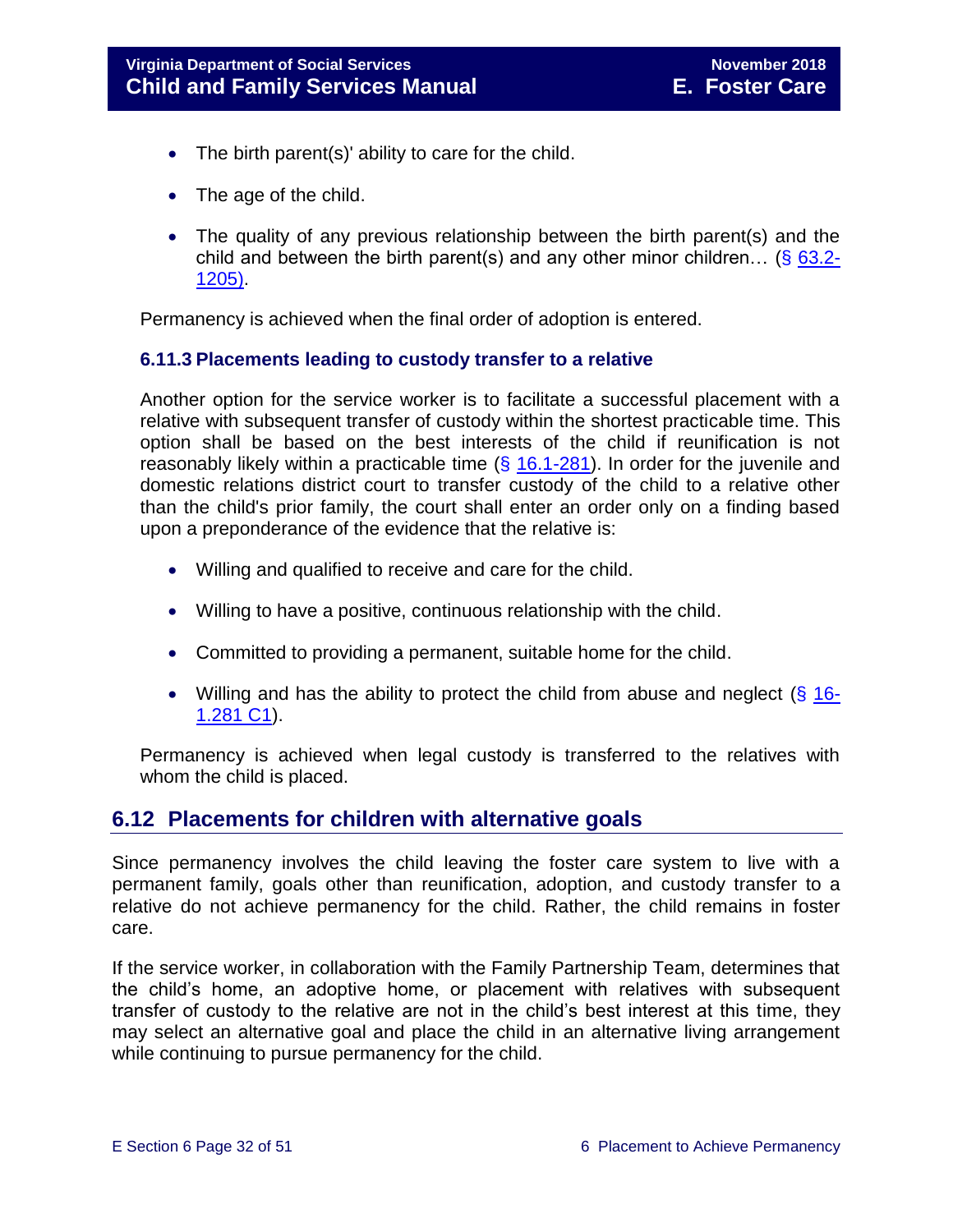Permanency should be pursued for all children in foster care. The service worker should continually evaluate the child's best interests and the changing circumstances of the child and extended family. As new opportunities arise that are consistent with the child's best interests, the service worker shall make diligent efforts to place the child with a permanent family and end placement in the foster care system.

#### <span id="page-32-0"></span>**6.12.1 Placement with goal of Permanent Foster Care**

Youth who have a Permanent Foster Care goal shall be 16 years of age or older and be placed in a foster family home where the youth and the foster parent(s) already have a clearly established, strong relationship. Since this goal is only to be used when such a relationship already exists, there is no other placement for youth with this goal.

Permanency should be pursued through fully discussing with the permanent foster parent(s) the benefits of adoption for the youth (see [Section](#page-16-0) 6.7.1).

#### <span id="page-32-1"></span>**6.12.2 Placement with goal of Independent Living**

Only youth over the age of 18 shall have the goal of Independent Living. All efforts shall be made to find permanency for youth through reunification with family, adoption or placement with relatives. However, those youth that turn 18 while in foster care and have not achieved permanency, are eligible to enter the Fostering Futures Program. The foster care plan that is filed when a youth enters the Fostering Futures Program, will have a goal of Independent Living unless they remain in their permanent foster home. Efforts should continue to be made to seek permanency for youth with the goal of Independent Living. An independent living arrangement with an adult whom the youth has a significant bond is the preferred placement.

Please refer to sections 14A and 14B for more information regarding allowable placements for youth over the age of 18.

#### <span id="page-32-2"></span>**6.12.3 Placement with goal of Another Planned Permanent Living Arrangement**

Placements for youth with the goal of Another Planned Permanent Living Arrangement (APPLA) are group homes or residential settings. APPLA is intended to be used for those youth with chronic disabling conditions (e.g., severe neurological impairments or significant developmental delays requiring extensive assistance by and monitoring from adults) for whom living in a less restrictive setting is clearly not in the youth's best interest at the current time and shall only be used for youth age 16 and older. If such youth become able to live in a less restrictive environment (e.g., foster family home), the goal shall be changed and permanency pursued.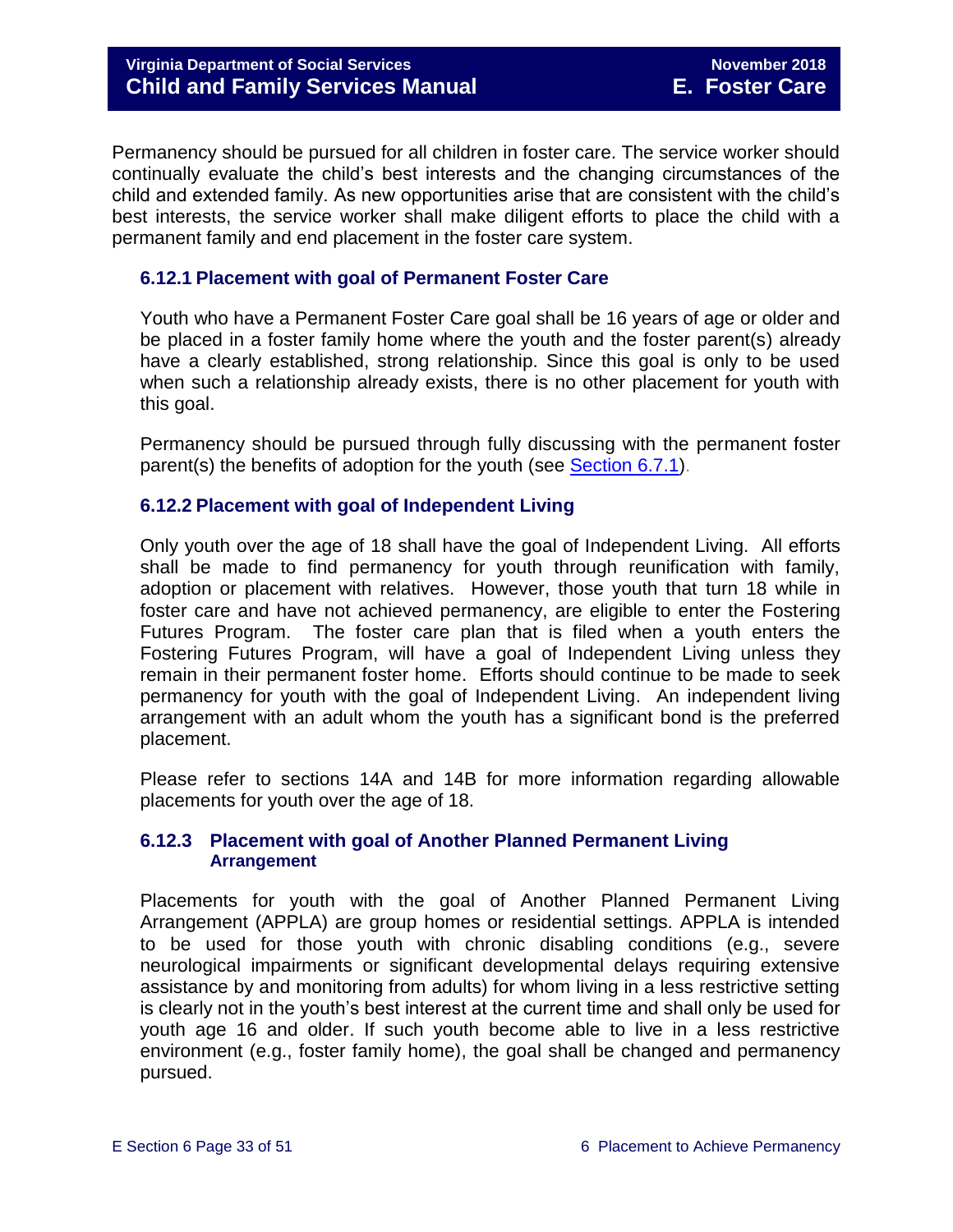# <span id="page-33-0"></span>**6.13 Placements in relative homes**

When the child cannot live safely with his or her birth parents or prior custodians, the service worker shall first explore placements with relatives and extended family members, including relatives in other states in accordance with the ICPC (see [Section](#page-47-2)  [6.17.3\)](#page-47-2). When a relative is identified as the best placement resource for a child, the relative may be approved as a provider on an emergency basis and the child may be placed immediately (see [Local Department Foster and Adoptive Family Home Approval](http://www.dss.virginia.gov/files/division/dfs/fc/intro_page/guidance_manuals/other/gudiance_2_13.pdf)  [Guidance Manual\)](http://www.dss.virginia.gov/files/division/dfs/fc/intro_page/guidance_manuals/other/gudiance_2_13.pdf). The relative shall become a fully approved provider within 60 days. The service worker should determine if the relatives, whether fully approved provider or not, are capable and committed to:

- Being a permanent connection and resource for the child.
- Housing and caring for the child as long as may be needed, understanding the need for permanency and concurrent planning.
- Protecting the child's health and safety, including protecting the child from abuse and neglect by the birth parents or other individuals, if needed.
- Establishing boundaries to address any unauthorized requests by the birth parents for access to the child, if needed.
- Working collaboratively with the local school system and LDSS to ensure the child is enrolled and attending an appropriate educational program for the child.
- Housing and caring for the child's siblings, or if this is not feasible, ensuring communication and visits with siblings.
- Maintaining connections, communication and visits with birth parents, prior custodians, and other significant adults in the child's life, consistent with the child's best interest.

The child shall not be placed with a relative if it is contrary to the child's best interests. However, decisions by relatives or an LDSS that a relative is currently not capable of serving as a relative custodian should not affect whether the relative is considered for this option in the future, or whether the relative might serve as a support to the child in another capacity.

If the decision is made to place the child with the relative, the service worker shall share all information known about the child at initial placement and on an ongoing basis, so that the relative has the information necessary to maintain the safety and manage the needs of the child.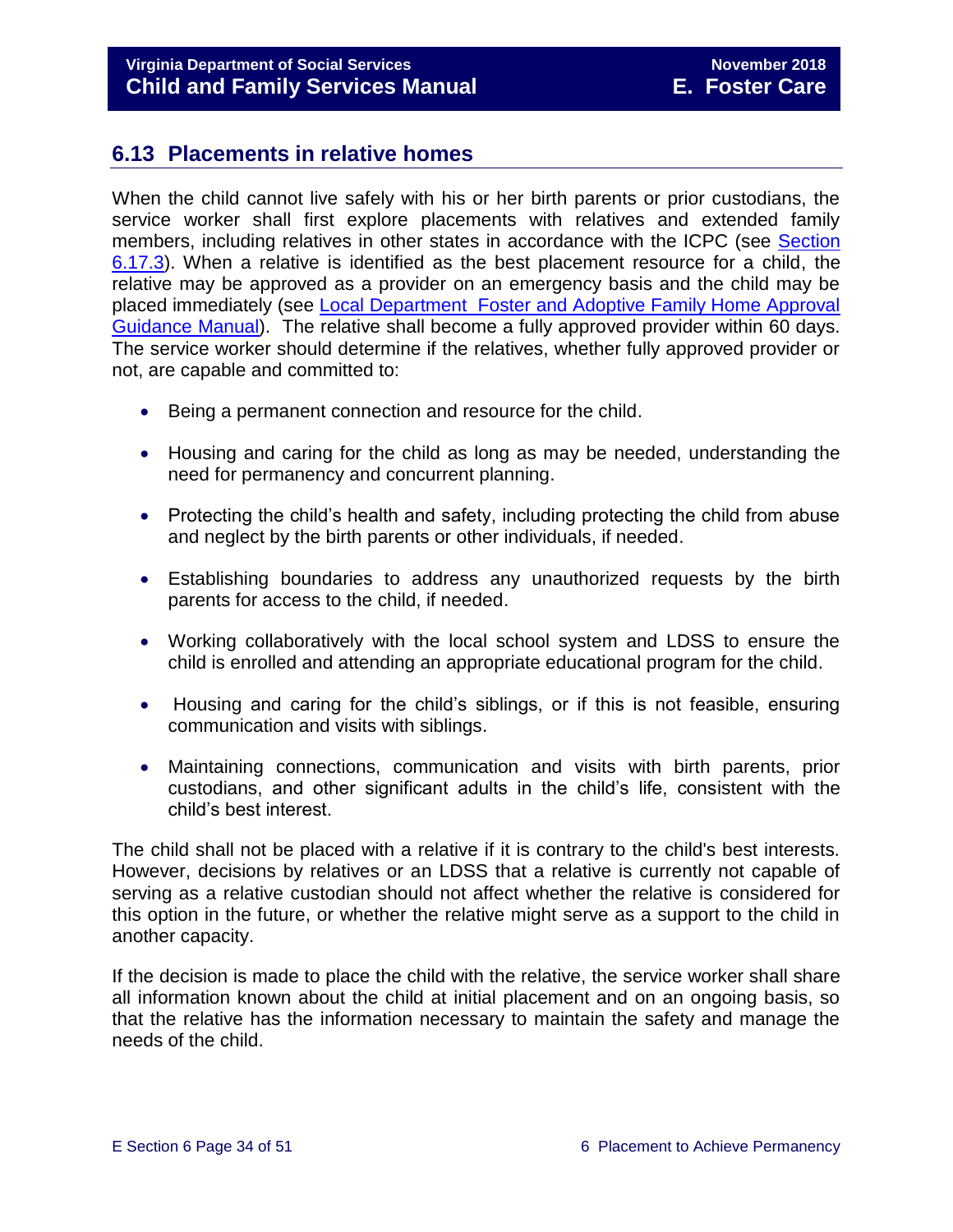# <span id="page-34-0"></span>**6.14 Placements in foster and adoptive family homes**

When the LDSS determines that the child cannot remain safely at home and the diligent search for relatives has not resulted in placement of the child with his or her extended family, the service worker shall consider placement with a foster and adoptive family. Foster and adoptive families often commit to support reunification with the child's family, but are also prepared to adopt if the child and family do not reunify.

While many foster and adoptive families agree to both foster and adopt children, some foster and adoptive families may choose to only foster or only adopt children. The service worker should carefully consider the preferences of foster and adoptive families, the needs of the child, and the permanency goal to ensure an appropriate match for the child and his or her situation, prior to placing the child.

#### <span id="page-34-1"></span>**6.14.1 Foster and adoptive family home approval requirements**

LDSS foster and adoptive family homes shall meet provider approval requirements as discussed in the [Local Department Foster and Adoptive Family Home Approval](http://www.dss.virginia.gov/files/division/dfs/fc/intro_page/guidance_manuals/other/gudiance_2_13.pdf)  [Guidance.](http://www.dss.virginia.gov/files/division/dfs/fc/intro_page/guidance_manuals/other/gudiance_2_13.pdf)

Treatment Foster Care (TFC) homes are fully approved homes that provide services designed to address the special needs of children and families. Services to children and youth are delivered primarily by treatment foster parents who are trained, supervised, and supported by agency staff. Treatment is primarily foster family based and is planned and delivered by a treatment team.

Child-placing agencies, both private and public, shall be certified by the Division of Licensing Programs to provide Treatment Foster Care Case Management Services [\(12 VAC 30-130-920\)](http://leg1.state.va.us/cgi-bin/legp504.exe?000+reg+12VAC30-130-920). LDSS that are certified to provide Treatment Foster Care Case Management Services may elect to seek Medicaid reimbursement for allowable services.

Additional information about [treatment foster care](http://www.dss.virginia.gov/facility/cpa/treatment.html) can be obtained through the VDSS' Division of Licensing Programs Child Welfare Unit at (804) 662-7367 or online.

Children should be placed in TFC homes only when the specialized services available through such homes are consistent with the documented needs of the child. TFC placements should not be considered a step down in a process of reducing the intensity of placement types needed by a child. If the needs of children placed in TFC homes decrease over time, the child should remain in that home until the child is reunified or another permanency goal is achieved.

When the child is placed in a TFC home, the LDSS documents in OASIS the foster and adoptive parents' address, not the TFC agency address.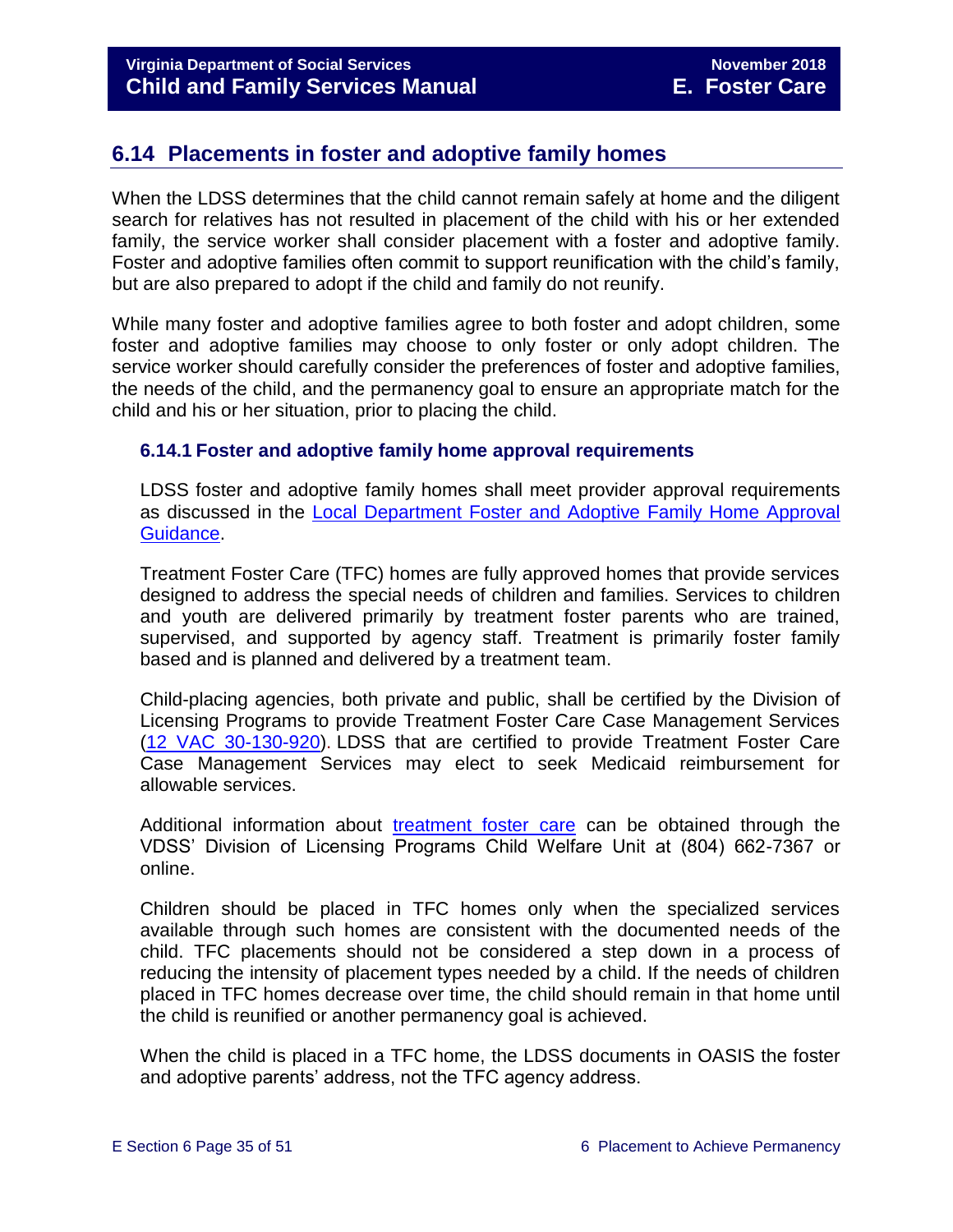#### <span id="page-35-0"></span>**6.14.2 Foster and adoptive family homes providing services to more than one LDSS**

Foster and adoptive families may be providers for more than one LDSS. The LDSS that initially approved the home shall be responsible for continued approval of a foster and adoptive family that is used by more than one LDSS. It shall also be responsible for on-going monitoring of any change in circumstances within the home that may affect the provider's ability to serve as a caregiver. Required quarterly contacts may be done by either locality upon agreement.

When another LDSS wishes to place a child with a foster and adoptive family that was initially approved by another LDSS, the service worker from the requesting LDSS shall contact the initial approving LDSS and obtain prior verbal approval from the initial LDSS for each child that the requesting LDSS wishes to place. The requesting LDSS shall agree to hold the foster and adoptive family accountable for complying with the same mandates required by the initial approving agency, such as mandatory in-service training.

The decision to place the child shall be based on considerations such as: the safety of all children in the home; the provider's ability to manage additional children; and whether or not the best interests of all children placed in the home will be met.

If the initial approving LDSS agrees to the placement, it shall notify the requesting LDSS in writing **no later than ten (10) business days** after the placement. It shall also notify all other LDSS that have children placed in the home that another child is being placed in the home. The requesting LDSS shall then notify the approving LDSS in writing when the child leaves the home or when the child's permanency goal changes.

If the initial approving LDSS does not agree to the placement, then the requesting LDSS shall not place the child in the home.

#### <span id="page-35-1"></span>**6.14.3 Purchasing home studies and placement services**

In-state home studies for the dual approval of a foster and adoptive home may be purchased from licensed child-placing agencies. In the case of a family only wanting to adopt, the LDSS may access VDSS contracts with private child-placing agencies to complete the adoption home study. These studies may be funded by title IV-E (if on behalf of a title IV-E child) or CSA.

Home studies that the LDSS performs at the request of another state or that the LDSS pays for which are conducted with a family in another country are 100% funded by title IV-E [\(Social Security Act, Title IV, § 471 \(a\) \(26\)](http://www.ssa.gov/OP_Home/ssact/title04/0471.htm) and § 474 (a) (3) (E) [\[42 USC 671\]\)](http://www.ssa.gov/OP_Home/ssact/title04/0474.htm). (See LASER Manual for budget line.)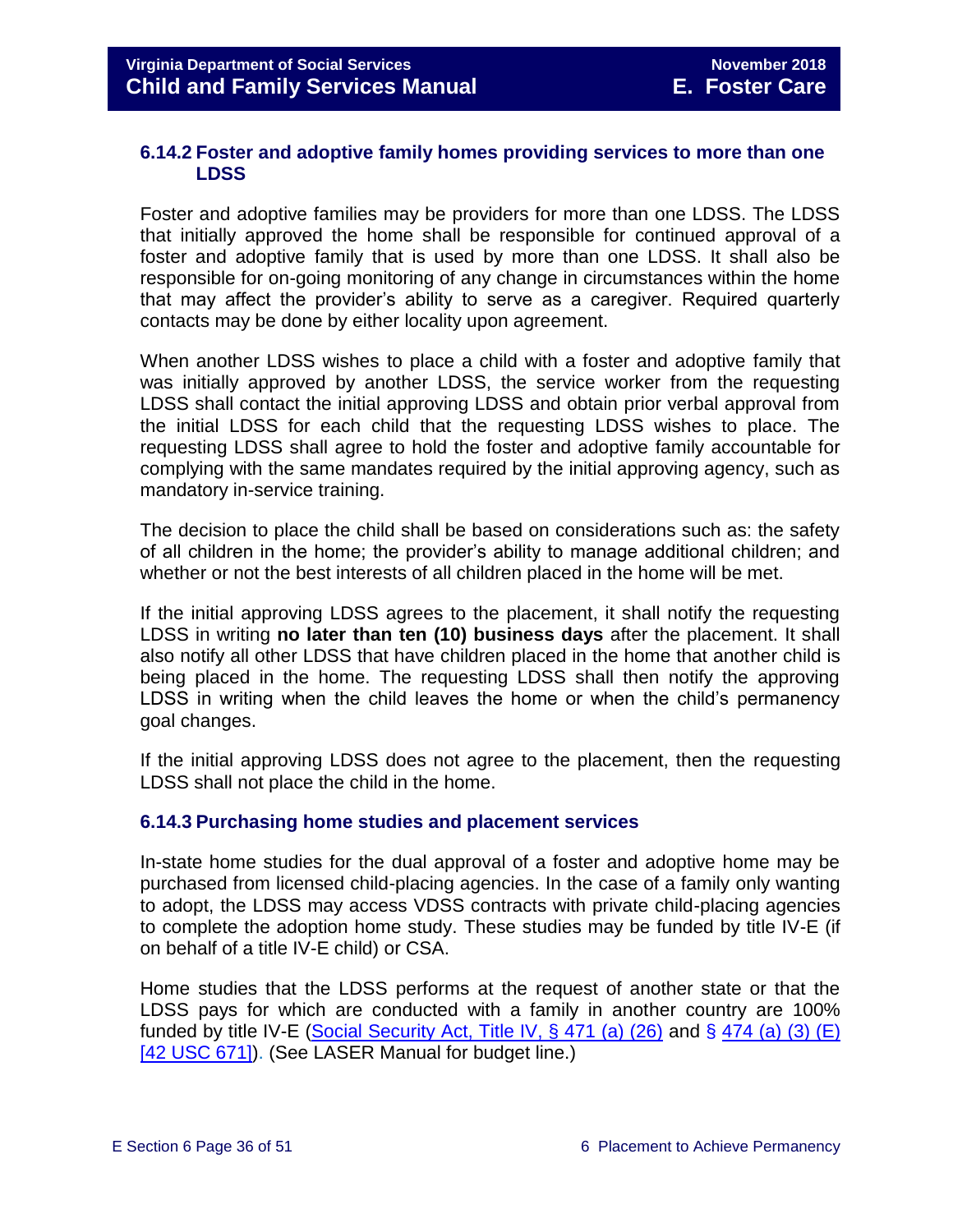Placement services, including study and approval of foster homes, may be purchased from licensed child-placing agencies for a specific child. These costs are title IV-E or CSA allowable depending on the child's eligibility status for title IV-E.

# <span id="page-36-0"></span>**6.15 Placement in independent living arrangements for youth under the age of 18**

Independent living arrangement means that a youth, ages 16 and older, is living independently under a supervised arrangement. A youth in an independent living arrangement is not supervised 24 hours a day by an adult. The youth is provided with opportunities for increased responsibility such as; paying bills, assuming leases, and working with a landlord. Examples include living in one's own apartment or living in a college dorm.

The decision to place a youth in an independent living arrangement, especially since it does not include adult supervision, shall be based on an assessment of the availability of other more permanent living options for the youth such as placement with family members or other caring adults. If a permanent placement with family or other concerned adults is not possible, an independent living arrangement that includes access to adult support networks (e.g., living close to family, previous caregivers, etc.) may be considered. An assessment of the youth's capacity and willingness to manage his daily life in a safe, mature manner should also occur to ensure the youth is capable of managing in such an arrangement.

#### <span id="page-36-1"></span>**6.15.1 Factors to assess in determining youth's readiness**

A youth, age 16 and older, may live in an independent living arrangement provided the youth has demonstrated maturity and the skills and ability to live without parental supervision and this type of placement is in his or her best interest. The following factors should be used to assess a youth's readiness for placement in an independent living arrangement and the type of arrangement best suited to meet the youth's needs:

- Age: The youth shall be at least 16 years old.
- Assessment: The youth should have recently completed a Life Skills Assessment (see [Section 5.9.2](file://///Vaultcelerra.co.dss.state.va.us/Workgroup/Family_Services/DFS%20Child%20and%20Family%20Services%20Manual/E.%20Foster%20Care/Foster%20Care%20June%202017/section_5_conducting_child_and_family_assessment.docx) and [Section 13.5\)](file://///Vaultcelerra.co.dss.state.va.us/Workgroup/Family_Services/DFS%20Child%20and%20Family%20Services%20Manual/E.%20Foster%20Care/Foster%20Care%20June%202017/Section_13_achieving_permanency_for_older_youth.docx) with results which indicate that the youth is prepared to live independently.
- Education: The youth shall be enrolled and participating in an educational and/or vocational program.
- Employment: The youth should be employed at least part-time unless the youth is a full-time student in college or an apprenticeship or trade program.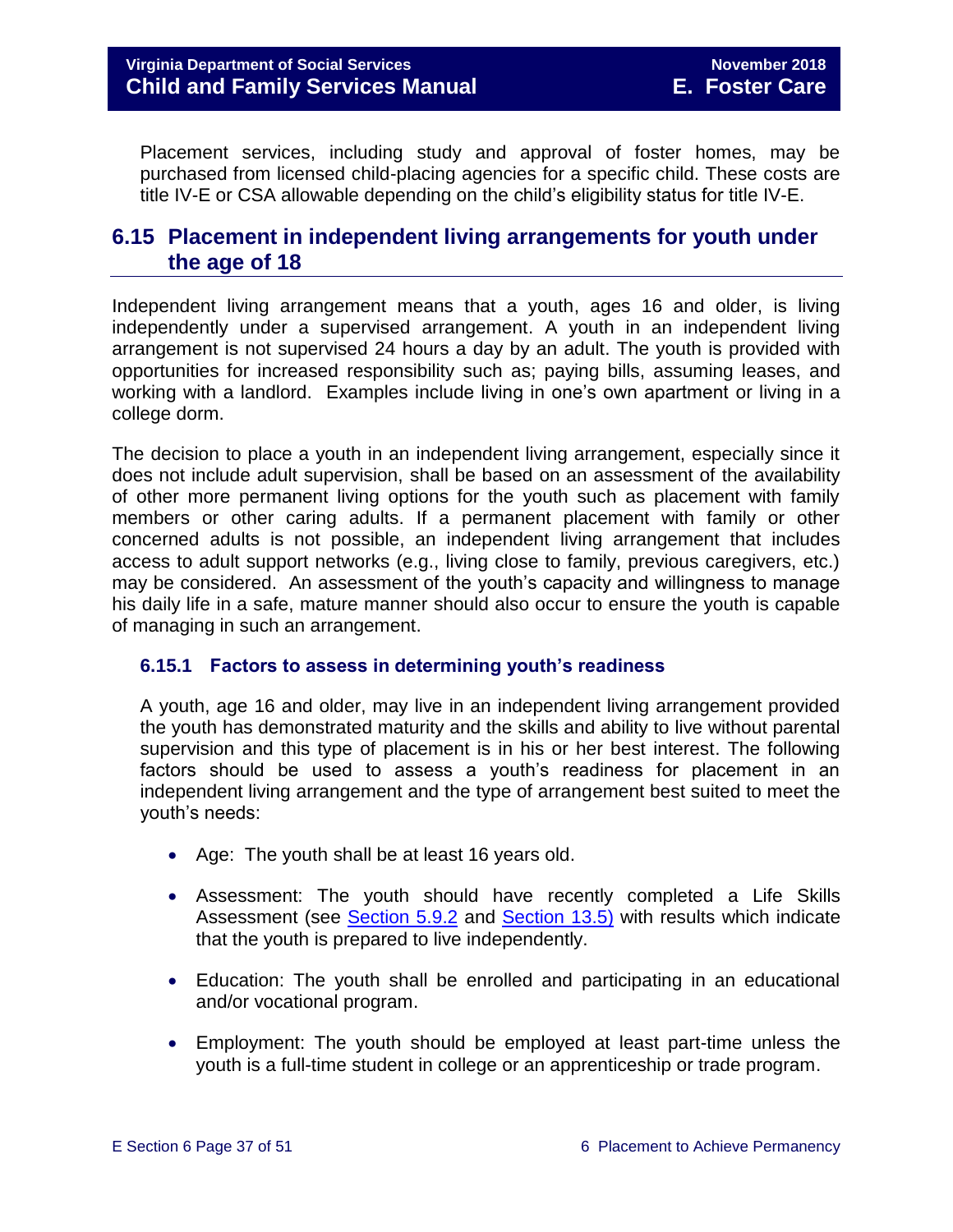- Use of services: The youth is taking full advantage of services and programs offered to help him make the transition to self-sufficiency and interdependence.
- Emotional readiness: The youth demonstrates a high level of maturity and emotional stability. The youth is not a threat to himself or the community. The youth is not involved in high-risk behaviors (i.e., delinquent or criminal activities, substance abuse).
- Motivation: The youth played a significant role in designing his foster care plan addressing his independent living needs. He has identified personal goals and has taken action toward reaching the goals. The youth is following the Foster Care Service Plan, including the transition plan, and cooperating with the LDSS. The youth demonstrates appropriate behavior and takes on progressively more responsibility. The youth wants to be in a setting less supervised and less structured than his current foster care placement.
- Willingness to learn: The youth is willing to learn independent living skills and accepts help from the service worker and others who offer support and guidance.
- Please refer to sections 14A and 14B for additional information regarding independent living arrangements for young adults age 18-21.

#### <span id="page-37-0"></span>**6.15.2 Approving the Independent Living Arrangement**

The worker shall make an on-site visit to the independent living arrangement before approval can be given for each arrangement. The arrangement should be reapproved annually. Housing approved by colleges and other educational or vocational providers is exempt from this requirement.

#### <span id="page-37-1"></span>**6.15.3 Agreement for placement in Independent Living Arrangement**

An agreement between the LDSS and the youth shall be mutually developed and signed in duplicate. One copy of the agreement is given to the youth. The other is kept in the child's foster care paper case record. It shall be compatible with the youth's service plan.

The agreement shall include, but is not limited to the following:

- Purpose of the Independent Living Arrangement, with time frames for achieving the transition goals identified.
- A list and description of the LDSS' activities to support achievement of the identified purpose of the independent living arrangement. Activities provided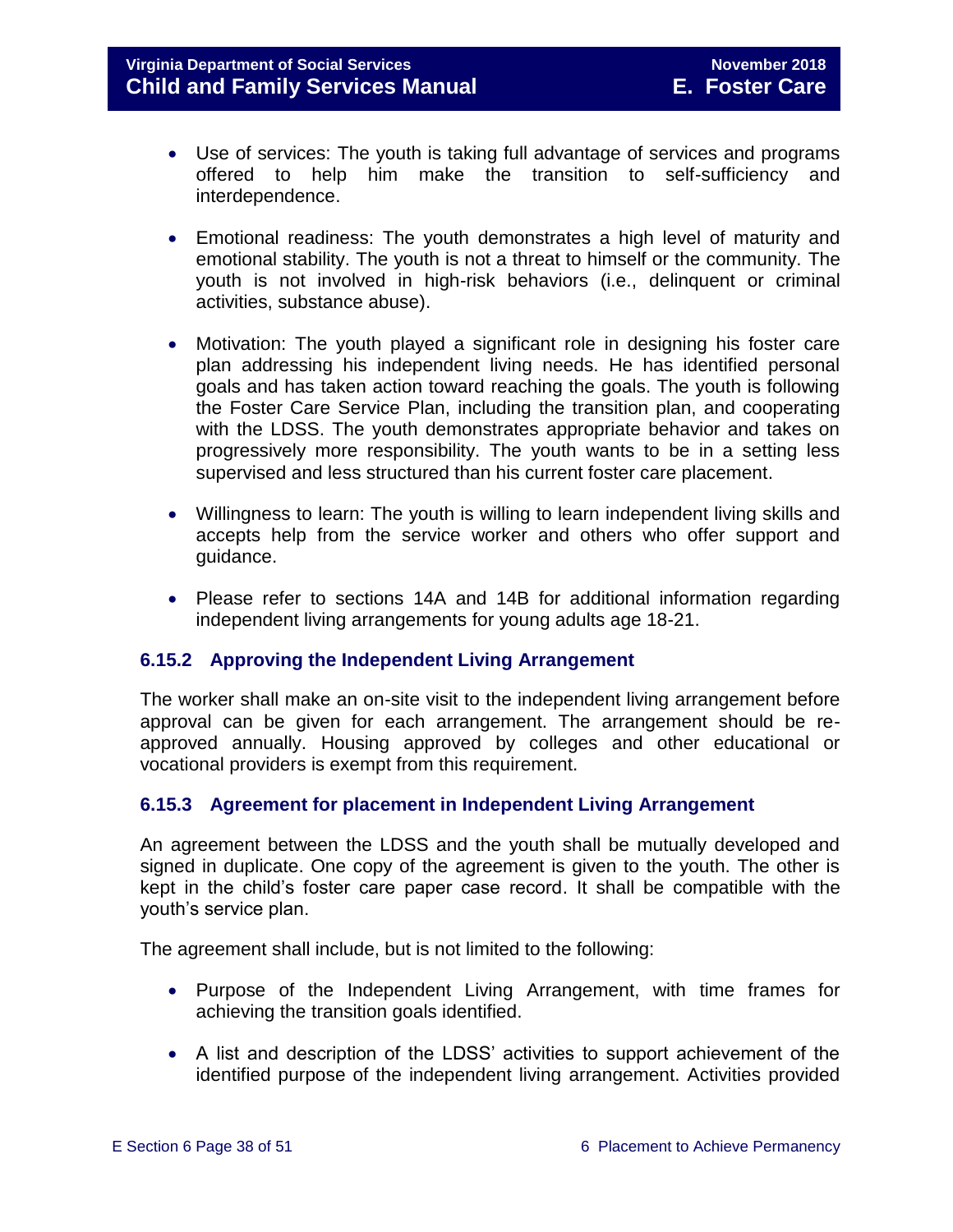by the LDSS can include counseling, transportation, payment of particular special needs, etc.

- A list and description of youth's activities to attain achievement of the identified purpose of the independent living arrangement. Activities the youth shall include are school, employment, therapy, etc.
- The method, frequency, and amount of financial payment as prescribed by policy governing rates for independent living arrangements (see [Section](#page-38-0) [6.15.4\)](#page-38-0).
- The condition and frequency of supervision.
- The youth's understanding that the physical arrangements shall be approved by the LDSS.
- The youth's responsibility to inform the LDSS **within 72 hours** of any major changes in his situation, such as housing, school, or employment changes.
- The right of either the service worker or the youth to request a conference with the worker's supervisor or LDSS director when terms of the agreement are not met by either party.

#### <span id="page-38-0"></span>**6.15.4 Paying for Independent Living Arrangements**

- The standard statewide payment for independent living (IL) arrangements is the maximum amount of the IL stipend (see [Section 18.1.3](file://///Vaultcelerra.co.dss.state.va.us/Workgroup/Family_Services/DFS%20Child%20and%20Family%20Services%20Manual/E.%20Foster%20Care/Foster%20Care%20June%202017/section_18_funding_maintenance_costs.draft.docx) for maximum amount).
- Payment cannot be made from title IV-E, but is made from state pool funds.
- Payments may be made directly to the youth and may be made more often than once a month, provided the maximum is not exceeded. The method of payment shall be documented in the agreement with the youth.
- Payments are intended to assist the youth in covering the costs of rent, utilities, household equipment, food, clothing, personal care items, insurance, recreation, and transportation.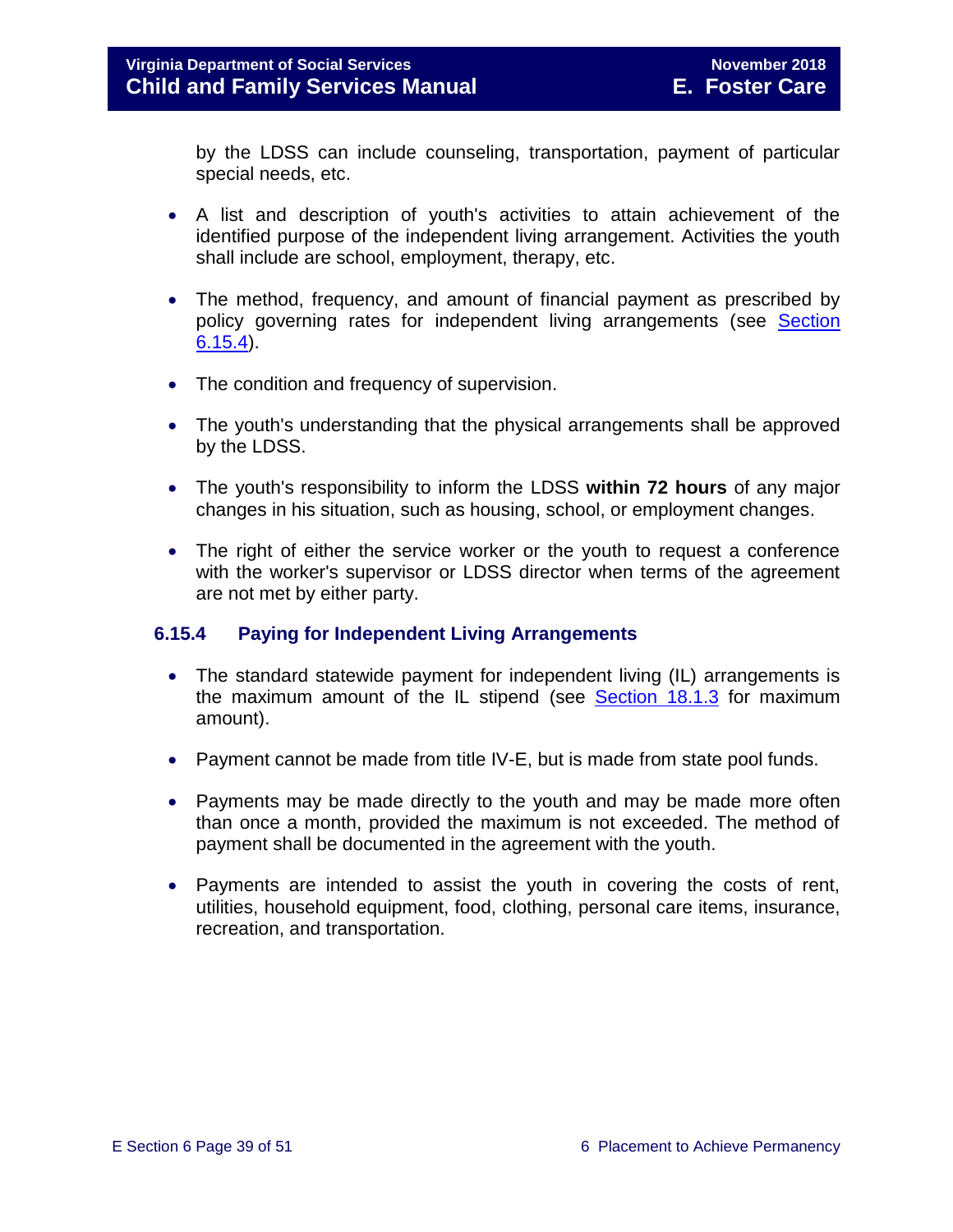# <span id="page-39-0"></span>**6.16 Placements in residential programs**

#### <span id="page-39-1"></span>**6.16.1 Definition and objectives of residential placement**

Residential placement means temporary placement of the child in a licensed publicly or privately owned residential program that provides 24-hour supervised care in a group. Residential care includes: psychiatric hospitals, residential facilities, group homes, crisis stabilization units, emergency shelters, or assessment centers. This does not include detention facilities, forestry camps, training schools or any other facility operated primarily for the detention of children or youth who are determined to be delinquent.

Residential placement offers care and treatment for a child who requires more restrictive, time-limited, and intensive interventions as part of the continuous focus on stabilizing the child and family, returning the child home, or placing the child with another permanent family.

Placement in residential care shall be consistent with the documented needs of the child and shall be determined to be the most appropriate placement to meet those needs at the current time. Family-centered and community-based services, practices, and supports should be provided for the child to maintain permanent connections with his or her family, with relationships important to the child, and with the community. Maintaining these connections helps to prepare the child to more smoothly return home or transition to a permanent home at the earliest appropriate time, consistent with the child's needs.

Characteristics of residential programs that have been correlated with long-term positive outcomes for children include:

- High levels of family involvement.
- A family-like environment.
- Supervision and support from caring adults.
- Individualized treatment plans.
- Academic support.
- A skill-focused curriculum.
- A focus on building self-esteem.
- Positive peer influences.
- Minimally stressful environment.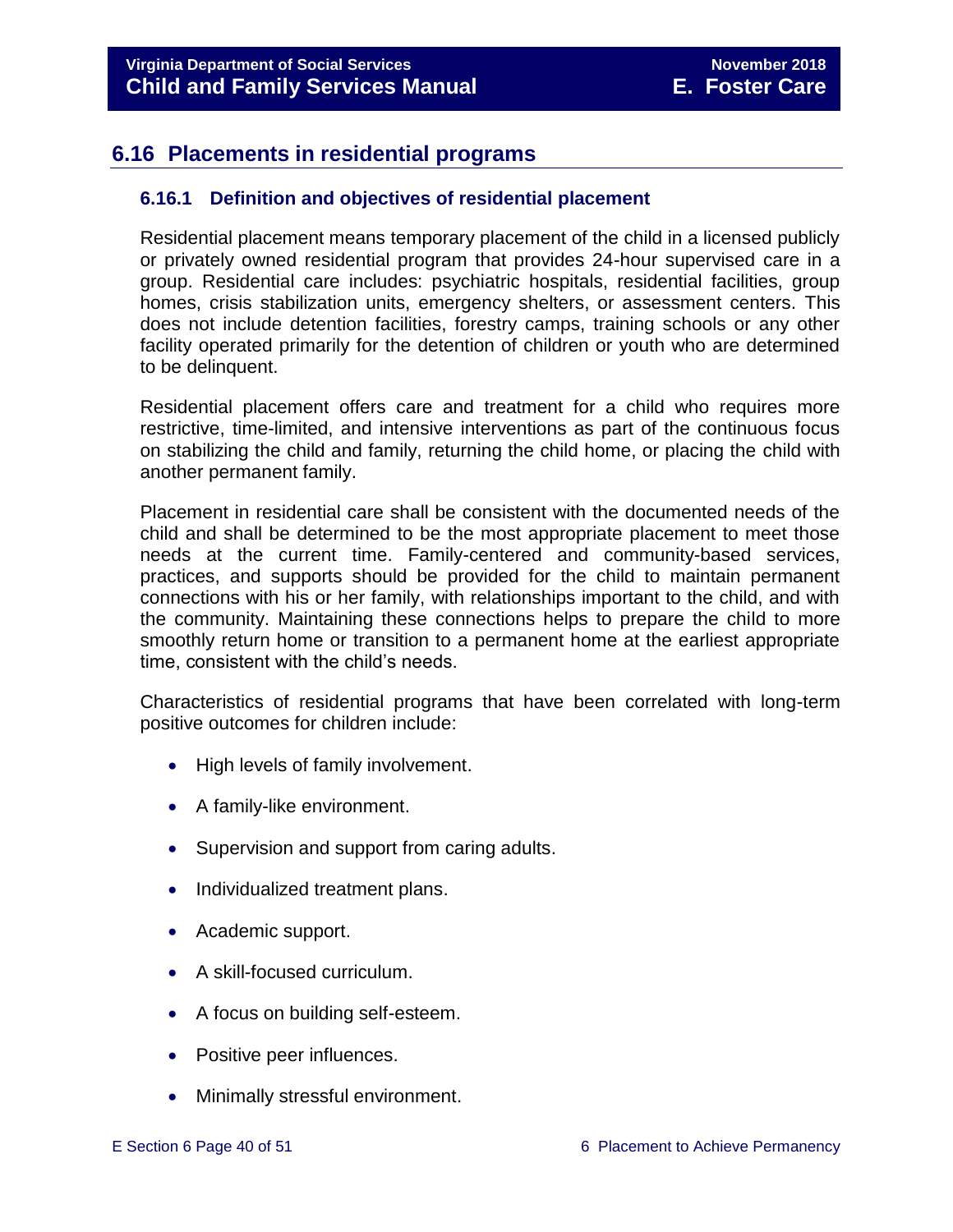- Enforcement of a strict code of discipline.
- Presence of community networks.
- Service coordination.
- Comprehensive discharge planning<sup>2</sup>.

#### <span id="page-40-0"></span>**6.16.2 Pre-placement planning and placement in residential care**

For children who are at risk of entering, or who are placed in, a residential program, the service worker shall ensure all of the following activities are conducted:

- Identify children who can be appropriately and effectively served in their homes, relatives' homes, family-like settings, and communities.
- Identify the strengths and needs of the child and family through conducting and/or reviewing comprehensive assessments including, but not limited to, information gathered through the [Virginia Child and Adolescent Needs and](http://www.csa.virginia.gov/html/CANS/cans_information.cfm)  [Strengths Assessment \(CANS\).](http://www.csa.virginia.gov/html/CANS/cans_information.cfm)
- Identify specific services and supports necessary to meet the needs of the child and family, building upon their strengths. Assess and document the appropriateness of community based services and less restrictive alternatives (e.g., child's own home, relatives, extended family, regular foster home, or treatment foster home).
- Refer the child and family to the Family Assessment and Planning Team (FAPT) and work collaboratively with FAPT, in accordance with Community Policy and Management Team (CPMT) procedures for:
	- o Providing information and supporting documents about the child and family.
	- o Participating in FAPT meetings.
	- o Coordinating efforts with the provider of intensive care coordination services through the Community Services Board. The purpose of intensive care coordination services are to safely and effectively maintain, transition, or return the child home or to a relative's home, family-like setting, or community at the earliest appropriate time that addresses the child's needs.

i<br>L

<sup>&</sup>lt;sup>2</sup> Child Welfare League of America, <u>Position Statement on Residential Services</u>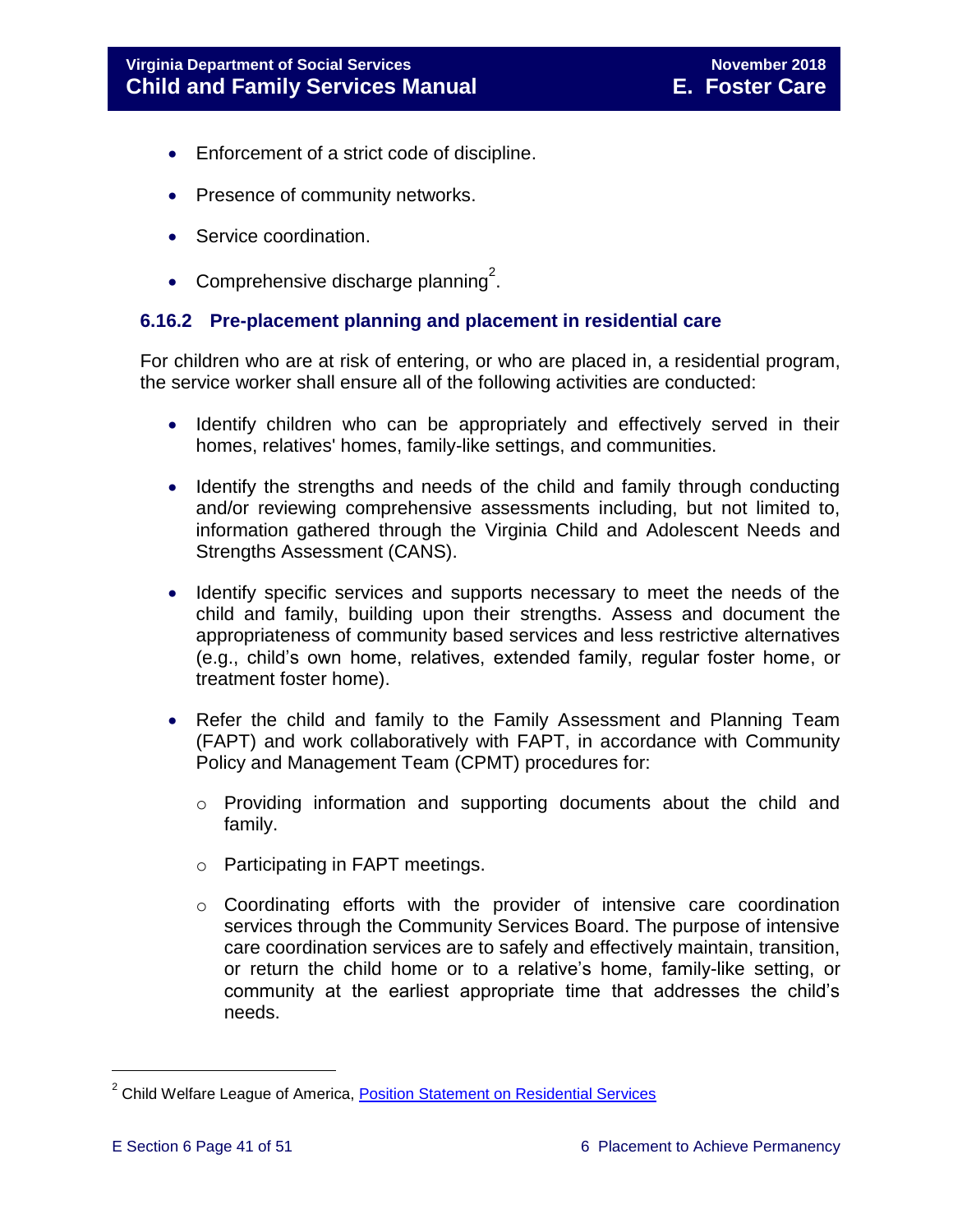**Virginia Department of Social Services November 2018 Child and Family Services Manual E. Foster Care**

- $\circ$  Developing and beginning to implement a plan for returning the child home, to a relative's home, or to a family-like setting at the earliest appropriate time consistent with the child's needs. The plan shall include public or private community-based services to provide the on-going support the child and family will need during the transition to communitybased care. This collaborative planning should involve the child, family, service worker, and Intensive Care Coordinator and other members from the FPM.
- o Implementing a plan for regular monitoring and utilization management of the services and residential placement for the child, consistent with CSA guidelines and CPMT policies. The purpose is to determine whether the services and placement continue to provide the most appropriate and effective services for the child and family (see CSA Policy Manual [Appendix A\)](http://www.csa.virginia.gov/html/manual_pubs/csa_manual_publications.cfm).
- $\circ$  See information on intensive care coordination located in the CSA Policy Manual, Section [8.2 and Appendix A,](http://www.csa.virginia.gov/html/manual_pubs/csa_manual_publications.cfm) Department of Behavioral Health and Development Services.
- Document these processes in OASIS.

#### <span id="page-41-0"></span>**6.16.3 Residential facility requirements**

Children in foster care shall only be placed in residential facilities and group homes that meet the following criteria:

- Licensed by VDSS, the Virginia Department of Behavioral Health and Developmental Services (VDBHDS), or the licensing authority in the state where the facility is located. To verify that a children's residential facility is currently licensed in Virginia:
	- o See [VDSS SPARK page](http://spark.dss.virginia.gov/divisions/dolp/) or contact the Child Welfare Unit of the Division of Licensing Programs at (804) 662-7053.
	- $\circ$  See [VDBHDS website](http://www.dbhds.virginia.gov/professionals-and-service-providers/licensing) or contact the Office of Licensing at (804) 786-1747.
- Listed in the CSA service fee directory unless the licensed facility offers room, board and services at no charge to the LDSS.
- Not among the facilities licensed by VDSS under the Minimum Standards for Licensed Child Caring Institutions that statutorily cannot receive public funds (§ [63.2-1737\)](http://law.lis.virginia.gov/vacode/63.2-1737/). To obtain a current listing of licensed child caring institutions (CCIs), contact the Child Welfare Unit of the Division of Licensing Programs at (804) 662-7053.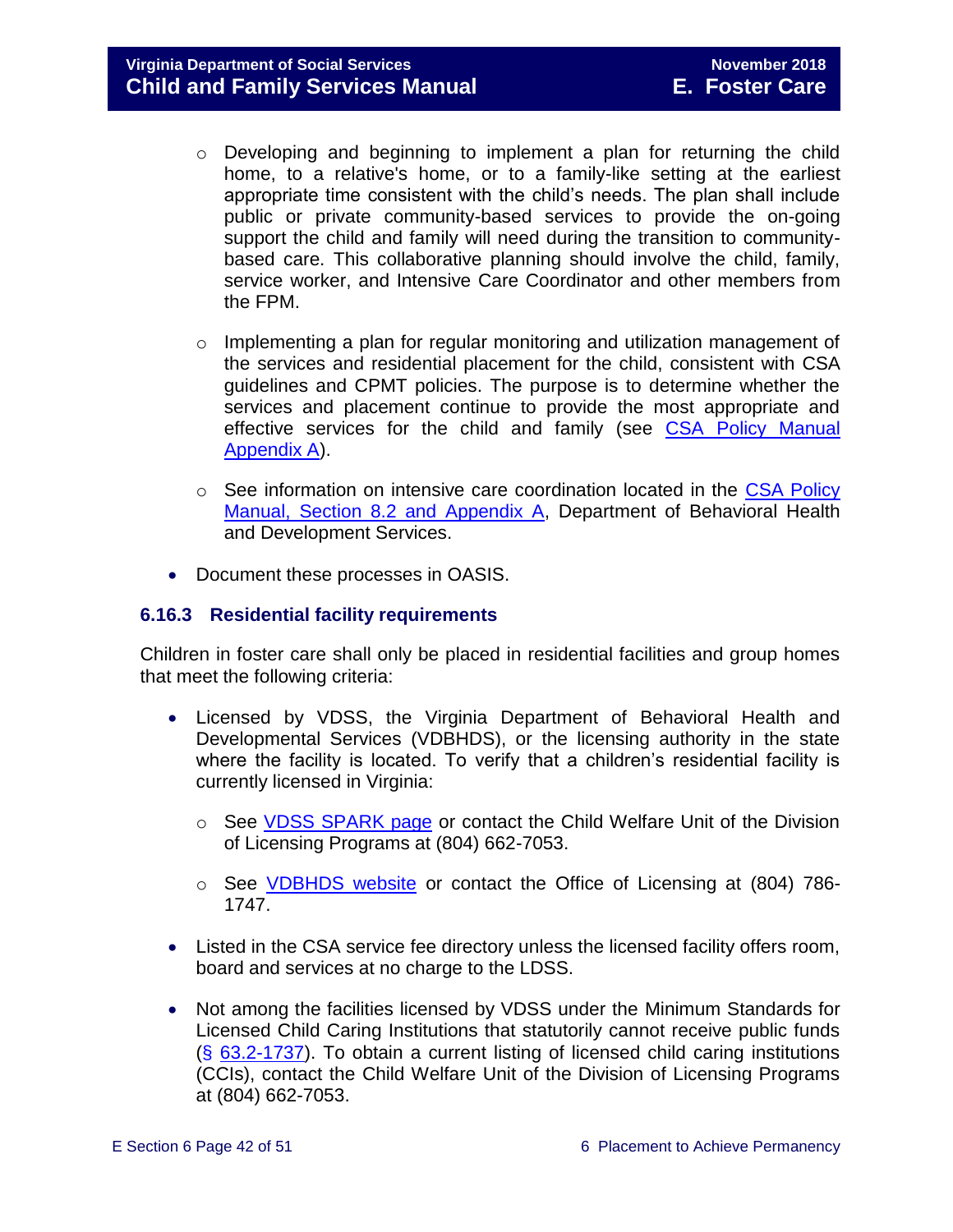Has a written agreement with the LDSS prior to placement  $(\S 63.2-900)$  $(\S 63.2-900)$ .

#### <span id="page-42-0"></span>**6.16.4 Facilities with provisional licensure status**

When a group home or residential facility is granted a provisional license due to its failure to fully satisfy all state licensing standards, then children placed in the facility are not eligible for title IV-E foster care maintenance payments. The group home or residential facility is eligible for Federal financial participation when it comes into full compliance with the state's licensing standards (Social Security Act, Title IV, § 471 [\(a\) \(10\) \[42 USC 671\]](http://www.ssa.gov/OP_Home/ssact/title04/0471.htm) and the Federal Child Welfare Policy Manual, Questions and Answers on the Final Rule 65 FR 4020, dated 1/25/00).

LDSS shall not place children in a group home or residential facility using CSA state pool funds when its licensure status is lowered to provisional as a result of multiple health and safety or human rights violations. The LDSS shall assess all children it placed in the facility prior to the licensure status being lowered to determine whether it is in the best interests of each child to be removed from the facility and placed in a fully licensed facility ([§2.2-5211.1\)](http://law.lis.virginia.gov/vacode/2.2-5211.1/). No additional children shall be placed in the provisionally licensed facility until the violations and deficiencies related to health and safety or human rights that caused the designation as provisional are completely remedied and full licensure status is restored.

#### <span id="page-42-1"></span>**6.16.5 Requirements for placing child in out-of-state residential facility**

Prior to placing a child under the age of 18 in an out-of-state residential facility, the service worker shall obtain approval from the Virginia Interstate Compact on the Placement of Children (ICPC) Office (see [Section](#page-47-2) 6.17.3 about placing a child outside of Virginia).

The following documentation shall be submitted to the Virginia ICPC Office to obtain approval for these placements:

- Completed and signed 100A by either the LDSS or parent(s) as applicable. For parental placements, the ICPC 100A shall reflect the parent(s) as the sending entity having both the planning and financial responsibility for the child, and shall be signed by the parent(s).
- Copy of child's acceptance letter into the facility.
- Documentation of the child's current behaviors and needs. For placements being made by the LDSS:
	- $\circ$  Documentation of the specific reasons that the LDSS is pursuing placement of the child into an out-of-state residential facility rather than placing the child residentially within the State of Virginia (to include the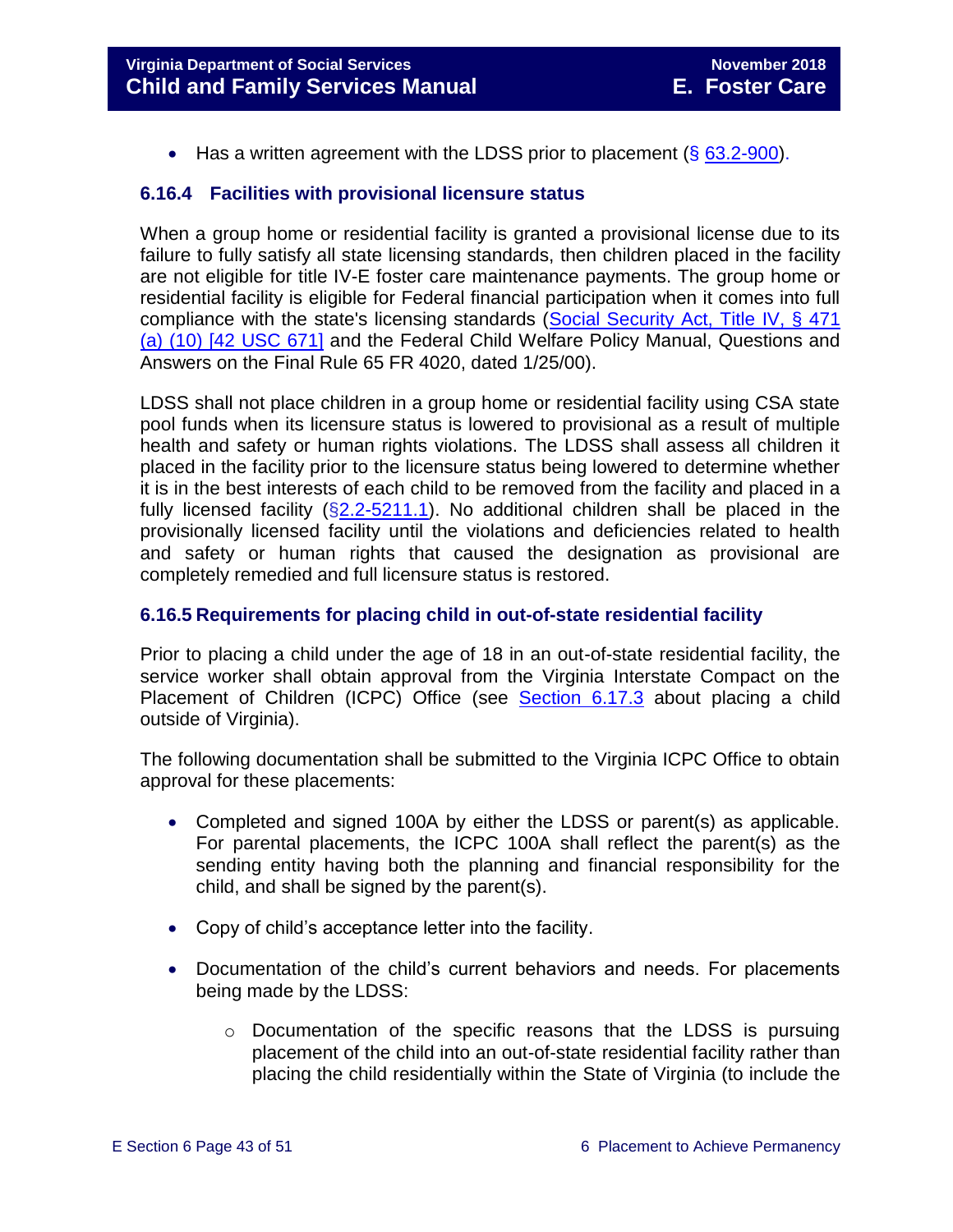facilities that were considered in Virginia and reasons the child is not being placed in-state).

- o Confirmation that FAPT staffing has been held and CSA funding has been approved for the out-of-state residential facility.
- Court order showing compliance with Article VI of the ICPC if the child is an adjudicated delinquent.
- Copy of the court order that confirms the child is in the legal custody of a LDSS, if applicable.
- Copy of the child's recent psychiatric evaluation, psychological evaluation, or therapists' report, if available.

#### <span id="page-43-1"></span><span id="page-43-0"></span>**6.16.6 Services during residential placement**

#### **6.16.6.1 Roles and responsibilities of LDSS**

While children are placed in a residential facility:

- Service workers shall work collaboratively with the FAPT and the provider of intensive care coordination services through the Community Services Board to implement a plan for transitioning the child to his or her home, relative's home, family-like setting, or community at the earliest appropriate time that addresses his or her identified needs. The plan should identify public or private community-based services to support the youth and family during transition to community-based care, building on the strengths of the youth and family.
	- Service workers shall conduct a meaningful face-to-face visit with the child in residential care at least monthly. The visit shall occur in the residential facility more than 50 percent of the time. The purpose includes, but is not limited to:
		- o Ensuring appropriate care is being given.
		- o Ensuring the implementation and continued suitability of the treatment plan.
		- o Keeping all parties informed of any and all actions and/or progress in the case.

Children placed in emergency temporary care facilities shall be visited at least once a month and more often if needed. These contacts shall be documented in OASIS on the contact screen.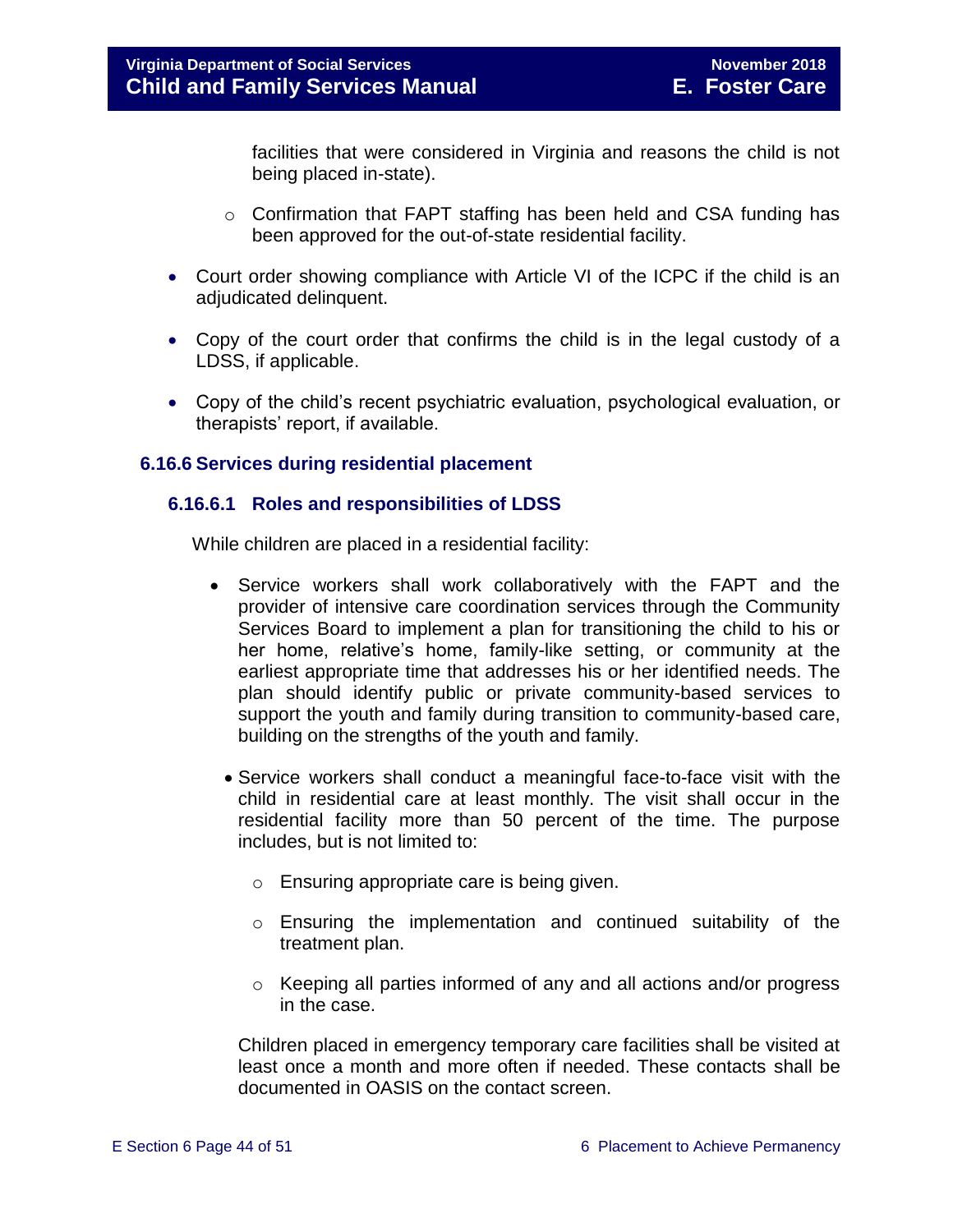- Service workers shall continue contact with and services to the parents while the child is in residential care. The LDSS and the facility shall encourage and assist with, where possible, visits between the child and parents. The parents shall be kept informed of their child's progress and needs while in placement.
- Service workers shall assess all children they placed in a facility using CSA funds when the facility's licensure status is lowered to provisional as a result of multiple health and safety or human rights violations. The service worker shall assess the best interests of the children and make recommendations to the FAPT. The CPMT shall make the final determination as to whether the children should be removed from the facility and placed in fully licensed facilities  $(\S 2.2 - 5211 2)$ .
- Arrange for or provide services to transition the child from the facility back to the community.
- Ensure that local purchase of service procedures is followed.

#### <span id="page-44-0"></span>**6.16.6.2 Roles and responsibilities of residential facilities based on licensing standards**

- Comply with the "Children's Residential Facilities Agreement: Code of Ethics and Mutual Responsibilities" (see Section [6.7.6.2\).](#page-39-0)
- Prepare a plan for the child **within 30 days** of child's placement in the residential facility. This plan shall provide goals and objectives for meeting the needs of the child. This plan should include transition services that will help the child to return to parent/community within a specified time as defined in the service plan.
- Notify the LDSS of the child's progress and behaviors, including any serious incident, while the child is in residential care through regular reports.
- Coordinate treatment services for the child.

#### **6.16.6.3 Returning child to family and community**

<span id="page-44-1"></span>In order to ensure the successful return of the child to the home/community, the service plan should include treatment objectives, timelines, and outcomes. Supportive services shall be identified and provided to the child and family when the child returns to the community.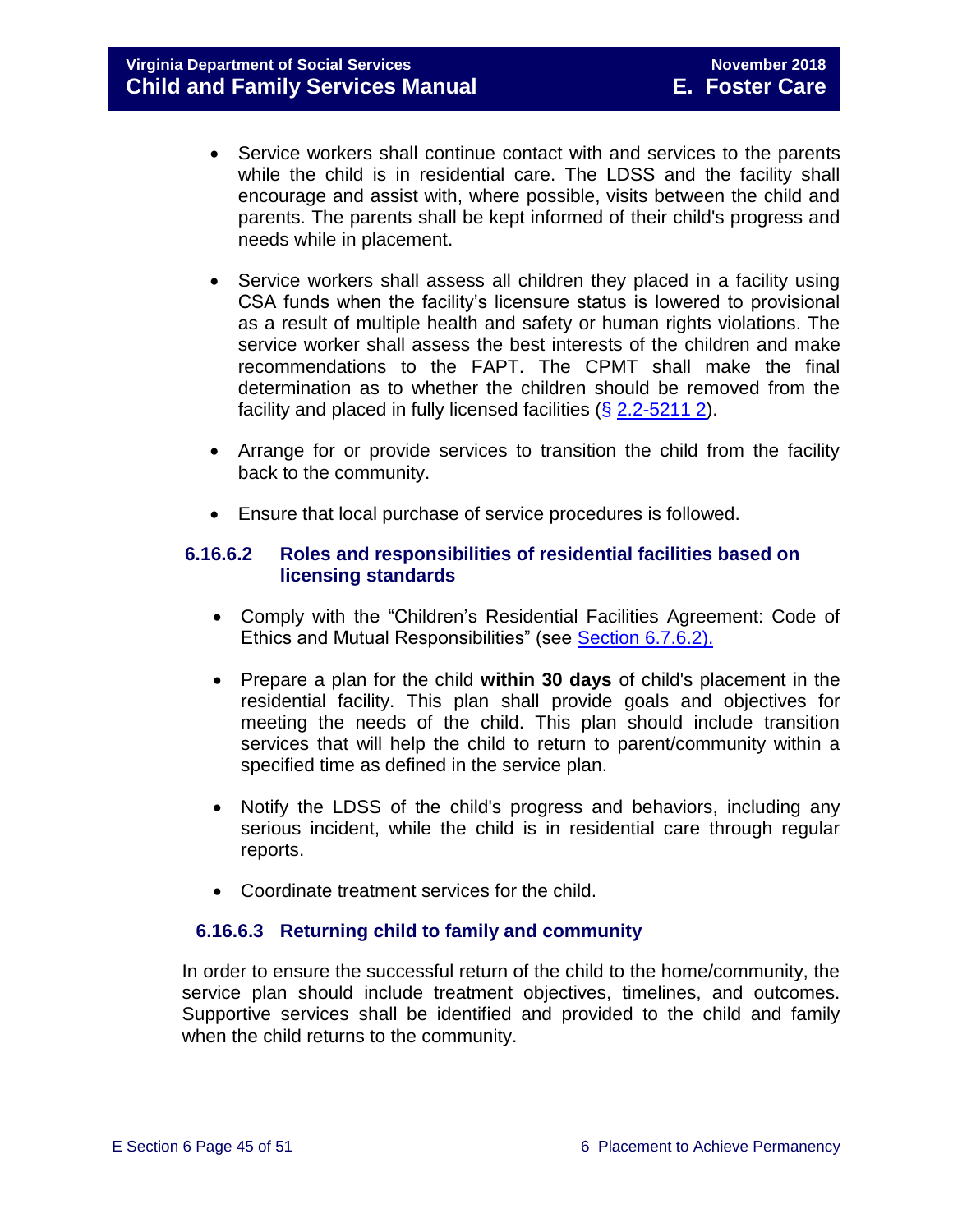Service workers should work collaboratively with FAPT and the provider of intensive care coordination services through the Community Services Boards. The purpose of intensive care coordination services is to safely and effectively transition or return the child home or to a relative's home, family-like setting, or community at the earliest appropriate time that addresses the child's needs.

#### <span id="page-45-0"></span>**6.16.7 Paying for care in a residential facility**

- The cost of maintenance for a child placed in a residential facility is paid from SSI, title IV-E, Medicaid (called room and board), or state pool funds for nontitle IV-E children.
- Title IV-E cannot be used to pay the cost of maintenance of a child in a public facility licensed for more than 25 children. State pool funds shall be used.
- Services provided in a residential facility will be paid from Medicaid or state pool funds. Residential services that can be purchased include services provided to every resident and specialized services provided to meet a child's individual needs.
- Rates for maintenance and services shall be the rate negotiated between the provider and purchaser. The purchaser shall negotiate a rate that specifies the amount to be paid for maintenance. The purchaser shall also require providers to use invoices that reflect information from the residential financial agreement and clearly delineate line items using language from the federal definition of maintenance. Ambiguous language that does not clearly communicate that a charge is allowable based on the federal definition of maintenance, shall not be paid for by title IV-E funds even if the child for whom the charges are being made is title IV-E eligible.
- The facility shall be listed in the [CSA Service Fee Directory.](http://www.csa.virginia.gov/sfd/service_fee_directory.cfm) The facility will list the maximum rate it will charge in the Directory. Lower rates may be negotiated.

#### **6.16.7.1Requirements for Medicaid funding**

<span id="page-45-1"></span>Please refer to Magellan's Independent Assessment, Certification, and Coordination Team information found [here.](http://magellanofvirginia.com/for-providers-va/residential-program-process.aspx)

#### <span id="page-45-2"></span>**6.16.7.2Absence from a residential facility**

 Title IV-E will pay for temporary absences up to 14 days. A full month's title IV-E foster care maintenance payment should be paid to the licensed provider, if the brief absence does not exceed 14 days and the child's placement continues with the same provider. However, if the absence exceeds 14 days or the child does not return to the same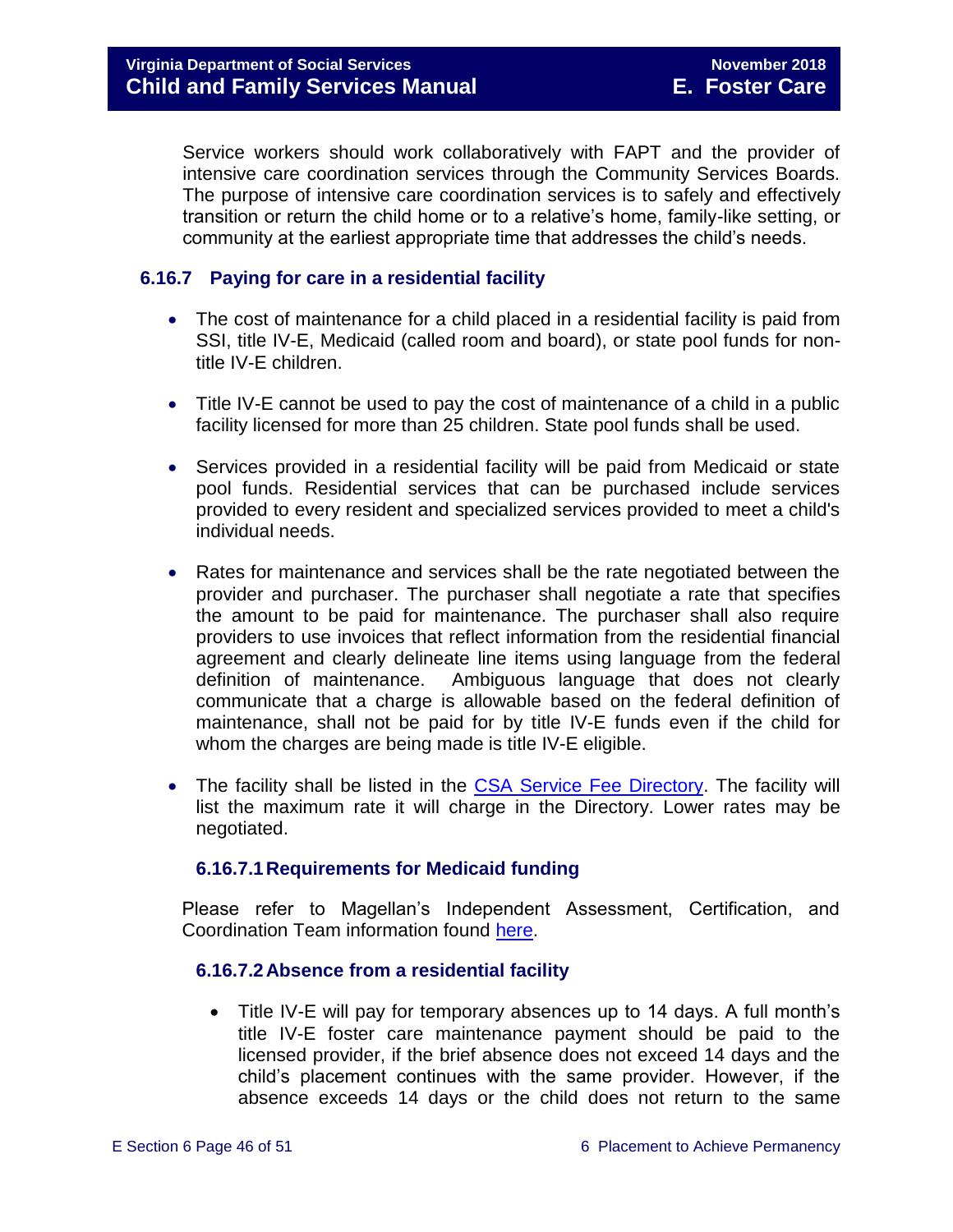provider, the payment shall be prorated based on the actual number of days the child was in each placement. Examples can be found in [section 18.1.4.](file://///Vaultcelerra.co.dss.state.va.us/Workgroup/Family_Services/DFS%20Child%20and%20Family%20Services%20Manual/E.%20Foster%20Care/Foster%20Care%20June%202017/section_18_funding_maintenance_costs.draft.docx)

#### <span id="page-46-0"></span>**6.16.7.3Paying for incidentals in residential care**

- If the room and board rate negotiated with residential facilities or group homes does not include maintenance costs, such as clothing, allowance, and known personal incidentals, the amount for these items should be paid monthly to the facility on behalf of the child according to the established rates for clothing (see [Section](file://///Vaultcelerra.co.dss.state.va.us/Workgroup/Family_Services/DFS%20Child%20and%20Family%20Services%20Manual/E.%20Foster%20Care/Foster%20Care%20June%202017/section_18_funding_maintenance_costs.draft.docx) 18.1.3) and pre-established, contracted reasonable rates.
- For other personal incidentals expenses, the LDSS may negotiate, authorize and reimburse the facility according to "as charged" bills. When this option is selected, the LDSS shall pre-authorize the personal care items and predetermine the funding sources for these items. The facility shall provide receipts verifying the purchases. Title IV-E funds shall only be used for allowable IV-E costs.

# <span id="page-46-1"></span>**6.17 Placements across jurisdictions**

#### <span id="page-46-2"></span>**6.17.1 Placing child in another political jurisdiction**

When a child is to be placed in a home in another political jurisdiction within the state and the LDSS in that community has not approved that home, the LDSS holding custody shall:

- Notify the LDSS in the locality where the home is located that the home is being considered for the child's placement.
- Conduct a study and approve the home or request that the LDSS in the receiving locality study and approve the home.
- Request that the LDSS in the receiving locality supervise the child or notify them that the LDSS holding custody will supervise.
- Notify and collaborate with the school in which the child is enrolled at the time of placement to determine the child's best interest for school placement (see [Section 12.12\)](file://///Vaultcelerra.co.dss.state.va.us/Workgroup/Family_Services/DFS%20Child%20and%20Family%20Services%20Manual/E.%20Foster%20Care/Foster%20Care%20June%202017/section_12_identifying_services_to_be_provided.draft.docx).
- Arrange for transportation and payment of reasonable travel costs for the child to remain in the same school if in the child's best interest (see [Section](file://///Vaultcelerra.co.dss.state.va.us/Workgroup/Family_Services/DFS%20Child%20and%20Family%20Services%20Manual/E.%20Foster%20Care/Foster%20Care%20June%202017/section_12_identifying_services_to_be_provided.draft.docx)  [12.12.\)](file://///Vaultcelerra.co.dss.state.va.us/Workgroup/Family_Services/DFS%20Child%20and%20Family%20Services%20Manual/E.%20Foster%20Care/Foster%20Care%20June%202017/section_12_identifying_services_to_be_provided.draft.docx), or ensure the child is immediately enrolled in the school of residence for the new placement **within 72 hours** of placement (see [Section 12.12](file://///Vaultcelerra.co.dss.state.va.us/Workgroup/Family_Services/DFS%20Child%20and%20Family%20Services%20Manual/E.%20Foster%20Care/Foster%20Care%20June%202017/section_12_identifying_services_to_be_provided.draft.docx) for school enrollment requirements).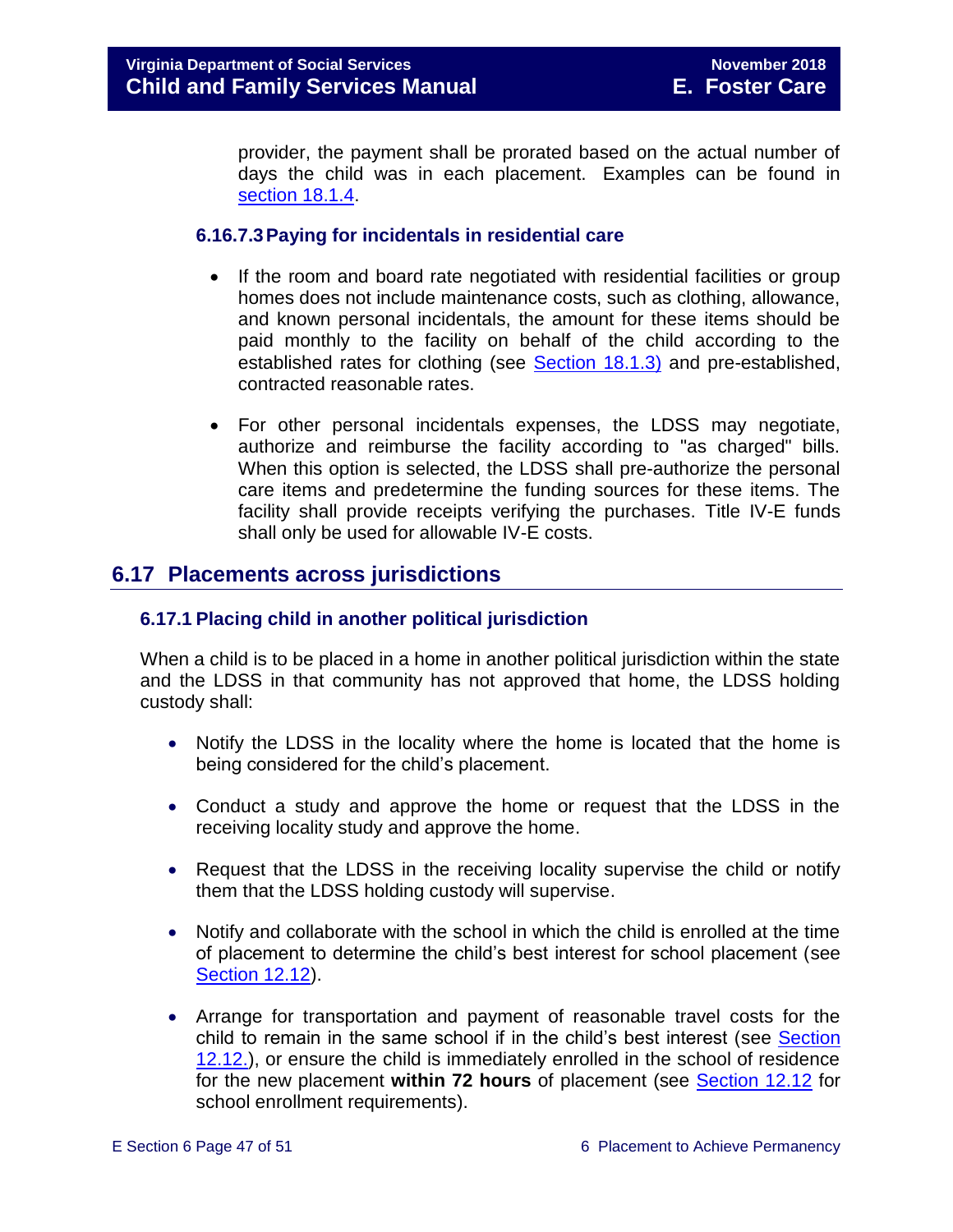If more than one LDSS is placing a child in the same home in another political jurisdiction within the state, and the LDSS in the jurisdiction has not approved that home, each LDSS that places a child in the home shall follow the procedures above.

#### <span id="page-47-0"></span>**6.17.2 Transferring custody of child to another LDSS**

If LDSS is considering transferring custody of a child to another jurisdiction because the parent(s) or guardians have moved to that jurisdiction or because an employee of the LDSS with custody wants to become the foster/adoptive parent of the child, a determination shall be made that it is in the best interests of the child to transfer custody. The LDSS holding custody shall consult with the LDSS in the other jurisdiction prior to petitioning the court to transfer custody. LDSS may petition the court to transfer commitment of a child to the custody of another LDSS where the child, his parent(s) or guardians, or relatives reside when it is in the best interests of the child to transfer custody. The LDSS in the other community does not have to accept custody until given reasonable notice and opportunity to be heard by the court.

#### <span id="page-47-2"></span><span id="page-47-1"></span>**6.17.3 Placing child outside Virginia**

Before a child in foster care is placed outside of Virginia in another state, the service worker shall obtain approval from the Virginia ICPC Office. The purpose of the Interstate Compact on the Placement of Children (ICPC) is to ensure that children placed out-of-state are placed in approved settings and receive continuing services and supervision necessary to ensure that their placements are appropriate and safe (§ [63.2-1000](http://law.lis.virginia.gov/vacode/63.2-1000/) et.seq.).

For specific ICPC guidance and procedures, see [Interstate/Intercountry Placement](http://www.dss.virginia.gov/family/icpc/index.cgi)  [of Children \(ICPC\)](http://www.dss.virginia.gov/family/icpc/index.cgi) on VDSS website.

The ICPC request for the proposed placement shall always be submitted to the Virginia ICPC office prior to making an out-of-state placement. The LDSS shall submit the following information to the Virginia ICPC office:

- [Social Worker Statement Regarding Proposed Placement Resource Form.](http://spark.dss.virginia.gov/divisions/dfs/iii/files/icpc/forms/social_workers_pre-screening_document.pdf) This form will assist workers in determining whether a proposed placement may be appropriate before completing the entire ICPC packet.
- The completed and signed [ICPC-100A form,](http://spark.dss.virginia.gov/divisions/dfs/forms.cgi) which is the formal contract between the sending agency and the receiving state. For a sibling group, five (5) copies of the 100A are required for each child.
- The complete ICPC referral packet. Reference the ICPC Referral Checklists available on the ICPC website.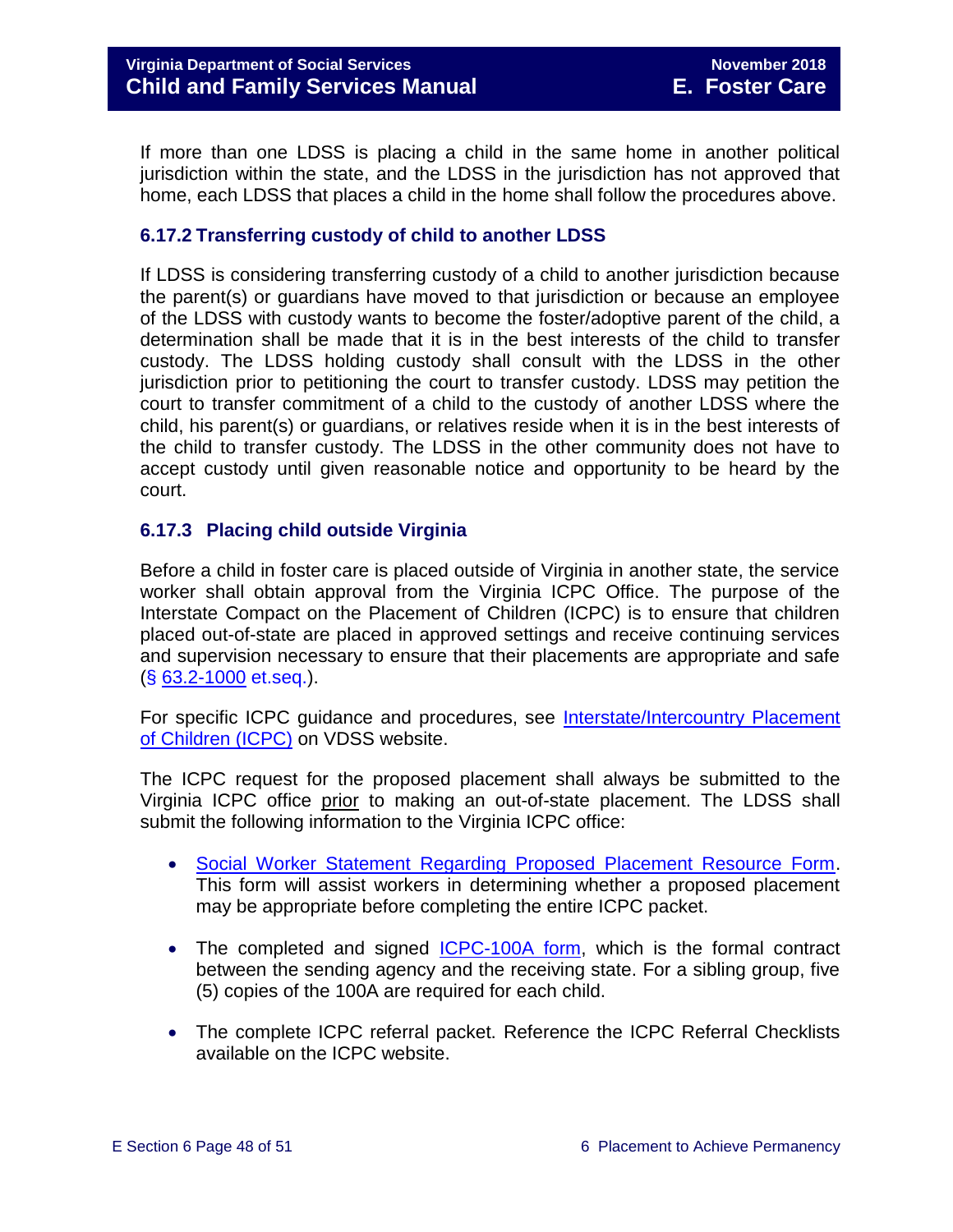- The [ICPC-100B form,](http://spark.dss.virginia.gov/divisions/dfs/forms.cgi) submitted in a timely manner, is used to either reflect the date of the child's placement with the out-of-state resource, thereby initiating supervision of the placement in the receiving state (Section II of the 100B), or to close the ICPC case (Section III of the 100B).
- For the IV-E eligible child, licensing requirements must be met by the receiving state to continue title IV-E eligibility.

#### <span id="page-48-0"></span>**6.17.4 Receiving a child into Virginia (ICPC cases)**

Before a child in foster care can be placed in Virginia from another state, the sending state shall make a request for services through the Virginia ICPC office. The purpose of utilizing ICPC is to ensure that children placed in Virginia are placed in approved settings, receiving continuing services and supervision necessary to ensure their placements are appropriate and safe.

Virginia does not restrict local agencies' abilities to contract with private entities to conduct home studies and other related services.

Caseworkers and other child welfare authorities in the receiving state will act on reports of child abuse and neglect involving children placed from out of state in the same manner that reports of child abuse or neglect are acted upon when children in Virginia are involved.

#### **6.17.4.1 Receiving an ICPC case**

<span id="page-48-1"></span>When a LDSS receives a request from the ICPC office for a home study for a potential placement for a child from out of state, the service worker should accomplish the following:

- Review all packet information received from the Virginia ICPC office.
- Request (by fax, phone or email) any additional information from the sending state, if needed, from the child's service worker.
	- o Send copies of any new documents to the Virginia ICPC office
- Communicate with the child's service worker to discuss any issues related to the provision of services and support in Virginia (i.e. school tuition requirements, eligibility for medical assistance, post adoption services) for the child and family.
- Engage the family in the home study process. The service worker has 60 days from the date of the request from the sending state to complete the home study for the purpose of assessing the safety and suitability of placing the child in the home.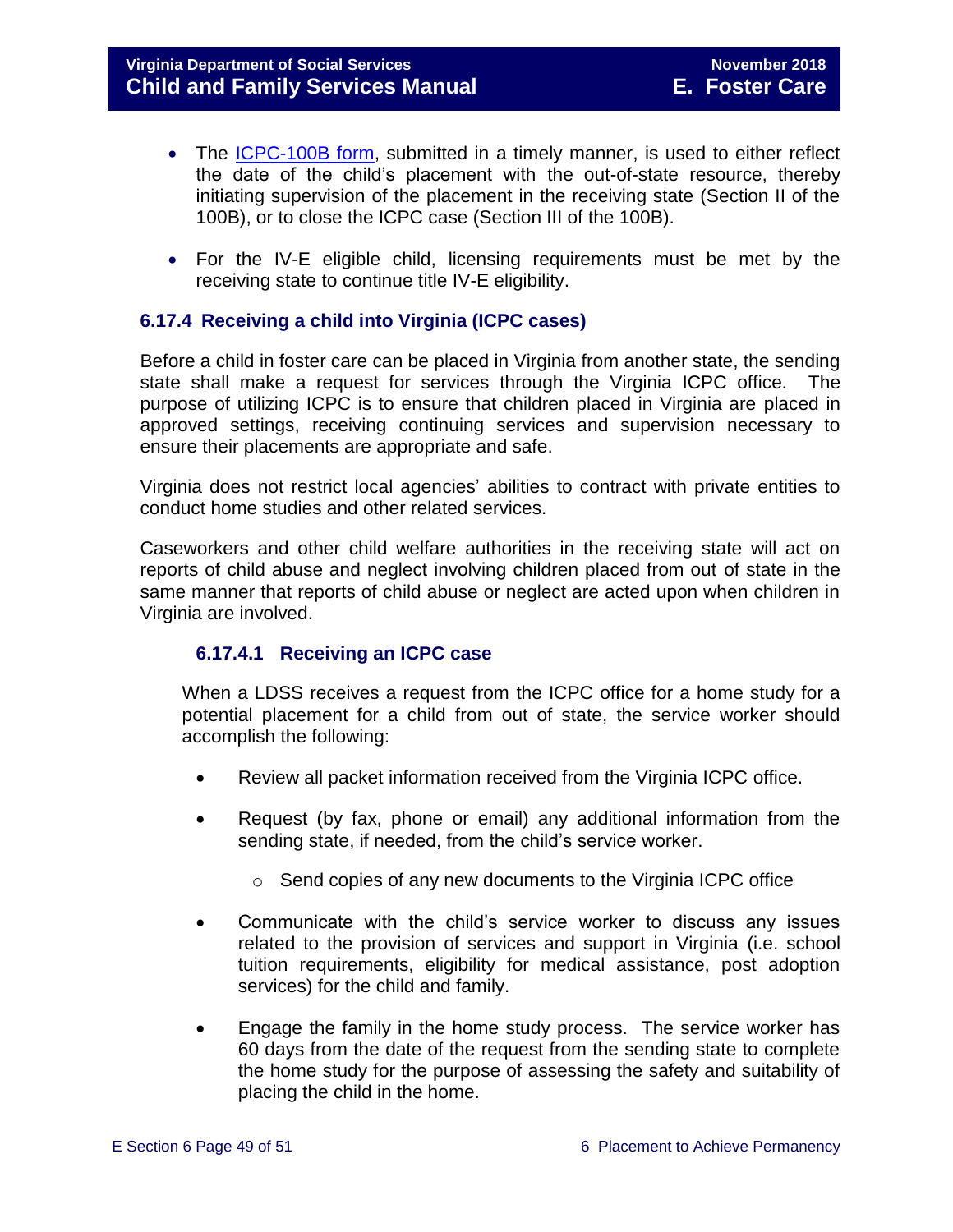- The service worker shall use the guidelines provided for approving a home and the format of the mutual family assessment to complete the study. (See the Local Department [Foster and Adoptive home Approval](http://spark.dss.virginia.gov/divisions/dfs/resource_family/files/manuals/gudiance_2_13.pdf)  [Guidance\)](http://spark.dss.virginia.gov/divisions/dfs/resource_family/files/manuals/gudiance_2_13.pdf).
- The contents of the study shall address the extent to which the placement in the home would meet the needs of the child.
- Include a clear recommendation approving or denying the family home study and placement for the child. If the study is denied, the child cannot be placed.
- Forward 3 copies with a cover letter of the home study with recommendations and supporting documentation to the Virginia ICPC office.

#### **6.17.4.2 When the placement is approved**

<span id="page-49-0"></span>Children placed in Virginia with a placement resource shall be supervised and provided services in the same manner in which foster care services are provided in all cases.

Supervision of the placement begins after the placement has been approved by the ICPC office and the sending state of the child notifies the ICPC office that the child has been placed with the approved placement resource.

The first face to face contact with the child should occur as soon as possible but no later than 30 days from the service worker's notification that the child is placed in Virginia.

Face to face contacts with the child and the child's placement resource shall occur with the same frequency and in the same manner that face to face contacts occur with foster care children in Virginia (see [Section 17.7\)](file://///Vaultcelerra.co.dss.state.va.us/Workgroup/Family_Services/DFS%20Child%20and%20Family%20Services%20Manual/E.%20Foster%20Care/Foster%20Care%20June%202017/section_17_managing_foster_care_services.draft.1.docx). At a minimum these contacts shall occur monthly as required by federal law and should be well planned and focused on issues pertinent to case planning and service delivery to ensure the safety, permanency and well-being of the child. Contacts should occur at the child's residence as often as possible and be made by the service worker assigned to supervise the placement as much as possible.

The service worker during visits should assist the family in staying focused on the achievement of the child's case plan goals established by the sending state and to assist the child and family in achieving those goals.

The sending state bears ultimate financial responsibility for meeting the needs of the child and supporting the child's placement. The service worker should